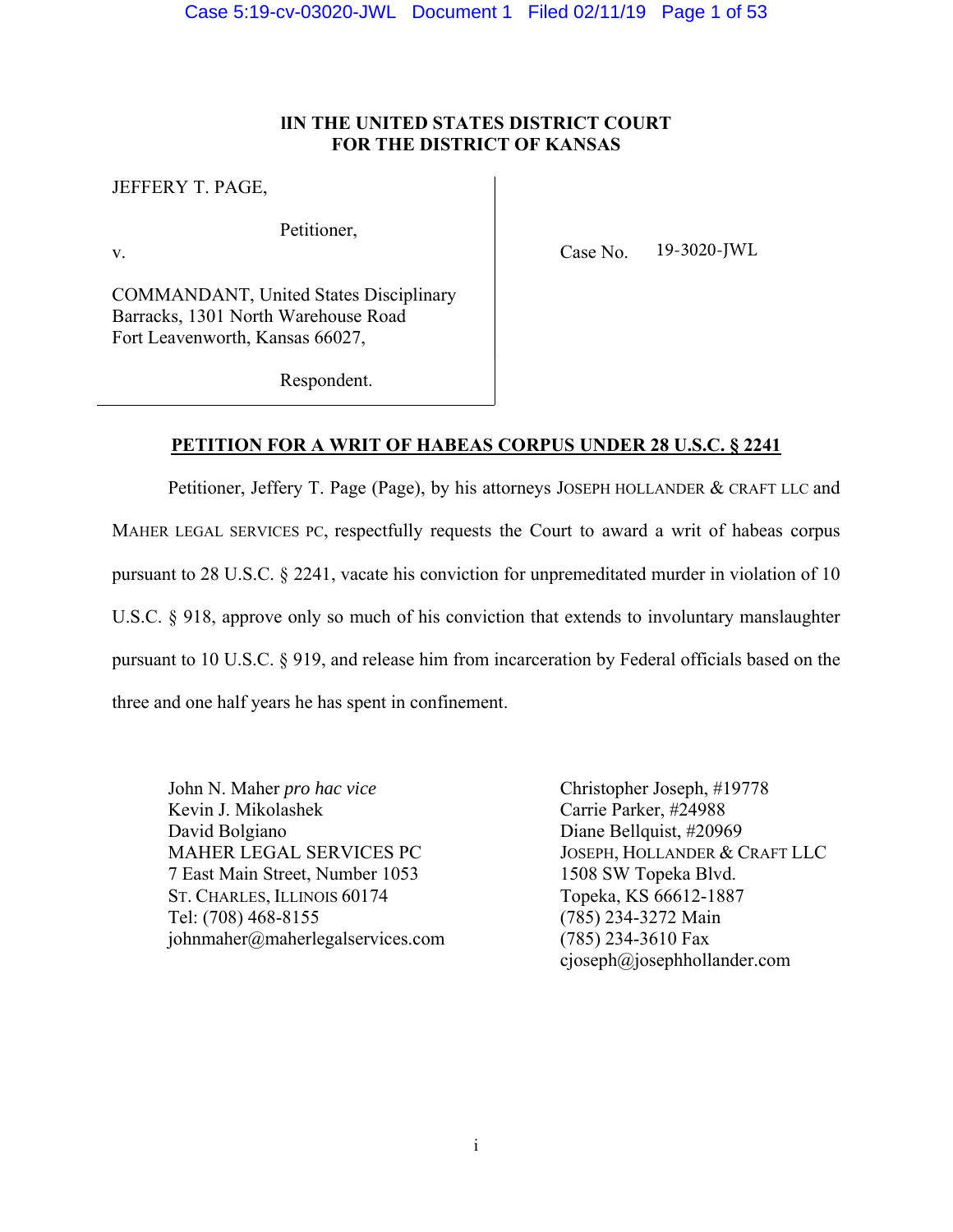# TABLE OF CONTENTS

| $\mathbf{1}$    |                                                                                                                                                                                                                                                           |    |  |  |
|-----------------|-----------------------------------------------------------------------------------------------------------------------------------------------------------------------------------------------------------------------------------------------------------|----|--|--|
|                 |                                                                                                                                                                                                                                                           |    |  |  |
| 11              |                                                                                                                                                                                                                                                           |    |  |  |
|                 |                                                                                                                                                                                                                                                           |    |  |  |
|                 |                                                                                                                                                                                                                                                           |    |  |  |
|                 |                                                                                                                                                                                                                                                           |    |  |  |
| A.              |                                                                                                                                                                                                                                                           | 13 |  |  |
| <b>B.</b>       | Deployment to the Kingdom of Jordan to Guard a Patriot Missile Battery                                                                                                                                                                                    | 14 |  |  |
| $\mathcal{C}$ . | Dry-Firing Authorized and Encouraged by Non-Commissioned Officers                                                                                                                                                                                         | 15 |  |  |
| D.              |                                                                                                                                                                                                                                                           | 16 |  |  |
| Ε.              |                                                                                                                                                                                                                                                           | 17 |  |  |
| F.              | While AP Was Bringing Lunch to Page, He Shot AP, Ran to His Assistance, And Was in                                                                                                                                                                        | 17 |  |  |
| G.              | Leadership Did Not Enforce Weapons Safety Procedures Before the Shooting                                                                                                                                                                                  | 18 |  |  |
| H.              | The Trial – The Prosecution Alleged Four Different Mindsets for the Single Act                                                                                                                                                                            | 19 |  |  |
| $\mathbf{I}$ .  | Unpremeditated Murder (Specific Intent to Kill) or Involuntary Manslaughter (Culpable                                                                                                                                                                     | 19 |  |  |
| $J_{-}$         | Page Asked the Army Court of Criminal Appeals (ACCA) to Approve Only Involuntary<br>Manslaughter and Reassess the Sentence Because Counsel Failed to Call 12 Witnesses<br>Who Would Have Testified That They Saw Nothing During the Deployment Indicating | 21 |  |  |
| K.              | Page Urged the Court of Appeals for the Armed Forces (CAAF) That His Unpremeditated<br>Murder Conviction and Sentence to 26 Years' Confinement are Unconstitutional                                                                                       | 25 |  |  |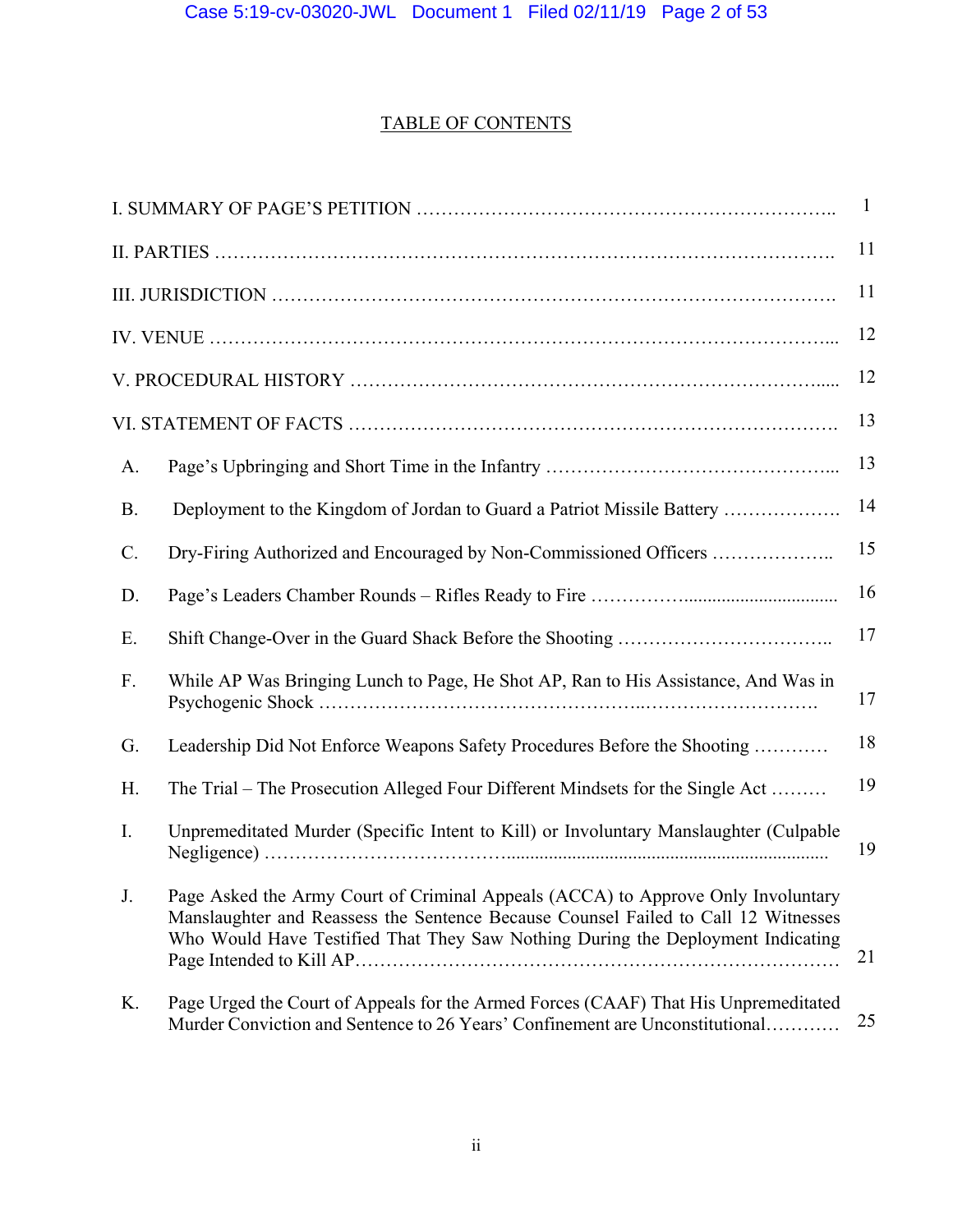# Case 5:19-cv-03020-JWL Document 1 Filed 02/11/19 Page 3 of 53

| VII. THE COURT IS AUTHORIZED TO DECIDE THE MERITS OF PAGE'S CLAIMS | 26 |  |  |  |
|--------------------------------------------------------------------|----|--|--|--|
|                                                                    |    |  |  |  |
| A. GROUND ONE - SIXTH AMENDMENT INEFFECTIVE ASSISTANCE OF COUNSEL  | 32 |  |  |  |
|                                                                    |    |  |  |  |
|                                                                    | 47 |  |  |  |
|                                                                    |    |  |  |  |
|                                                                    |    |  |  |  |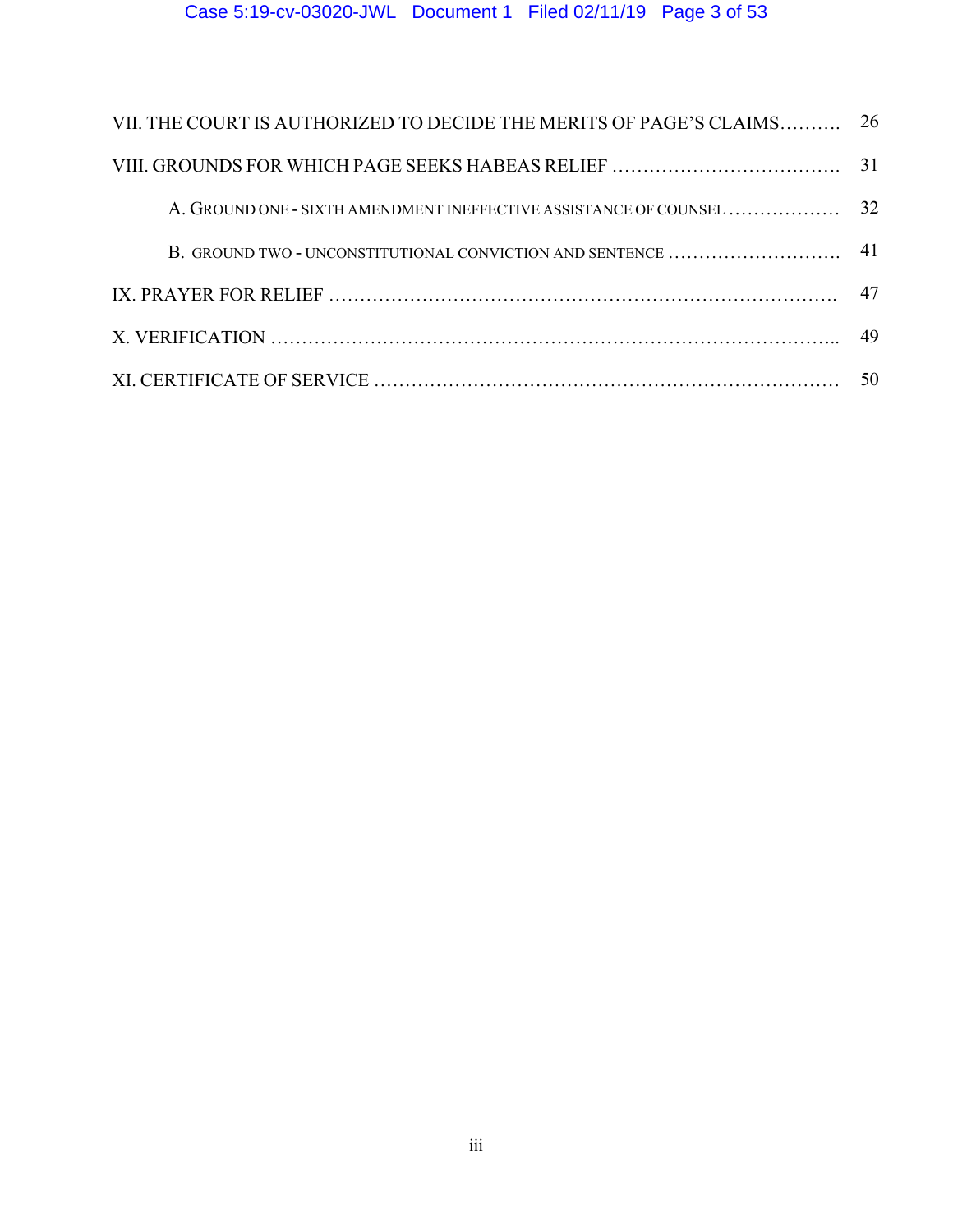# I. SUMMARY OF PAGES'S PETITION

 On May 15, 2014, 22-year-old Page was sitting with another soldier, MacCaskill, in a twoperson shack guarding an American Patriot Missile battery on a Royal Jordanian Air Base near the city of Amman. Page was in the middle of a 12-hour shift, weathering the intense desert heat over five months into a wearisome and extraordinarily monotonous deployment. During this particular shift, AP was walking to the guard shack carrying lunch trays to Page and MacCaskill. Page engaged in horseplay with his rifle and, as AP neared the guard shack, tragically shot his battle buddy, AP, in the head, killing him.

Page did not intend for this mundane shift in the middle of the hot desert to result in tragedy. Nor did he intend to kill AP. But he was wrong, and he admitted it—literally within seconds of the shot as he rendered medical aid to AP and during later attempts to enter into a plea agreement with the prosecution. With no previous history of violence or misconduct, Page ultimately pled guilty to involuntary manslaughter without an agreement. During his guilty plea allocution hearing, he testified under oath as to what had happened that day. The trial judge found him guilty of involuntary manslaughter, for which the maximum authorized sentence included ten years' incarceration. Caselaw applying the involuntary manslaughter statute in the context of horseplay with firearms suggests sentences within the 2 to 4-year range.

Notwithstanding Page's sworn testimony supporting each element of involuntary manslaughter, the judge's acceptance of that testimony to support a conviction, the sworn pretrial hearing testimony of 12 witnesses who attested that nothing in the months, weeks, or moments leading up to the shooting indicated Page intended to kill AP, and at least 51 undisputed points of evidence confirming involuntary manslaughter, the prosecution proceeded to put on a case seeking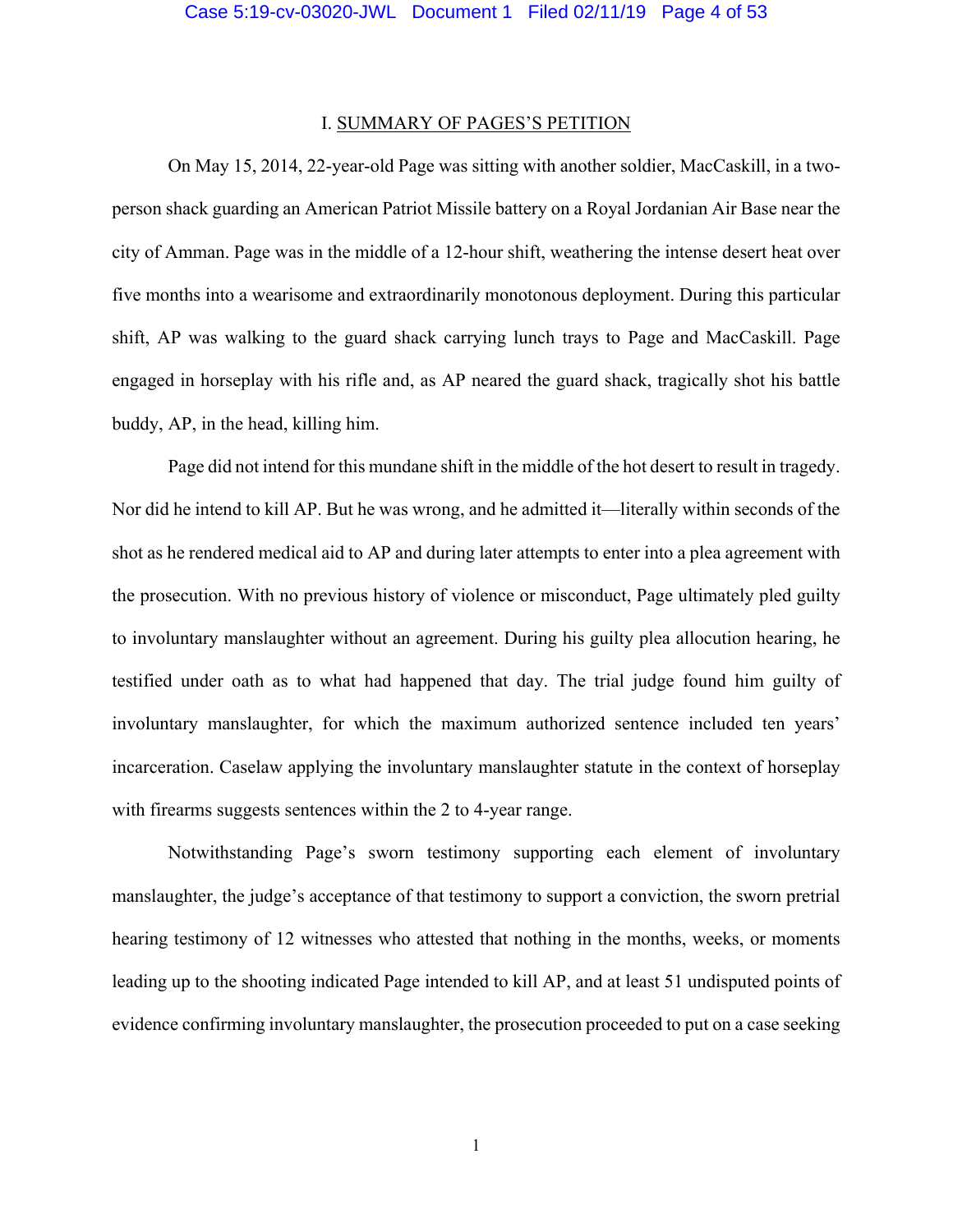## Case 5:19-cv-03020-JWL Document 1 Filed 02/11/19 Page 5 of 53

a murder conviction. The judge convicted Page of unpremeditated murder and sentenced him to 26 years' confinement.

 On direct appeal, Page urged the Army Court to set aside his unpremeditated murder conviction and sentence, approve only the involuntary manslaughter conviction to which he pled guilty, and reassess the sentence. He brought to the Army Court's attention that 12 witnesses testified under oath at a pretrial hearing that, in the months, weeks, days, and hours leading up to the shooting, they saw nothing to indicate Page intended to murder AP.<sup>1</sup>

 Nine of these witnesses spent the five months preceding the shooting in close personal contact with Page and AP, to include the moments before the shooting and the moments after the shooting. Three of the witnesses included three professional criminal investigators – sworn Federal law enforcement officers, who, after having investigated the circumstances, found "nothing to indicate Page wanted AP dead."

 Page also presented evidence that the Air Force, whose Office of Special Investigation (AFOSI) initially investigated the shot before the Army CID, concluded it was a negligent discharge and not a murder. Page also presented the CID forensic examination results from his personal laptop, which revealed nothing to support an intent to kill AP.

 Trial counsel knew of these witnesses and evidence and had actually participated in the pretrial hearing for which a verbatim transcript was prepared. Yet, he called none of them to elicit exonerating or mitigating testimony during the contested portion of the trial where the main issue was Page's mindset, or *mens rea,* at the time the shot rang out. Nor did Page's counsel offer the

<sup>&</sup>lt;sup>1</sup> The pretrial hearing is conducted pursuant to Article 32(b), UCMJ; 10 U.S.C. § 832(b), is a requirement before a case can be sent to a general court-martial, and is similar to a civilian grand jury hearing, but where defense counsel are allowed to be present, question witnesses, and submit limited evidence.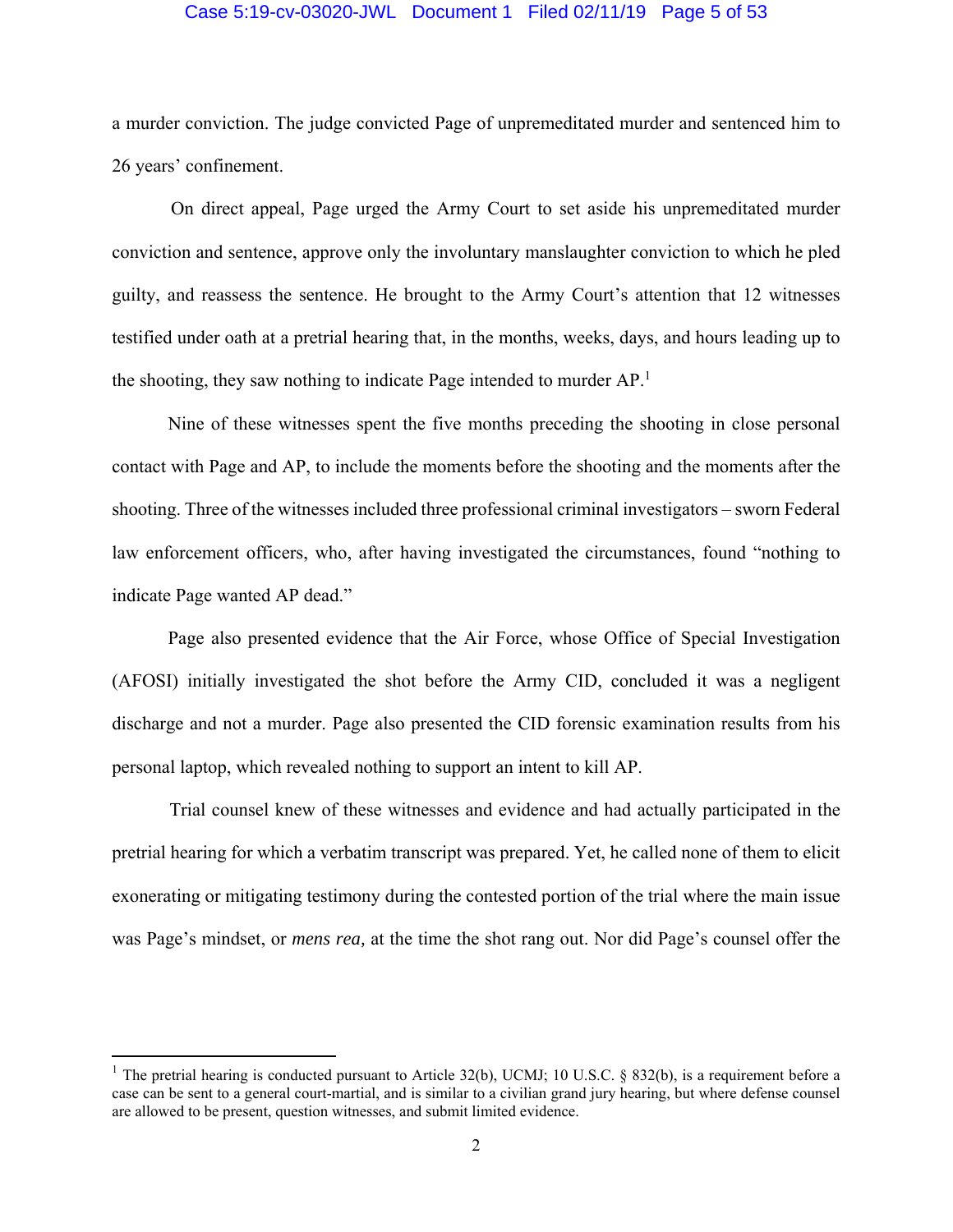# Case 5:19-cv-03020-JWL Document 1 Filed 02/11/19 Page 6 of 53

Air Force conclusion that the shot was negligence not murder, nor the results of the forensic laptop examination.

 Page presented the Army Court with the following undisputed facts as part of his Sixth Amendment claim that he was deprived of effective assistance of counsel at trial and during sentencing. Page asserted that his counsel should have offered the following witnesses and their testimony, which stood to exonerate him of murder:

|                | <b>WITNESS</b>     | <b>Hearing Verbatim Transcript</b> | Court-Martial Transcript |
|----------------|--------------------|------------------------------------|--------------------------|
|                | Catlin             | No intent to kill (442)            | Not called to testify    |
| 2              | <b>SA Nichols</b>  | No intent to kill (853)            | Not called to testify    |
| 3              | <b>SA Wimberly</b> | No intent to kill (874)            | Not called to testify    |
| $\overline{4}$ | SA Wood            | No intent to kill (890)            | Not called to testify    |
| 5              | <b>Brenzika</b>    | No intent to kill (921)            | Not called to testify    |
| 6              | Thibodeau          | No intent to kill (1047)           | Not called to testify    |
| 7              | Wilson             | No intent to kill $(1062)$         | Not called to testify    |
| 8              | Macaskill          | No intent to kill $(310)$          | Not asked about intent   |
| 9              | Wyvill             | No intent to kill (181)            | Not asked about intent   |
| 10             | <b>Nys</b>         | No intent to kill (539)            | Not asked about intent   |
| 11             | Curley             | No intent to kill (644)            | Not asked about intent   |
| 12             | Adams              | No intent to kill $(364)$          | Not asked about intent   |
|                |                    |                                    |                          |

 Not only did counsel decline to call any of these witnesses or examine them for helpful testimony exonerating Page of unpremeditated murder during trial (which ultimately resulted in a more severe conviction and significantly longer sentence), but counsel also failed to call the witnesses during the sentencing hearing (at which he could have offered extenuating or mitigating evidence given that Page faced life in confinement).

 The Army Court failed to address in substance Page's constitutional claim that counsel's failures to use this evidence was objectively unreasonable, deficient, and caused him actual prejudice as demonstrated by the Sixth Amendment and its binding case law.

 Instead, the Army Court found counsel's performance reasonable and entitled to tactical deference. Specifically, it adopted nearly wholesale counsel's post-trial explanation that he did not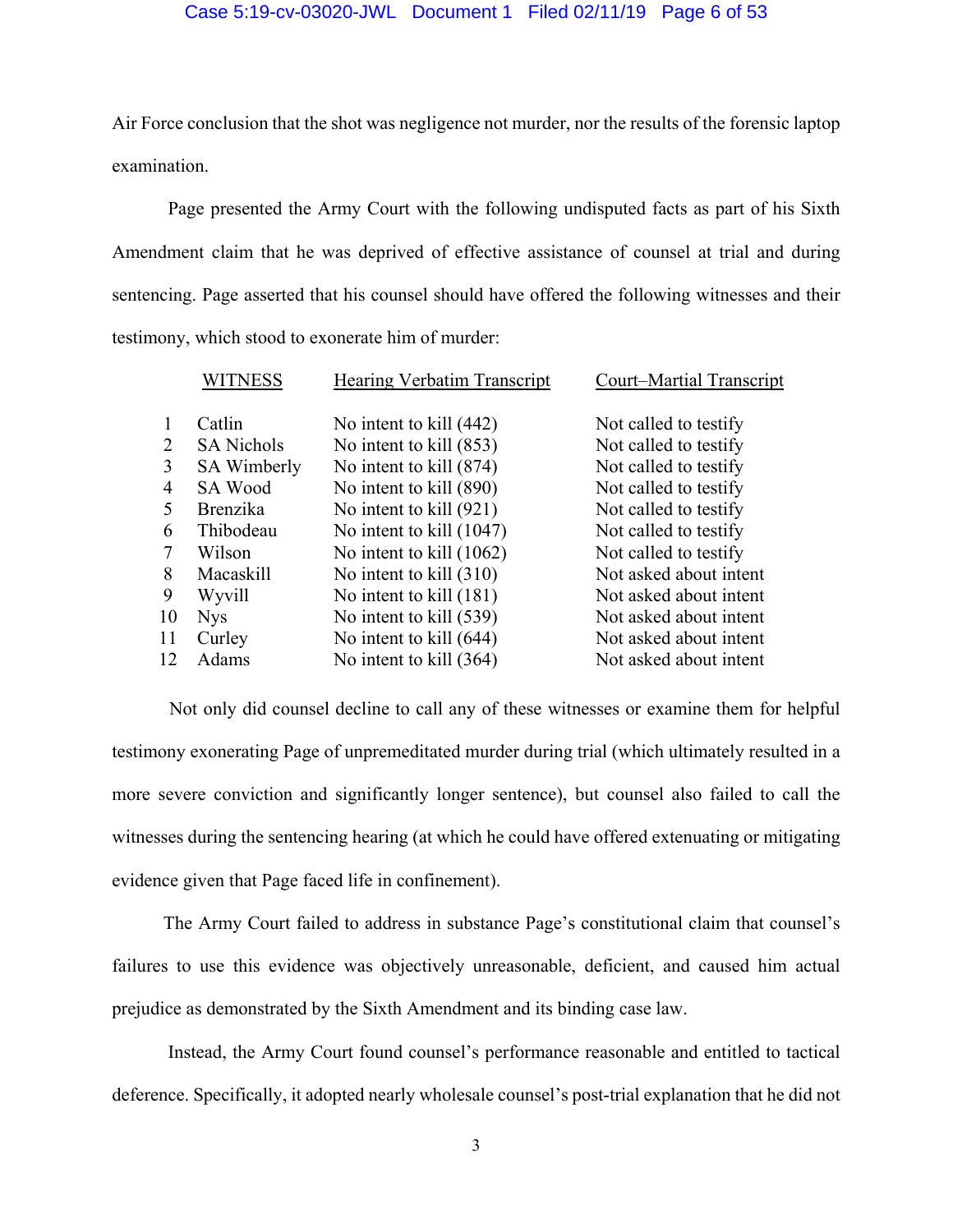## Case 5:19-cv-03020-JWL Document 1 Filed 02/11/19 Page 7 of 53

introduce the testimony because, according to his understanding, Military Rule of Evidence (Mil. R. Evid.) 602 and 701, each identical to Fed. R. Evid. 602 and 701, prohibit witnesses from testifying about a "lack of motive" or "specific intent" and their observations were "of limited evidentiary value at trial." (Army Decision at 3).

 Not only did counsel deprive Page of effective assistance through his misunderstanding of the rules of evidence and underappreciation of the probative value of the witnesses' testimony, but the Army Court positively endorsed counsel's misunderstandings and underappreciation to further deprive Page of constitutional due process on appeal. Consequently, both the trial and appeal are constitutionally flawed and accordingly, were not afforded full and fair consideration.

 Trial counsel's constitutional deficiency and the Army Court's failure to correct it on appeal are surely the types of "crude injustice[s]" in the military the Supreme Court has encouraged Article III habeas courts to correct.

> The constitutional guarantee of due process is meaningful enough, and sufficiently adaptable, to protect soldiers – as well as civilians – from the crude injustices of a trial so conducted that it becomes bent on fixing guilt by dispending with rudimentary fairness rather than finding truth through adherence to those basic guarantees which have long been recognized and honored by the military courts as well as the civilian courts.

*Burns v. Wilson*, 346 U.S. 137, 142 (1953).

 In this Petition, Page raises two main grounds that rendered his conviction and sentence unconstitutional - ineffective assistance of counsel and deprivation of fundamental due process each discussed more fully below. By way of introduction at this point, Page's two constitutional grounds essentially boil down to misapplication of the Constitution, Supreme Court precedent, and ignoring significant exonerating and mitigating evidence in eight main areas all of which produced an unconstitutional conviction and sentence.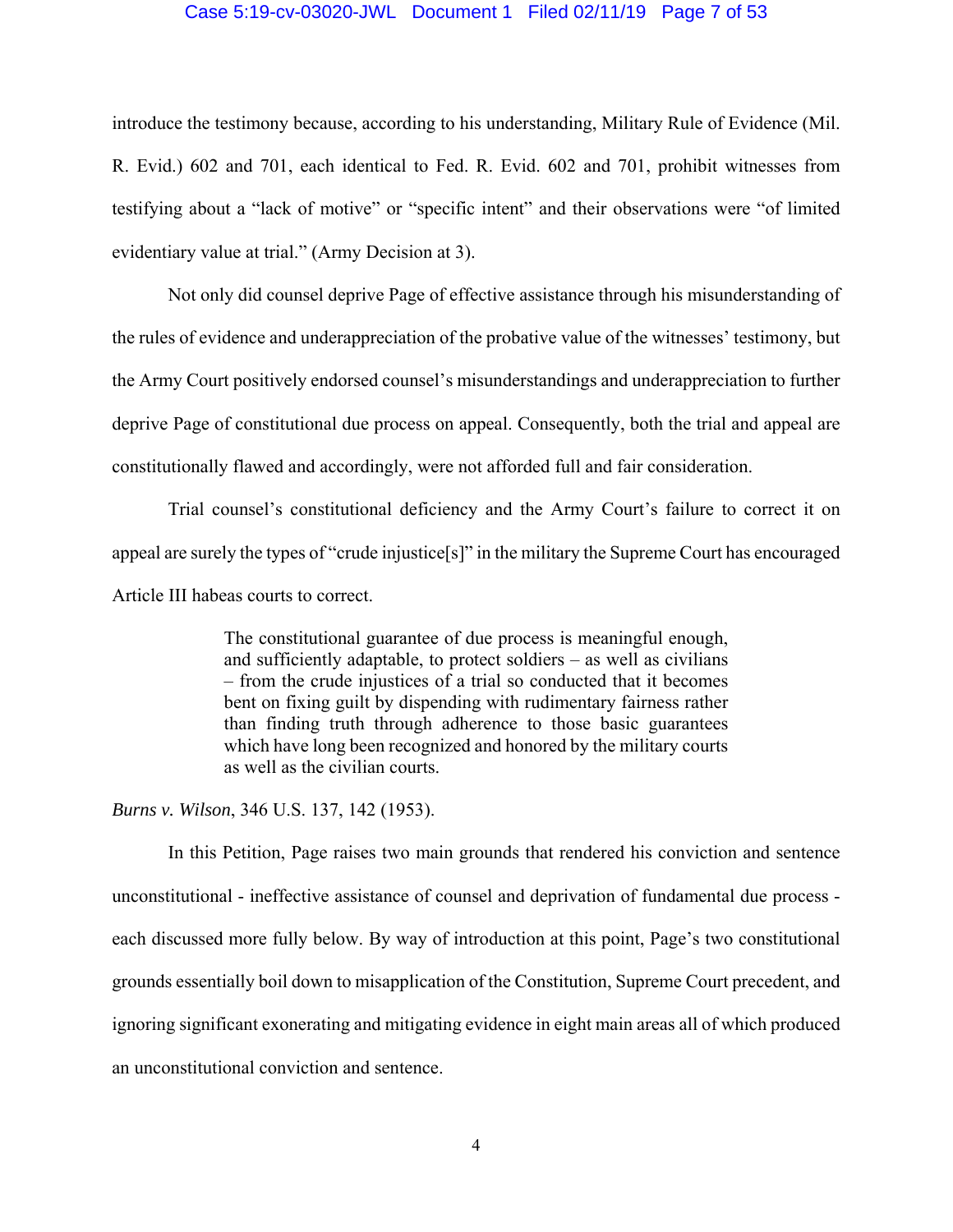# Case 5:19-cv-03020-JWL Document 1 Filed 02/11/19 Page 8 of 53

 First, the Army Court rejected out of hand, and did not fully or fairly consider exculpatory evidence that was available, necessary, and admissible under Mil. R. Evid. 602, which again, is identical to Fed. R. Evid. 602.

> A witness may testify to a matter only if evidence is introduced sufficient to support a finding that the witness has personal knowledge of the matter. Evidence to prove personal knowledge may consist of the witness's own testimony.

 Nine of the witnesses served in Page's unit and had spent the previous five months with him in a confined space in a foreign county restricted to living on a small US Post within a larger Jordanian Base. They all worked, trained, exercised, ate, slept, talked, joked, and spent virtually every waking and sleeping moment together for this time period. Each of the witnesses knew both Page and AP. The three Federal law enforcement officers, "CID" agents from the U.S. Army Criminal Investigation Command, conducted canvass interviews, coordinated with the initial Air Force investigators, forensically examined Page's laptop computer, and analyzed the physical evidence drawing upon their specialized law enforcement training and experience, which supports a finding of their personal knowledge of the material evidence.

 The verbatim transcript of the pretrial hearing, which was before the Army Court during its review, clearly shows that all 12 of these witnesses had actual personal knowledge of Page and AP, gained by their daily personal interactions and observations sufficient to satisfy Mil. R. Evid. 602's "personal knowledge" requirement. Indeed, Rule 602 itself states that witnesses can establish their personal knowledge by their own testimony, a point counsel apparently failed to consider.

 The transcript and sworn statements assembled during investigation show the 12 witnesses would testify extensively regarding what that they had discovered had happened in the hours, days, and weeks preceding the shooting, as well as the moments after the shooting - absolutely nothing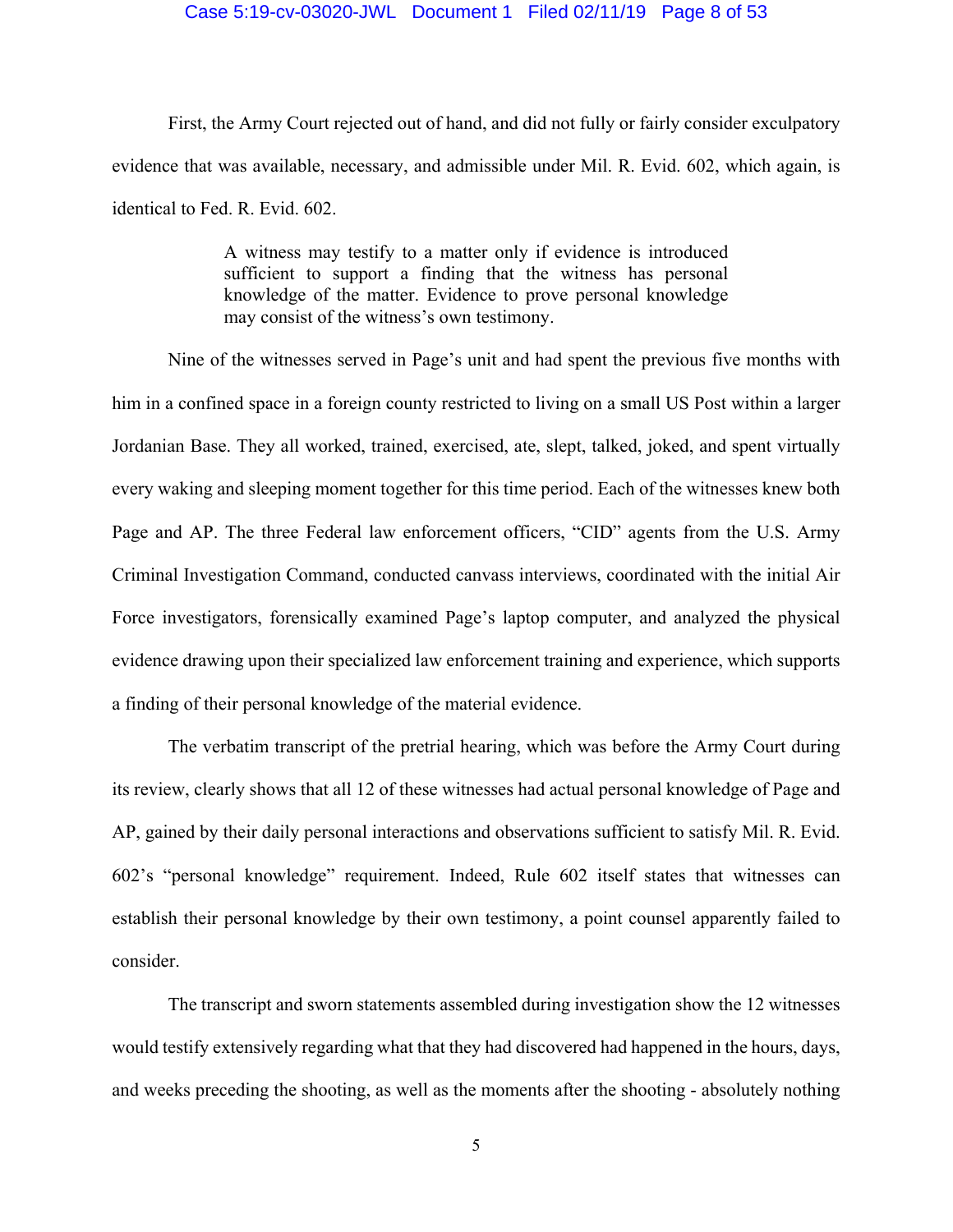## Case 5:19-cv-03020-JWL Document 1 Filed 02/11/19 Page 9 of 53

to indicate Page intended to kill AP. As reflected in the verbatim transcript of the testimony of these witnesses, what they personally observed of Page's interactions with AP prior to the shooting and after the shooting, stood to provide the judge with facts to draw reasonable inferences that Page had no intent to kill and that AP's death was the result of a tragic accident rather than murder.

 Second, the Army Court did not address Page's Mil. R. Evid. 701 claim that counsel's refusal to call the witnesses was objectively unreasonable under the Sixth Amendment. Rule 701 provides, also identical to its counterpart under the federal rules of evidence, states:

> If a witness is not testifying as an expert, testimony in the form of an opinion is limited to one that is: (a) rationally based on the witness's perception; (b) helpful to clearly understanding the witness's testimony or to determining a fact in issue….

Mil. R. Evid. 701.

 For largely the same reasons Mil. R. Evid. 602 is satisfied, so too is Mil. R. Evid. 701. The 12 witnesses who were not called or examined could have related their helpful and near contemporaneous personal observations, from which the judge could draw inferences of Page's state of mind. On top of that, they could have offered their helpful opinion as to Page's state of mind based on their perceptions of Page and AP, which stood to be meaningful to determining the legal difference between unpremeditated murder and involuntary manslaughter.

 Indeed, lay opinion testimony has been regularly admitted as to an accused's state of mind in Federal court. For example, in *United States v. Goodman*, 633 F.3d 963, 968 (10th Cir. 2011), the appellate court stated:

> The Federal Rules of Evidence do not, therefore, categorically prohibit lay witnesses from offering opinion testimony regarding the defendant's mental state. As the Second Circuit put it, the admission of lay opinion testimony is "a sharp departure in theory, if not in practice, from the common law….Since neither Rule 701 nor Rule 704(a) limits the subject matter of lay opinion testimony, there is no theoretical prohibition against allowing lay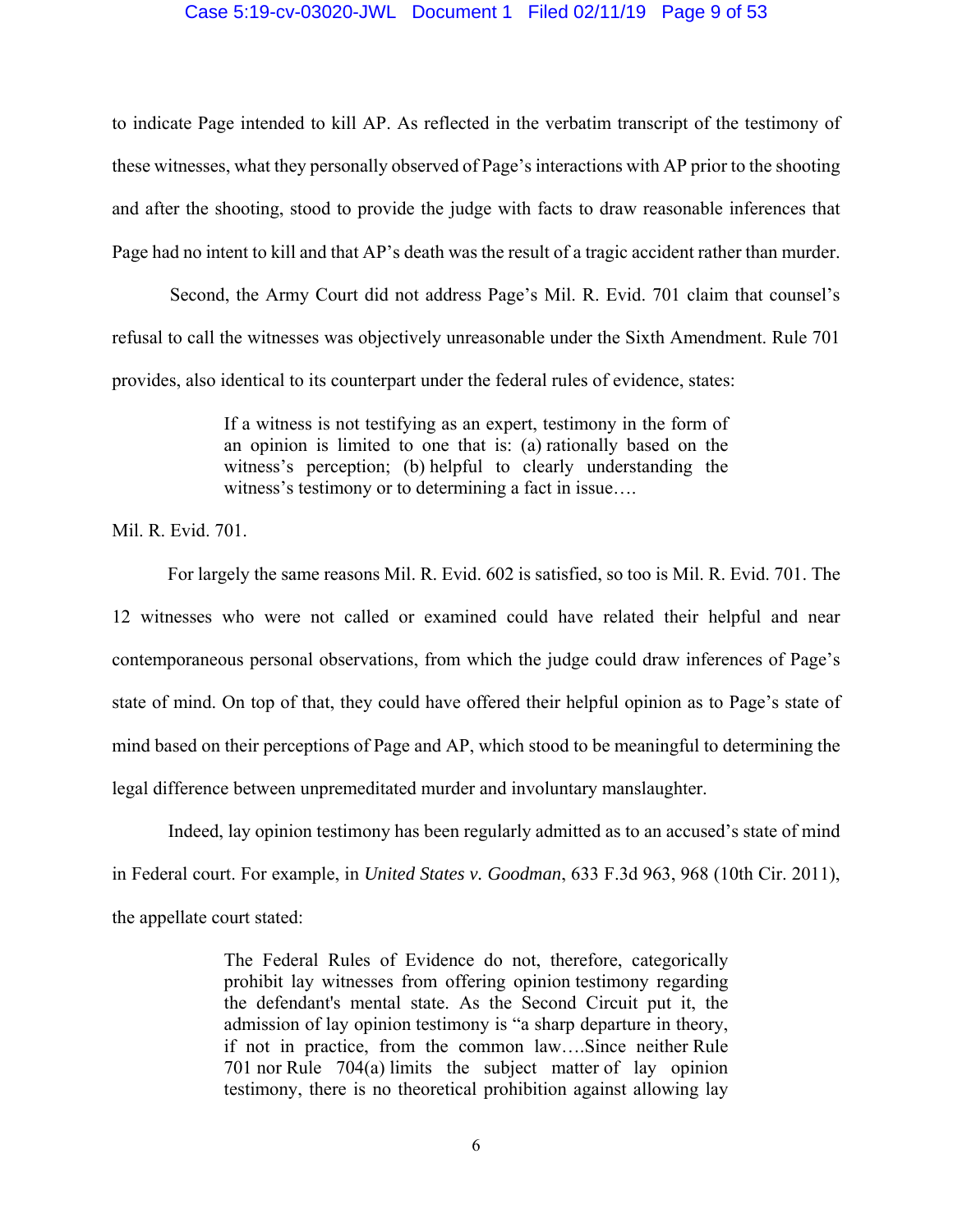witnesses to give their opinions as to the mental states of others." *United States v. Rea*, 958 F.2d 1206, 1214-15 (2d Cir. 1992) (citing Jack B. Weinstein & Margaret A. Berger, *Weinstein's Federal Evidence* ¶ 701[02], pp. 701-19 to 701-21 (1991) *and* 2 S. Saltzburg & M. Martin, *Federal Rules of Evidence Manual* 1 (5th ed. 1990)); *see also United States v. Hauert*, 40 F.3d 197, 201 (7th Cir. 1994) ("[A] lay witness may, in appropriate circumstances, give an opinion on an 'ultimate issue.").

 As the Tenth Circuit noted, neither Rule 701 nor Rule 704 (lay opinion and opinion about ultimate issue) limits the subject matter of lay opinion testimony. Thus, there is no prohibition to 12 witnesses providing their lay opinion as to whether they saw or observed anything to convince them that Page intended to kill AP. *See United States v. Leroy*, 944 F.2d 787, 789 (10th Cir. 1991) ("lay opinion of a witness as to a person's sanity is admissible if the witness is sufficiently acquainted with the person involved and has observed his conduct" and "has personal knowledge regarding the person's unusual, abnormal or bizarre conduct."); *United States v. Thompson*, 708 F.2d 1294 (8th Cir. 1983) (admitting opinion testimony that defendant was involved in criminal activity); *United States v. Lawson*, 653 F.2d 299 (7th Cir. 1981) (lay opinion testimony indicating that accused was sane at time of offenses relevant and admissible); *United States v. Benedict*, 27 M.J. 253, 259 (CMA 1988) (although opinion testimony allowed on ultimate issue of fact, it is not allowed on the issue of guilt or innocence). Against all this, counsel determined that Rule 701 prevented him from trying to admit the exonerating evidence the 12 witnesses possessed.

 Third, the Army Court did not apply Mil. R. Evid. 704 in its rejection of Page's constitutional claim. Rule 704 reads: "[a]n opinion is not objectionable just because it embraces an ultimate issue." The Advisory Committee notes make clear that a lay person can provide opinion testimony that relates to the ultimate issue.

> The basic approach to opinions, lay and expert, in these rules is to admit them when helpful to the trier of fact. In order to render this approach fully effective and to allay any doubt on the subject, the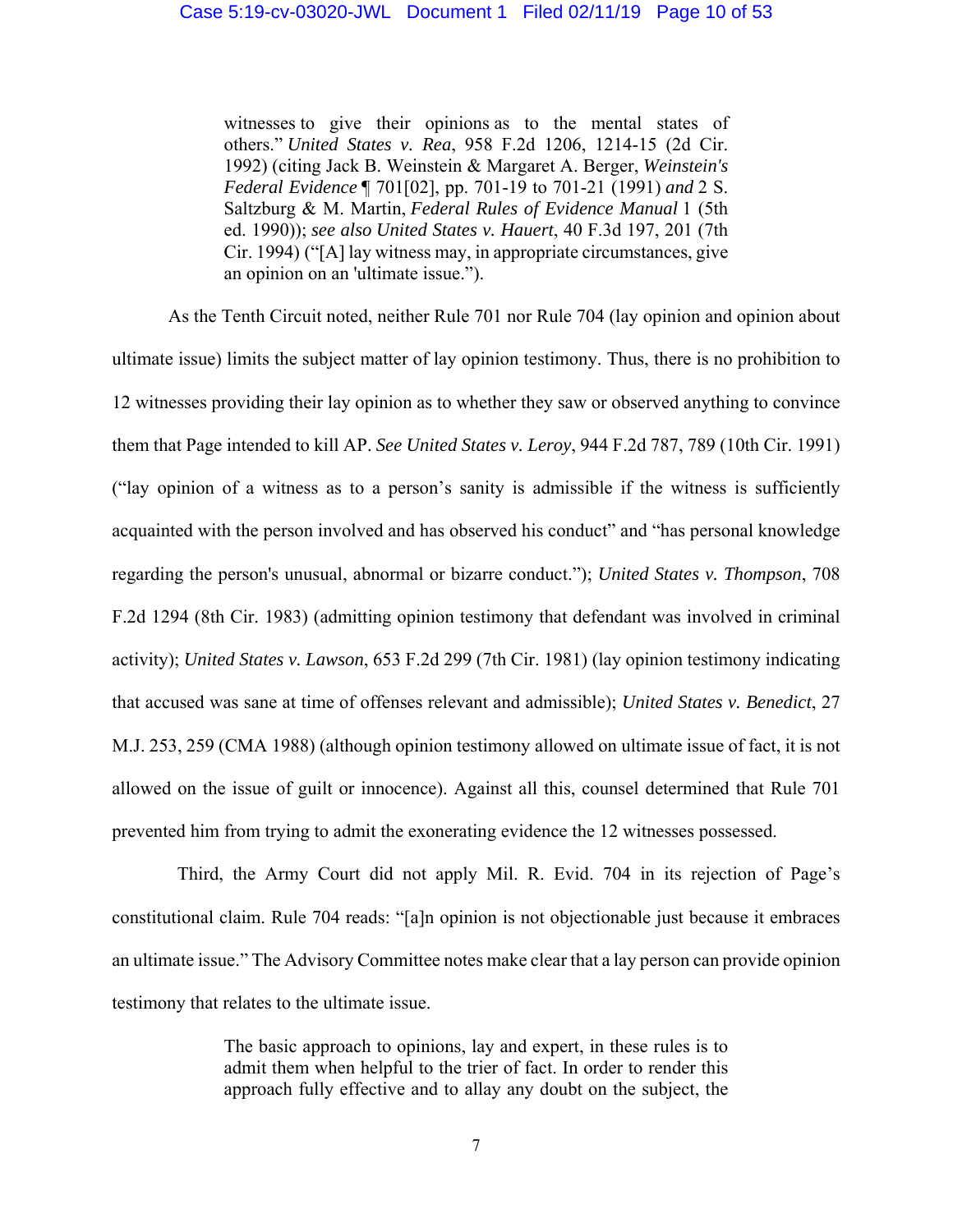### Case 5:19-cv-03020-JWL Document 1 Filed 02/11/19 Page 11 of 53

so-called "ultimate issue" rule is specifically abolished by the instant rule.

Notes of Advisory Committee on Rule Fed. R. Evid. 704.

 That the Army Court did not apply Rule 704 to Page's Sixth Amendment claim is strong evidence that it was neither fully nor fairly considered by the military court.

 Fourth, the one-sidedness of the Army Court's decision removes any doubt that Page's constitutional claims were neither fully nor fairly reviewed to meet constitutional muster. The Army Court spends considerable time discussing how circumstantial evidence can prove specific intent to kill, but spends no time whatsoever discussing how these witnesses, if called and questioned, could have provided personal observations of Page and AP, helpful lay opinions, and ultimate-issue opinion evidence showing lack of specific intent to kill.

 Fifth, the Army Court ignored crucial evidence of Page's mindset directly before and directly after the shooting, *e.g*. Page's talking about dating, going on leave, and buying a truck moments before the shooting and radioing for medical help, admitting he shot AP, and providing medical assistance while going into psychogenic shock after the shooting. These points are altogether missing in the Army Court's assessment, which can be fairly seen as troubling. A 22 year-old person with no history of violence or misconduct who specifically intends to kill his squad mate is not likely talking about dating and buying a truck moments before he commits murder and running to their aid and assistance while in psychogenic shock.

 Sixth, the Army Court failed to address the physical evidence corroborating a negligence mindset, *e.g*., that Page was looking through a broken rifle optic, that Page had never fired the rifle previously, that Page did not pull the charging handle to chamber a bullet prior to the fatal shot demonstrating a reasonable belief that the chamber was empty, that Page's rifle malfunctioned and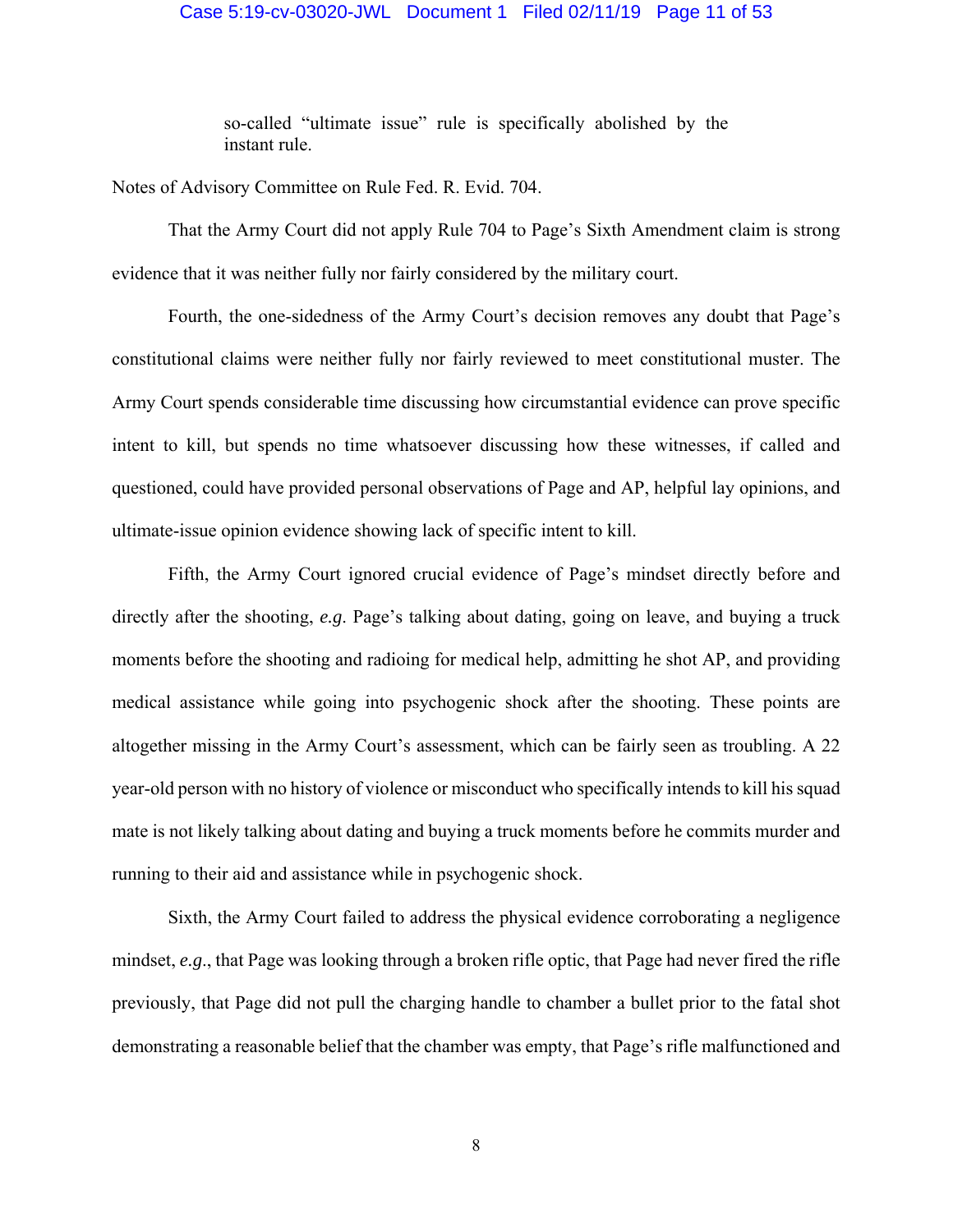## Case 5:19-cv-03020-JWL Document 1 Filed 02/11/19 Page 12 of 53

double fed connoting 30 rounds in the magazine and one already in the chamber forgotten from the day before, and that Page had never "zeroed" his rifle the entire time he was on deployment.<sup>2</sup>

 Seventh, the Army Court did not apply the "explanation" portion of the involuntary manslaughter statute discussing "culpable negligence" to Page's mindset. It counsels that "pointing a pistol in jest at another and pulling the trigger, believing, but without taking reasonable precautions to ascertain, that it would not be dangerous," as a prototypical example of involuntary manslaughter. Article 119c(2)(a)(i), UCMJ. Seemingly on all fours with Page's actions and specifically brought to the Army Court's attention in his papers, the Army Court failed to apply this "explanation" of a prototypical involuntary manslaughter to Page's appellate claims.

 Eighth, the Army Court declined to acknowledge, address, or apply the binding and persuasive case law Page presented showing involuntary manslaughter as the constitutionallysupported conviction, and appropriate sentences in the 2 to 4-year range for unintended killings the result of horseplay with firearms.

 These eight errors and omissions left little to be placed against the Army Court's lengthy discussion of how circumstantial evidence can prove specific intent—making the strength of the prosecution's case appear stronger than it really was, while at the same time revealing a lob-sided appellate decision fairly seen as an advocate's brief rather than an objective, full, and fair analysis of the issues. Indeed, the Army Court's inequitable and seemingly partisan characterization of the evidence may have encouraged the superior court, the CAAF, to decline Page's request for review.

<sup>&</sup>lt;sup>2</sup> "Zeroing" a rifle is a required step to increase the chances that bullets fired will actually hit the intended targets. Zeroing, or sighting in, is simply aligning the sights (scope) on a rifle so the bullet hits where the rifleman aims at a certain distance. A rifle cannot be manipulated to change the bullet's path. It is the sight alone that is to be adjusted. *See* Army Field Manual 3-22.9 *Rifle Marksmanship M16/M4 Series*; *see also* https://www.armystudyguide.com/content/army\_board\_study\_guide\_topics/m16a2/zero-and-m16a2-rifle.shtml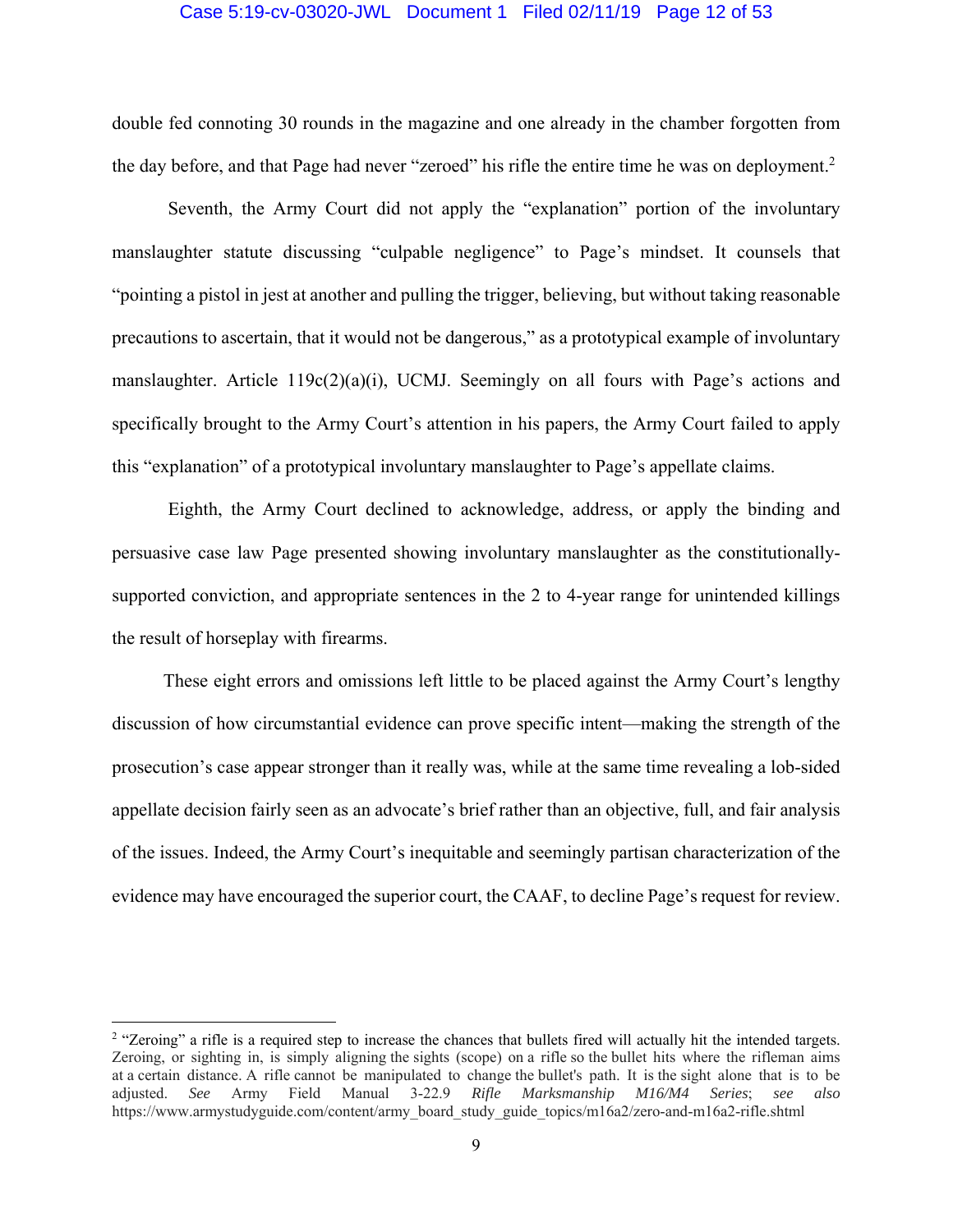#### Case 5:19-cv-03020-JWL Document 1 Filed 02/11/19 Page 13 of 53

 Of the eleven witnesses—nine laypersons and two experts—the prosecution offered in its case-in-chief during the contested portion of the trial, none testified that Page had the intent to kill. That is, the entire record is void of *any* testimony from *any* witness that Page intended to kill AP, resulting in Page's second grounds for habeas relief in the form of an unconstitutional conviction and sentence. Had the Army Court fully and fairly considered Page's claims, the probable and legally correct result would have been to affirm involuntary manslaughter and either assess a sentence of time-served (consistent with the case law presented) or direct a new sentencing hearing given the dramatic shift in the sentencing landscape (range of life imprisonment reduced to cap of 10 years).

 All of this to say that counsel did not even try to defend his client with the substantial and available evidence that reasonably should have been introduced. His view that the evidence was inadmissible pursuant to Rules 602 and 701 is objectively unreasonable because it reflects basic misunderstandings of the rules of evidence and the applicable case law interpreted them. The insurmountable obstacles and hurdles counsel provided to justify his decisions actually confirm his misinterpretations, which the Army Court incorrectly adopted. The Army Court thereby positively but incorrectly endorsed counsel's miscalculations. At the same time, the Army Court sent a message that it is okay not to develop theories of admissibility based on accurate understandings of the rules and the law, even where the client was facing potential life in prison for murder. Accordingly, counsel and the Army Court revealed their misapprehension of the constitutional duties counsel has to zealously advocate, protect against prosecutorial overreach, and require the Government to abide by the Constitution.

 For these reasons, Page respectfully asks the Court to exercise the power of the "Great Writ" to approve only so much of his conviction that extends to involuntary manslaughter and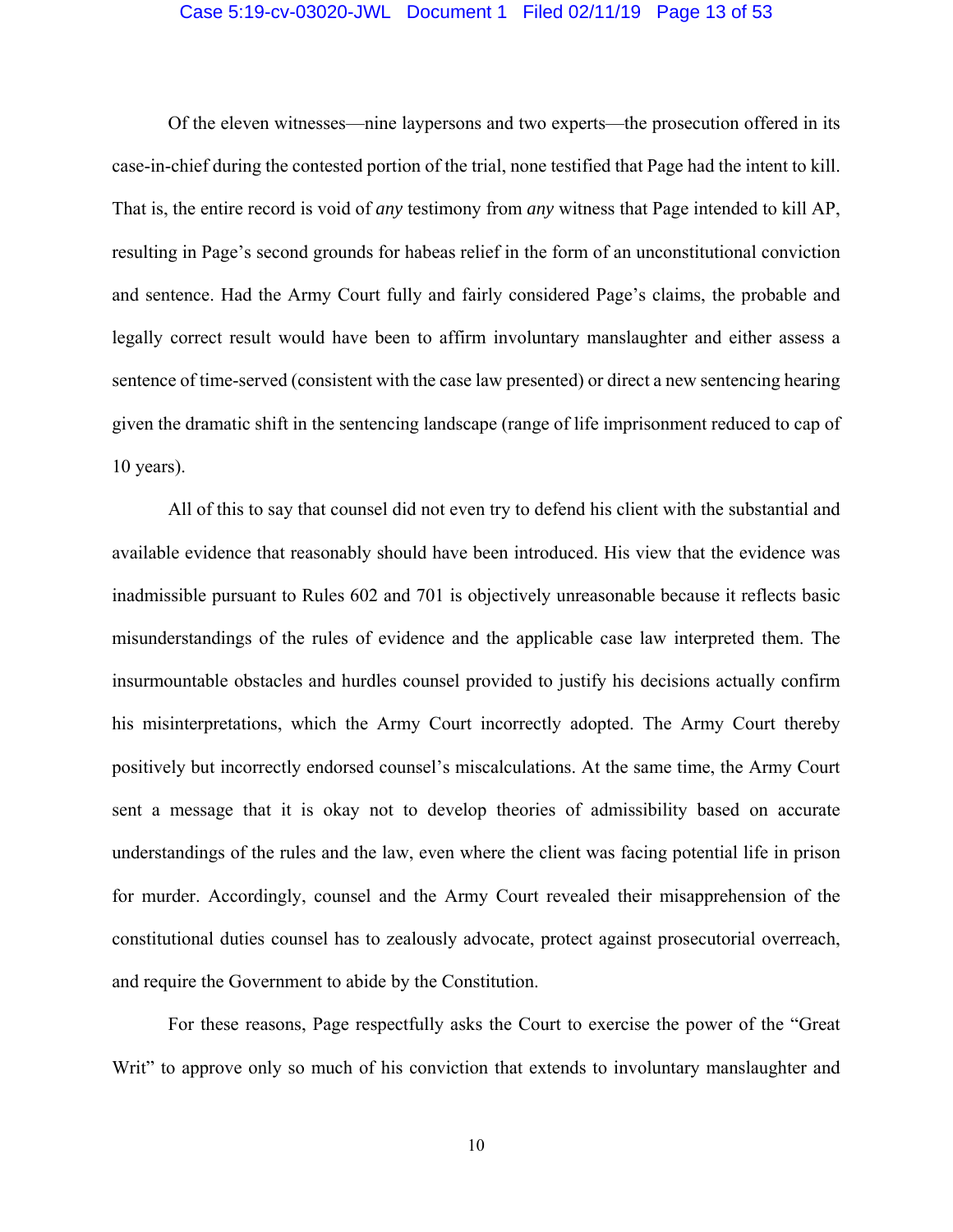## Case 5:19-cv-03020-JWL Document 1 Filed 02/11/19 Page 14 of 53

order his release from Federal incarceration. *See Kauffman v. Secretary of the Air Force*, 415 F.2d 991, 997 (9th Cir. 1969) (incumbent upon the district court to examine whether the constitutional rulings of a military court conform to prevailing Supreme Court standards).

# II. THE PARTIES

 Petitioner Jeffery T. Page, formerly Specialist Jeffery T. Page, Bravo Company, 67th Armor Regiment, 2d Brigade Combat Team, 4th Infantry Division, United States Army, is incarcerated by Federal officials in the United States Disciplinary Barracks (USDB) on Fort Leavenworth, Kansas. Respondent is the senior Federal officer responsible for the Military Corrections Complex in which Page is confined. The United States Army Litigation Division, United States Army Legal Services Agency, 9275 Gunston Road, Fort Belvoir, Virginia 22060, and The United States Attorney's Office for the District of Kansas, 444 S.E. Quincy, Suite 290, Topeka, Kansas 66683, represent Respondent.

# III. JURISDICTION

 The Court possesses subject matter jurisdiction pursuant to 28 U.S.C. § 2241, habeas corpus for servicemembers. The Court is authorized to grant relief as law and justice require pursuant to 28 U.S.C. § 2243. On February 12, 2018, the CAAF summarily denied Page's Petition for a Grant of Review. *United States v. Page*, 2017 CCA LEXIS 614 (A.C.C.A., Sept. 14, 2017), *review denied*, 2018 CAAF LEXIS 72, 77 M.J. 266 (Feb. 12, 2018). Because the CAAF, in its discretion, denied Page's Petition for a Grant of Review, further direct appeal to the United States Supreme Court was precluded. Article 67, Uniform Code of Military Justice (UCMJ); 10 U.S.C. § 867; 28 U.S.C. § 1259. Pursuant to Rule for Courts-Martial (RCM) 1209, direct appeal is final where a petition for review is denied or otherwise rejected by the CAAF.3

<sup>&</sup>lt;sup>3</sup> The first level of appeal in the military process involves the Court of Criminal Appeals for the servicemember's branch, for example, the Army Court of Criminal Appeals. 10 U.S.C. § 866. This court consists of uniformed Judge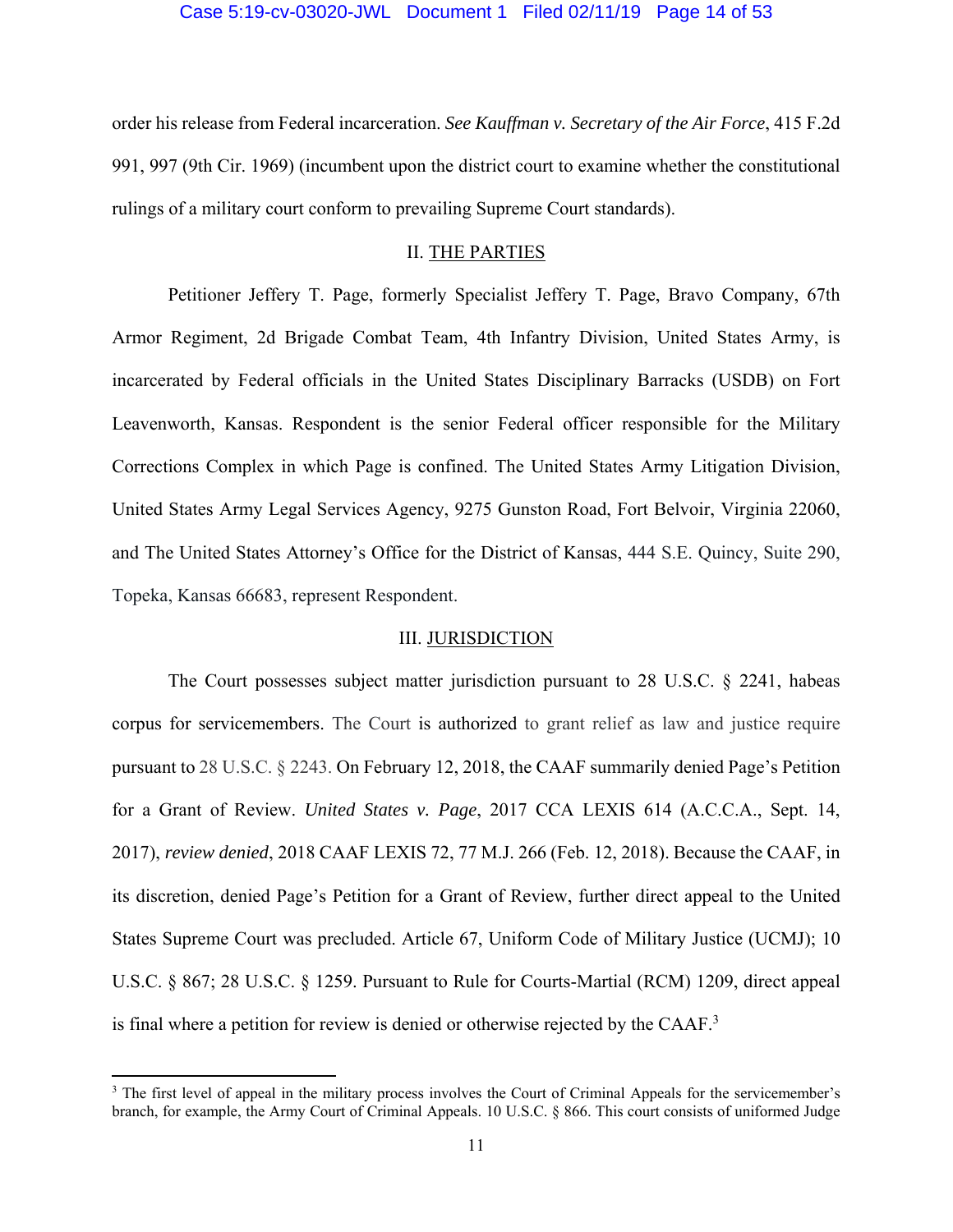# Case 5:19-cv-03020-JWL Document 1 Filed 02/11/19 Page 15 of 53

#### IV. VENUE

 Because Page is confined by Federal officials in Leavenworth, Kansas, venue is proper in this district pursuant to 28 U.S.C. § 2241.

# V. PROCEDURAL HISTORY

 The trial judge accepted Page's plea of guilty to one specification of involuntary manslaughter in violation of Article 119, UCMJ; 10 U.S.C. § 919. The maximum authorized punishment for this offense included ten years' confinement, reduction to the lowest enlisted grade, forfeiture of all pay and allownaces, and a dishonorable discharge.

 After the plea was accepted, the prosecution sought conviction for the higher offense of unpremeditated murder. Under the Uniform Code of Military Justice, an accused can plead to a lesser Charge and the prosecution still has the option to attempt to prove greater Charges. Contrary to Page's sworn testimony to the trial judge explaining in his own words the elements of the offense of involuntary manslaughter, the judge found Page guilty of one specification of unpremeditated murder, in violation of Article 118, UCMJ; 10 U.S.C. § 918. The military judge dismissed the involuntary manslaughter Charge and its Specification and all other Charges and Specifications. The maximum authorized punishment for unpremeditated murder included "such punishment other than death that a court-martial may direct." *Id*. The approved sentence here includes reduction to the lowest enlisted grade of E-1, confinement for twenty-six years, and a dishonorable discharge. Page remains confined at the USDB on Fort Leavenworth, Kansas.

Advocates appointed by The Judge Advocate General. *Id*. Review at the first level is mandatory for sentences involving death, confinement in excess of one year, dismissal of an officer, or a punitive discharge (bad conduct discharge or dishonorable discharge) for an enlisted servicemember where the right to appellate review has not been waived. *Id*. The second level of appeal involves the Court of Appeals for the Armed Forces, consisting of five civilian judges appointed by the President. 10 U.S.C. § 867. Review at the second level is largely discretionary. 10 U.S.C. § 867. If the CAAF denies review, the military appellate process is concluded and access to the United States Supreme Court is not available. *Id*. If the CAAF grants review, appeal of its decision can be pursued before the United States Supreme Court. 28 U.S.C. § 1259.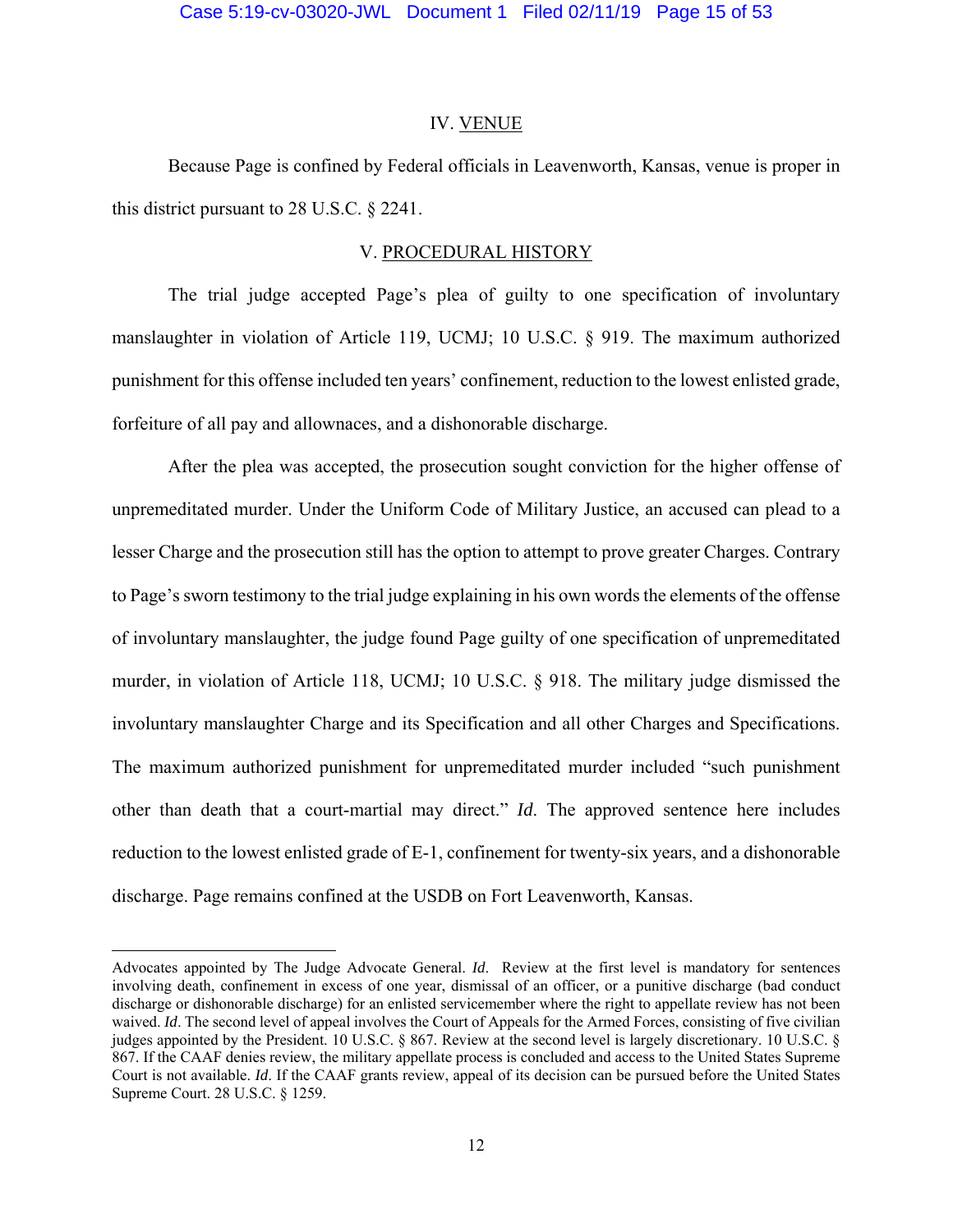#### Case 5:19-cv-03020-JWL Document 1 Filed 02/11/19 Page 16 of 53

 Page appealed to the Army Court, which sits on Fort Belvoir, Virginia, south of Washington DC, and which consists of uniformed Lieutenants-Colonel (0-5), Colonels (0-6), and one Brigadier General (0-7) who serves as the Chief Judge. Each is a commissioned officer and licensed attorney personally selected by The Judge Advocate General of the Army, a three-star Lieutenant General (0-9) and the senior-most uniformed legal officer in the Army. On September 14, 2017, after briefing, the Army Court denied Page's request for a hearing or oral argument, denied the errors he alleged, and approved the findings and the sentence pursuant to Article 66, UCMJ; 10 U.S.C. § 866.

 Page timely filed a petition for a grant of review before the CAAF in Washington DC, the 5-member civilian court superior to the Army Court and the other military departments' Courts of Criminal Appeals. Within its discretion, the CAAF summarily denied to grant review on February 12, 2018, which ended Page's direct appeal. This, his first petition for a writ of habeas corpus, follows.

\* \* \* \* \*

# VI. STATEMENT OF FACTS

# A. Page's Upbringing and Short Time in the Infantry

 Page is a native of Michigan and the oldest of three children. His father worked at the nearby Ford plant and his mother home-schooled her children until high school. Page excelled in swimming on a YMCA team and mathematics, had a grade point average of 3.6/4.0, tutored sixth graders, and was selected to the National Honor Society. (R. at 635-37). Son of an alcoholic father, his parents divorced after his graduation from high school, sending his family into pieces. Distracted by family challenges, Page left college and joined the U.S. Army Infantry. (R. at 638).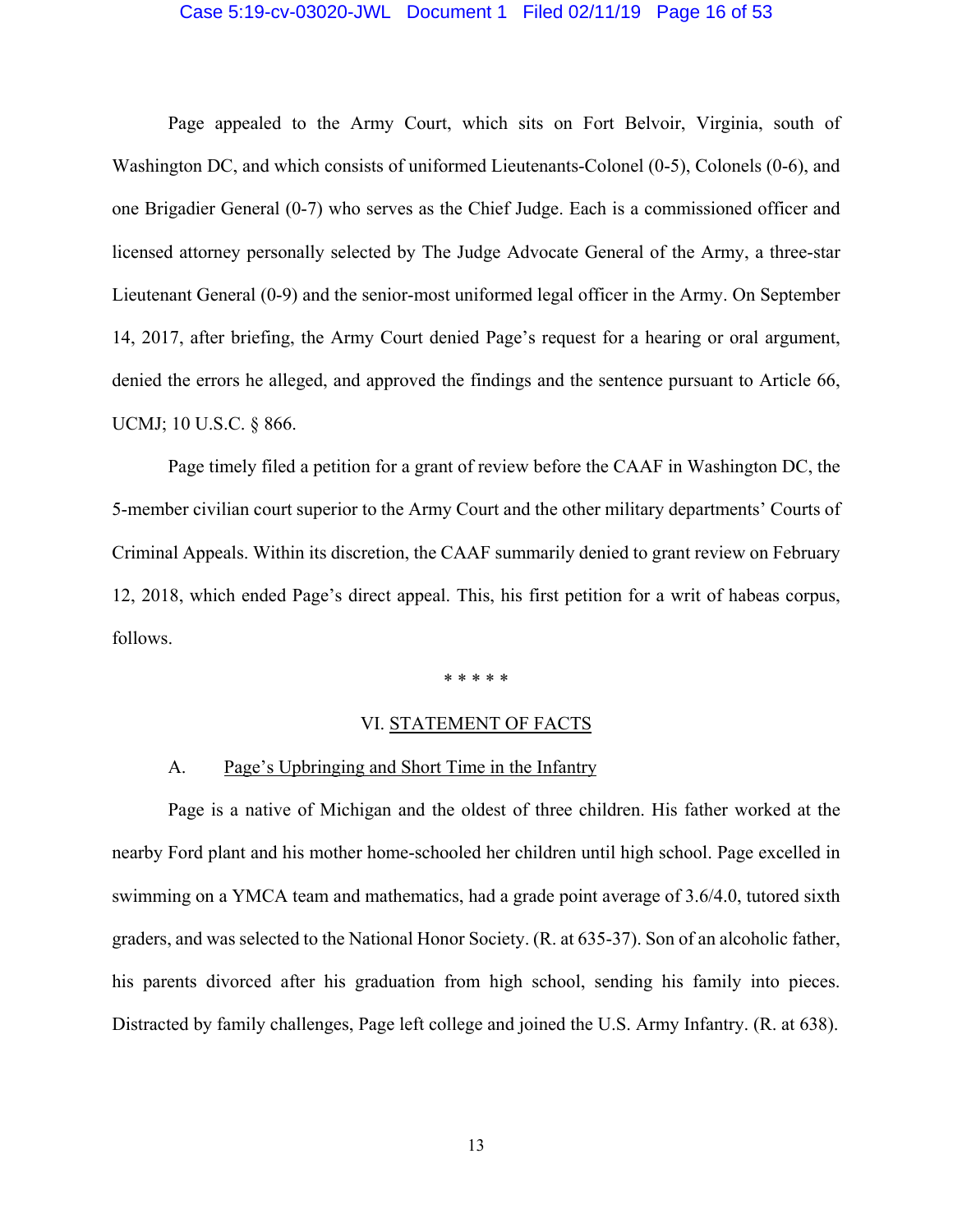#### Case 5:19-cv-03020-JWL Document 1 Filed 02/11/19 Page 17 of 53

 By most accounts, Page is a quiet person with a reserved manner and a piercing wit that is sarcastic but humorous in an "Infantry" or "gallows humor" sort of way. (R. at 893). His unit thought of him as "light-hearted" and one who "did not take things too seriously." (R. at 896). He had no prior civilian or military disciplinary actions.

 By all accounts, he was a good Soldier, could be relied upon to get things done, always performed the tasks given to him, and was generally in a "good mood." (R. at 348). Page gave medical personnel no indicators of violence or "red flags." (R. at 349). He had not previously deployed to Iraq or Afghanistan. This deployment to Jordan, to guard a Patriot Missile Battery within a Royal Jordanian Air Base, was his first. (Pros. Ex. 24).

# B. Deployment to the Kingdom of Jordan to Guard a Patriot Missile Battery

 In the late fall of 2013, Page deployed with his unit, part of the 2d Brigade Combat Team, 4th Infantry Division, to Muwaffaq Salti Air Base in the Kingdom of Jordan. (Charge Sheet). The mission in Jordan was to provide security for an air artillery site located on, and within, the secured Jordanian Air Base.

 Soldiers worked rotating shifts between days and nights. (R. at 288). For example, a Soldier was on duty for 12 hours for two days in a row, then one day off, followed by 12 hours for two nights in a row. (R. at 288-89). On their day-off, rather than rest, the Platoon Leader, First Lieutenant (1LT) Brown, ordered Soldiers to train for the Expert Infantry Badge (EIB), conduct PT, and perform Quick Reaction Force (QRF) drills. (R. at 292). The rotating schedule caused noncommissioned officers (NCOs) to raise safety and complacency issues, which were disregarded by 1LT Brown. (R. at 336).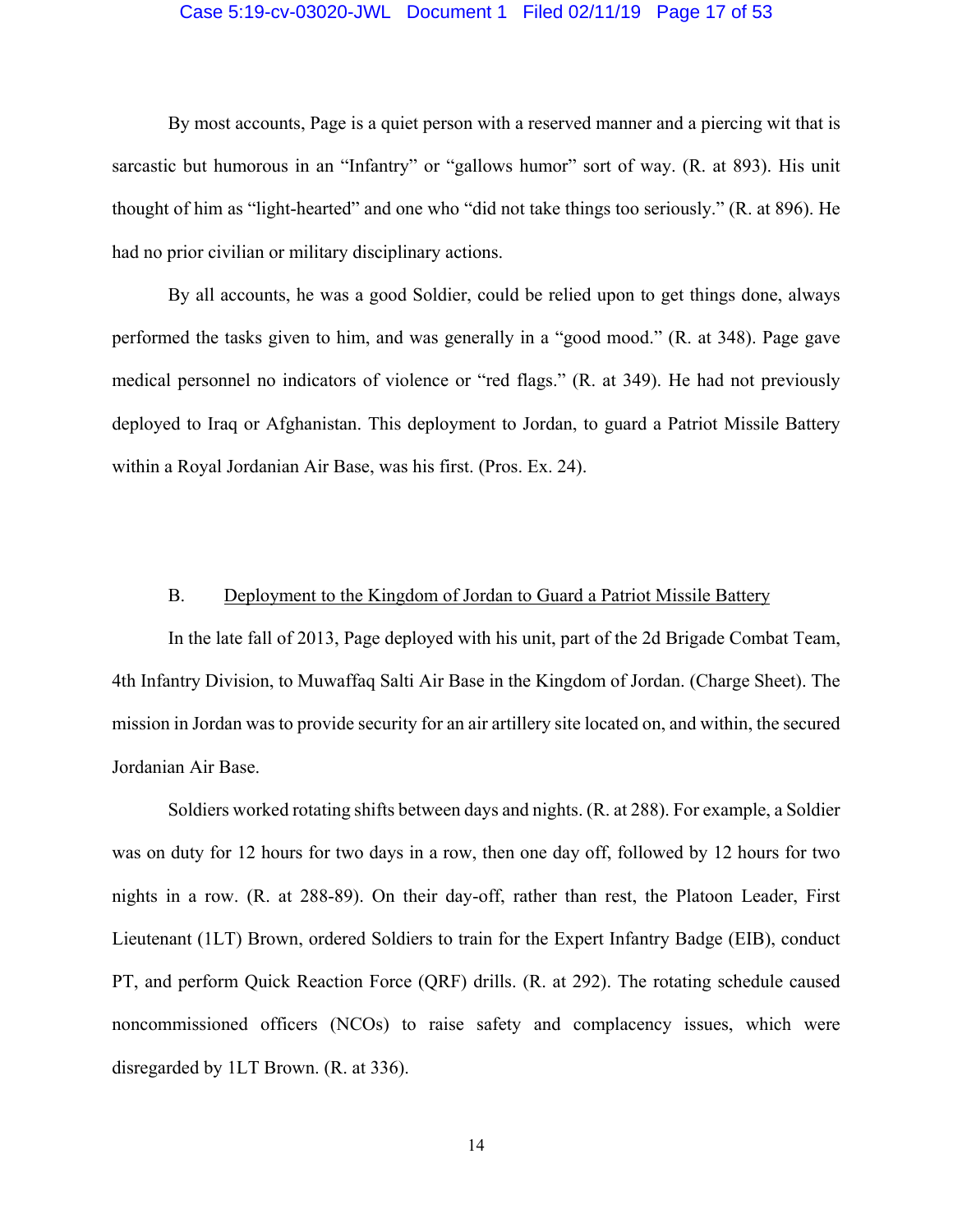#### Case 5:19-cv-03020-JWL Document 1 Filed 02/11/19 Page 18 of 53

 The squad's weapons were housed in a CONEX in the "living support area," or "LSA." Ammunition, however, was contained in magazines elsewhere, to include a 4' x 6' guard shack at the Patriot Missile site's entry control point (ECP). (R. at 239). A runway separated the LSA from the missile site. On the LSA, the Air Artillery Company had a Base Operations Center (BDOC). Down at the missile site, there was separate BDOC for the Platoon.

 Before relieving the previous shift, Soldiers drew their weapons from the CONEX on the LSA then drove approximately  $6 - 7$  miles around the runway to their duty location. (R. at 362). Soldiers could reach their duty location sooner if they drove directly across the runway, which generally was not permitted. (R. at 362).

 During duty, Page's nine-member squad was divided, with two soldiers remaining on the LSA at the ADA BDOC and seven Soldiers assigned to the missile site. Soldiers spent four hours in a guard shack at the ECP, four hours in the BDOC, and four hours driving around the perimeter. (R. at 206; 298). The two Soldiers assigned to the ADA BDOC stayed there the entire twelve-hour shift.

 The weapons status was "amber," meaning a 30-round magazine was in the magazine well, but no round was chambered, and the rifle must be set on "safe." (R. at 292). An M4 magazine is designed to hold 30 rounds maximum and still function properly. Staff Sergeant Wyvill testified at the pretrial hearing that an M4 is not designed to function properly with 31 rounds in a magazine, that is, the magazine will not easily or properly "seat" in the weapon's lower receiver. (R. at 153, Art. 32(b)). Although Soldiers had magazines in their weapons, 1LT Brown never directed NCOs to conduct random spot-checks to ensure that no Soldier had gone to weapons status "red," meaning that a round was to be kept in the chamber, with the weapon one step closer to being able to fire.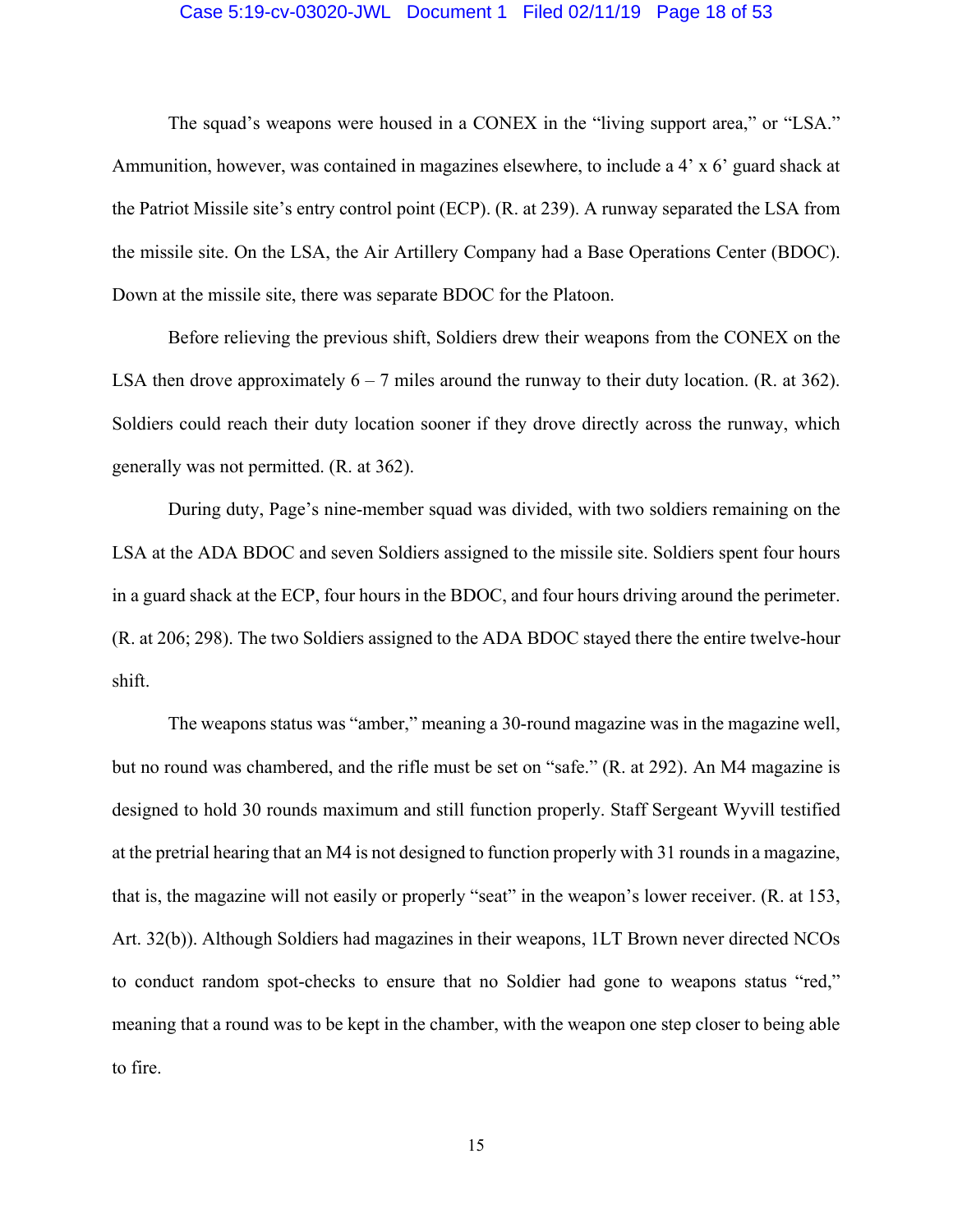# C. Dry-Firing Authorized and Encouraged by Non-Commissioned Officers

 Soldiers wore "full battle rattle" in the "triple digit" (100 to 115-degree) oppressive desert heat. Dehydration and heat exhaustion were substantial and very real concerns. The location was remote and austere. The duty was uneventful and monotonous. The Soldiers had irregular sleep patterns that disrupted their rest-cycles and caused many to sleep in their uniforms.<sup>4</sup> It was hot, dry, and sandy. As a result, Soldiers were found asleep at their post, nodding off during duty, veering off the road while driving, and idling the wearisome time away by playing video games on their cell phones while on duty, and on occasion "dry-firing" and/or "flagging" one another. (R. at 249; 292; 510).

 Dry-firing is a practice where Soldiers aim their rifles at each other and practice their breathing and trigger pull while no round is in the chamber. It is officially prohibited, but unofficially practiced in the field on occasion. Widely accepted as "hip-pocket" training, a dry-fire involves using the front site post and the rear aperture to secure a sight-picture on a target, or placing a red dot of a mounted reflex or holographic sight on a target, then a Soldier uses other marksmanship skills such as breath control and trigger squeeze until the metallic "click" of the hammer is felt and heard. The selector switch is normally off "safe" and on "semi" during a dryfire, otherwise, the Soldier practicing the dry-fire drill would not be able to fully suppress the trigger, defeating the purpose of the drill. (R. at Art. 323 – 24; 335). One noncommissioned officer in the squad, Sergeant (SGT) Nys, encouraged his Soldiers to dry-fire while on duty, and did so regularly with them. (R. at Art. 323).

<sup>4</sup> The Platoon Leader, 1LT Brown, believed that Soldiers only needed four hours sleep. (R. at 176).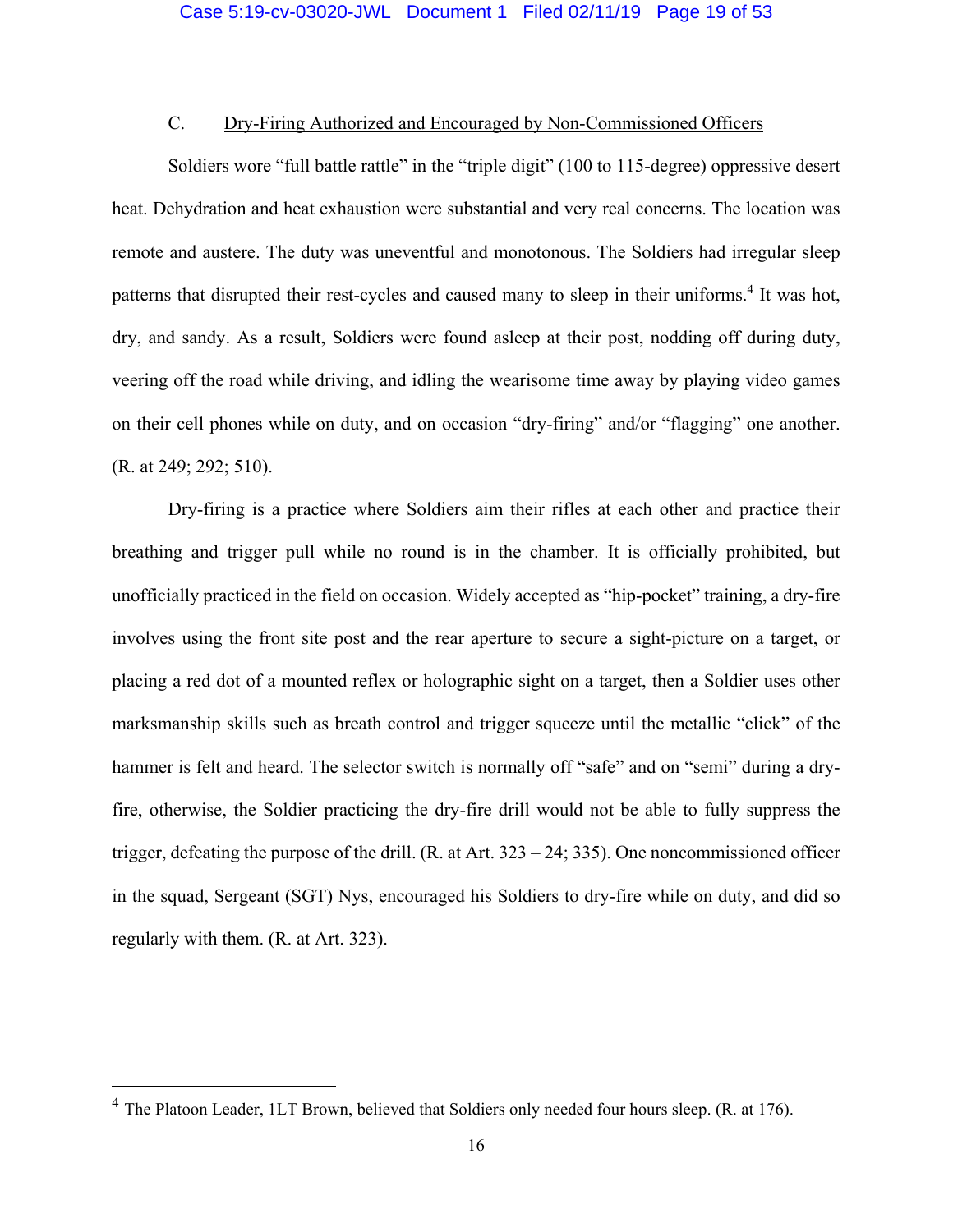## Case 5:19-cv-03020-JWL Document 1 Filed 02/11/19 Page 20 of 53

 An expert in military psychiatry testified that Page's unit was suffering from "operational stress" due to "chronic sleep deprivation," which is correlated to an increase in accidents. (R. at 437).

# D. Page's Leaders Chamber Rounds – Rifles Ready to Fire

 Five-and-one-half months into the deployment to Jordan, on 14 May 2014, Page was on the first of his two-day "day" shifts and was assigned to the guard shack at the ECP. Toward midafternoon, a "sand truck" approached the ECP and was perceived as a Vehicle-Born Improvised Explosive Device Threat (VBIED). (R. at 142). Following his Sergeant's example, Page pulled his charging handle, sending a round into the chamber of his rifle, and approached the "sand truck" to secure and search it for threats. (R. at 142). Solders were authorized to "go red," that is, to chamber a round and take the safety off.

 As it turns out, the "sand truck" was not a threat, and the soldiers eventually allowed it to pass through the ECP. The Squad Leader did not inspect Page's rifle to ensure that it had been cleared of the chambered round.

# E. Shift Change-Over in the Guard Shack Before the Shooting

 When the night shift assumed duties at approximately 9:00 pm on May 14, 2014, Page returned to the LSA, put his rifle in the CONEX, did physical training (PT, as was required), ate dinner, and went to sleep around midnight. As per usual, the next morning before 9:00 am, the second day of his "day" shift, Page drew his rifle from the CONEX and rode to the missile site, taking up duty in the guard shack with MacCaskill.

 Ammunition was stored in 30-round clips in the guard shack. Upon assuming duty, Soldiers inserted a 30-round magazine into their rifles, but kept the weapon in "amber," meaning no round in the chamber and the safety engaged. During the shift change-over, Gabriel Mancha performed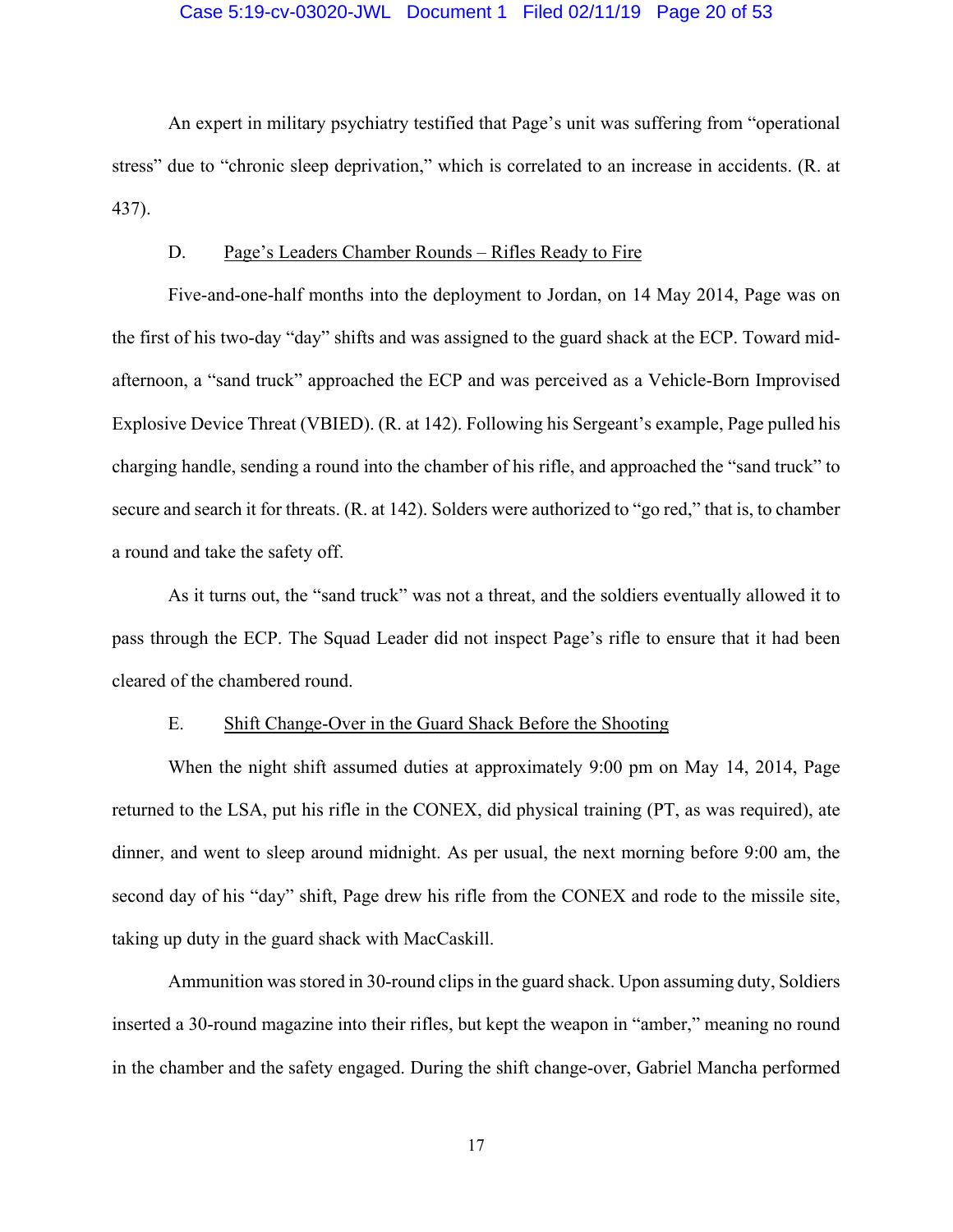# Case 5:19-cv-03020-JWL Document 1 Filed 02/11/19 Page 21 of 53

a "push-test" of each of the nine or ten 30-round magazines before he "signed over" the ammunition to Page. (R. at 442). While performing this test, Mancha observed that one magazine was easier to "push," indicative of having 29 as opposed to 30 rounds in it. (R. at 443).

 F. While AP Was Bringing Lunch to Page, He Shot AP, Ran to His Assistance, And Was in Psychogenic Shock

 The ECP guard shack had a small portal looking back into the missile site. Page often sat on a folding chair near the portal. On this day, AP went to pick up lunch and was returning to the guard shack. Forgetting that he had chambered a round the evening before, Page wrongly decided to dry-fire at AP as he walked from the dining facility back to the guard shack. Instead of hearing the metallic click of the dry-fire, a round went off and struck AP in the head, approximately 55 feet away. (R. at 145-46).

 Immediately, Page radioed the BDOC for medical assistance, then bolted from the guard shack to begin combat life-saving on AP.<sup>5</sup> Page asked the unit's medic what he could do to help. (R. at 146). While the medic worked on AP, Page uttered that he "could not believe he shot him, and that he was sorry." Page was "in psychogenic shock." (R. at 343).

 After he helped put AP on the litter and loaded AP into the frontline ambulance, or "FLA," Page returned to the guard shack. Sergeant Duty arrived a moment later and upon taking Page's rifle, counted the rounds in the magazine – there were 30. (R. at 304). He also picked up the spent casing from the guard shack floor and placed it on the portal windowsill. (R. at 303).

 Page's hands were shaking, he was holding his head, and his cigarette was shaking. He was 22 years-old and had been in the Army for just over two years. (Pros. Ex. 24).

G. Leadership Did Not Enforce Weapons Safety Procedures Before the Shooting

<sup>5</sup> Staff Sergeant Wyvill testified at the Article Art. 32(b) hearing that he received Page's radio call in the BDOC. Page radioed, "man-down, man-down." Thinking that the squad was receiving sniper fire from a nearby ridgeline, SSG Wyvill sought clarification, to which Page radioed, "No, it's my fault, I shot AP." (R. at 113-14, Art. 32(b)).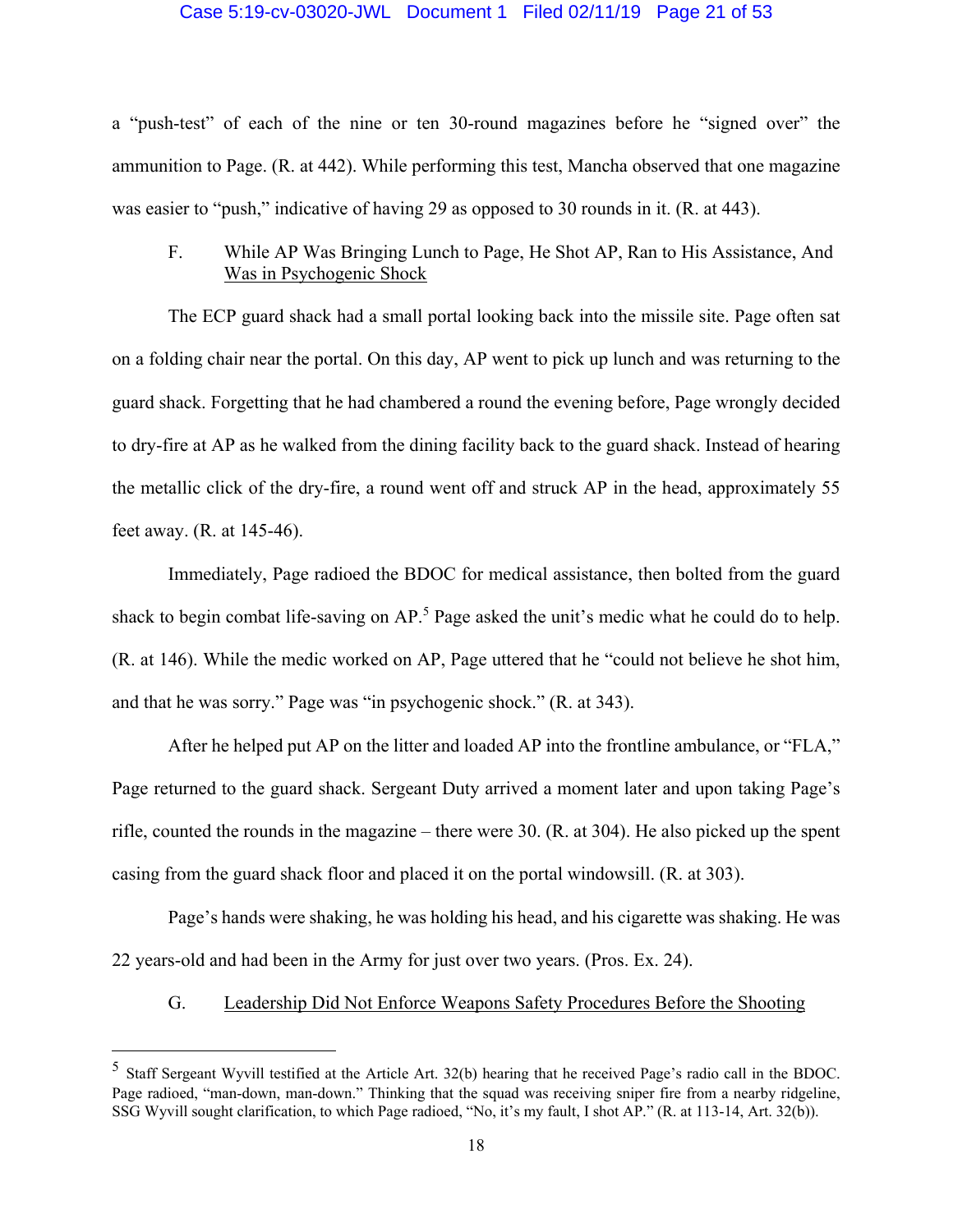#### Case 5:19-cv-03020-JWL Document 1 Filed 02/11/19 Page 22 of 53

 Prior to the shooting, the Platoon Leader and senior NCOs filmed a skit which depicted Soldiers waving weapons at one another without regard for muzzle awareness. (R. at 127). The Company Master Gunner, SSG Rapp, requested that the depiction not be shown because it contained "weapons violations." (R. at 128). It was shown to the unit, to include Page.

 The Platoon Leader, 1LT Brown, was absent from the missile site for prolonged periods of time and overruled NCO recommendations to make the weapons status "green" as opposed to "amber," given the severe risk of an accident in the face of little to no threats. (R. at 286-87; 292). Discipline was so lax and the duty so mundane that leaders let soldiers play electronic video games on their cell phones while on duty. (R. at Art. 32-33, Art. 32(b)).

 Soldiers drawing their own weapons from the CONEX violated unit policy. (R. at 1019, Art. 32(b)). The unit had no weapons clearing barrels. (R. at 500). The unit had no weapons clearing signs. Squad leaders and NCOs did not visually inspect rifle chambers to ensure they were properly cleared. (R. 1089, Art. 32(b)). Clearing "was on each individual Soldier."

 "Everybody fully admitted that they veered from the [weapons handling] policy." (R. 1021, Art. 32(b)). Clearing barrels appeared after 15 May 2014, the day of the shooting. *Id*. Page stated under oath that he forgot that he had charged his weapon the day before, that he did not think a round was in the chamber, and that his mindset was that of culpable negligence.

 There is no dispute that the round was fired in broad daylight, around lunchtime, among numerous witnesses, to include MacCaskill, who was standing "6-8" inches from Page when the round discharged, and that Page admitted that he shot AP moments after the shooting. (R. at 208; 459).

H. The Trial – The Prosecution Alleged Four Different Mindsets for the Single Act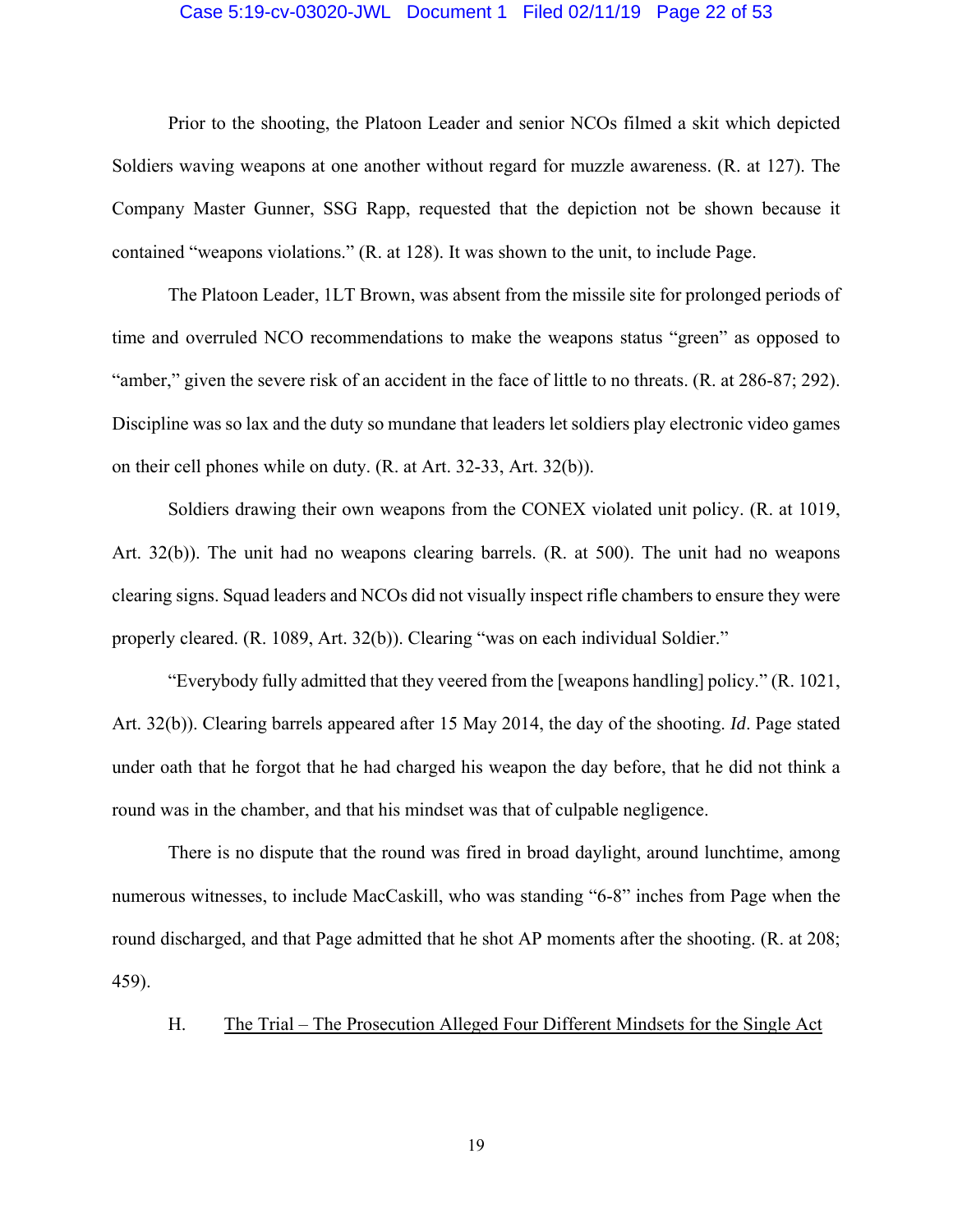# Case 5:19-cv-03020-JWL Document 1 Filed 02/11/19 Page 23 of 53

 The prosecution charged three theories of murder: one requiring premeditation and two requiring specific intent, one theory of manslaughter requiring culpable negligence, and one theory of negligent homicide requiring negligence – for a single act. In all, the prosecution alleged four distinct states-of-mind for the same act.

 Page pled guilty to involuntary manslaughter. The judge found the plea provident, and accepted Page's guilty plea. Seeking to prove the greater offenses of premeditated and unpremeditated murder, the prosecution called eleven witnesses to testify about the only question at issue: Page's mindset when he squeezed the trigger. Although no witness for the prosecution offered direct evidence of Page's mindset, the trial judge ultimately convicted Page of unpremeditated murder.

 I. Unpremeditated Murder (Specific Intent to Kill) or Involuntary Manslaughter (Culpable Negligence)

The elements of unpremeditated murder are:

(a) That a certain named or described person is dead;

(b) That the death resulted from the act or omission of the accused;

(c) That the killing was unlawful; and

 (d) That, at the time of the killing, the accused had the intent to kill or inflict great bodily harm upon a person.

Article 118, UCMJ; 10 U.S.C. § 918 (2012).

The explanation of unpremeditated murder notes that:

It may be inferred that a person intends the natural and probable consequences of an act purposely done. Hence, if a person does an intentional act likely to result in death or great bodily injury, it may be inferred that death or great bodily injury was intended. The intent need not be directed toward the person killed, or exist for any particular time before commission of the act, or have previously existed at all. It is sufficient that it existed at the time of the act or omission (except if death is inflicted in the heat of sudden passion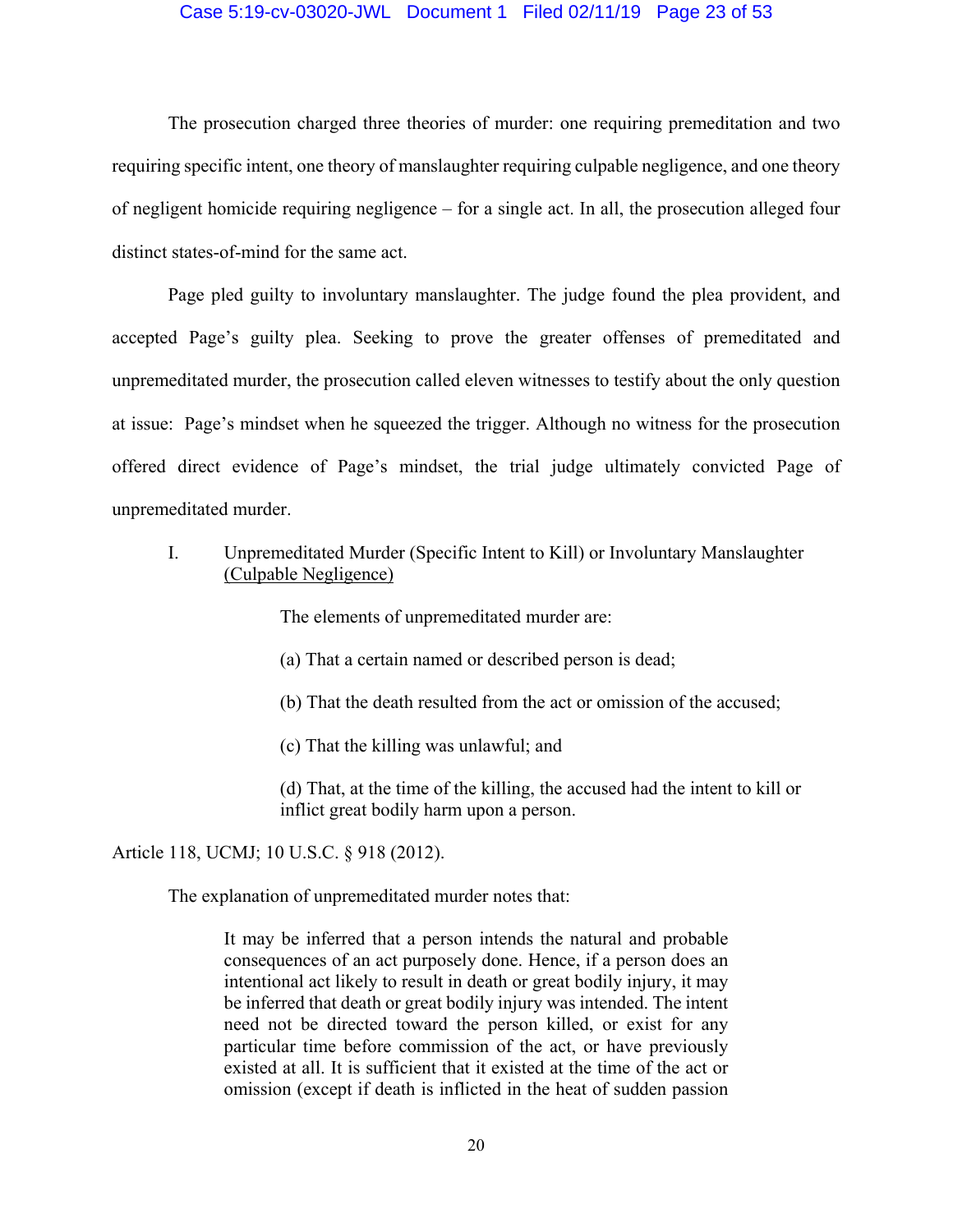caused by adequate provocation. For example, a person committing housebreaking who strikes and kills the householder attempting to prevent flight can be guilty of murder even if the householder was not seen until the moment before striking the fatal blow.

Article 118c(3)(a) (internal citation omitted).

The maximum authorized sentence for this conviction is "such punishment other than

death." Article 118e(2). Here, the trial judge sentenced Page to 26 years' confinement.

The elements of involuntary manslaughter are identical except for subsection (d). Pursuant

to the involuntary manslaughter statute, subsection (d) reads "that this act or omission of the

accused constituted culpable negligence." Article 119, UCMJ; 10 U.S.C. § 919 (2012). The

explanation of involuntary manslaughter notes that:

Culpable negligence is a degree of carelessness greater than simple negligence. It is a negligent act or omission accompanied by a culpable disregard for the foreseeable consequences to others of that act or omission. Thus, the basis of a charge of involuntary manslaughter may be a negligent act or omission which, when viewed in the light of human experience, might foreseeably result in the death of another, even though death would not necessarily be a natural and probable consequence of the act or omission. *Acts which may amount to culpable negligence include negligently conducting target practice so that the bullets go in the direction of an inhabited house within range; pointing a pistol in jest at another and pulling the trigger, believing, but without taking reasonable precautions to ascertain*, *that it would not be dangerous*; and carelessly leaving poisons or dangerous drugs where they may endanger life.

Article 119c(2)(a)(i), UCMJ (emphasis added).

The maximum authorized punishment is 10 years confinement. Article 119 $(e)(2)$ .

J. Page Asked the Army Court of Criminal Appeals (ACCA) to Approve Only Involuntary Manslaughter and Reassess the Sentence Because Counsel Failed to Call 12 Witnesses Who Would Have Testified That They Saw Nothing During the Deployment Indicating Page Intended to Kill AP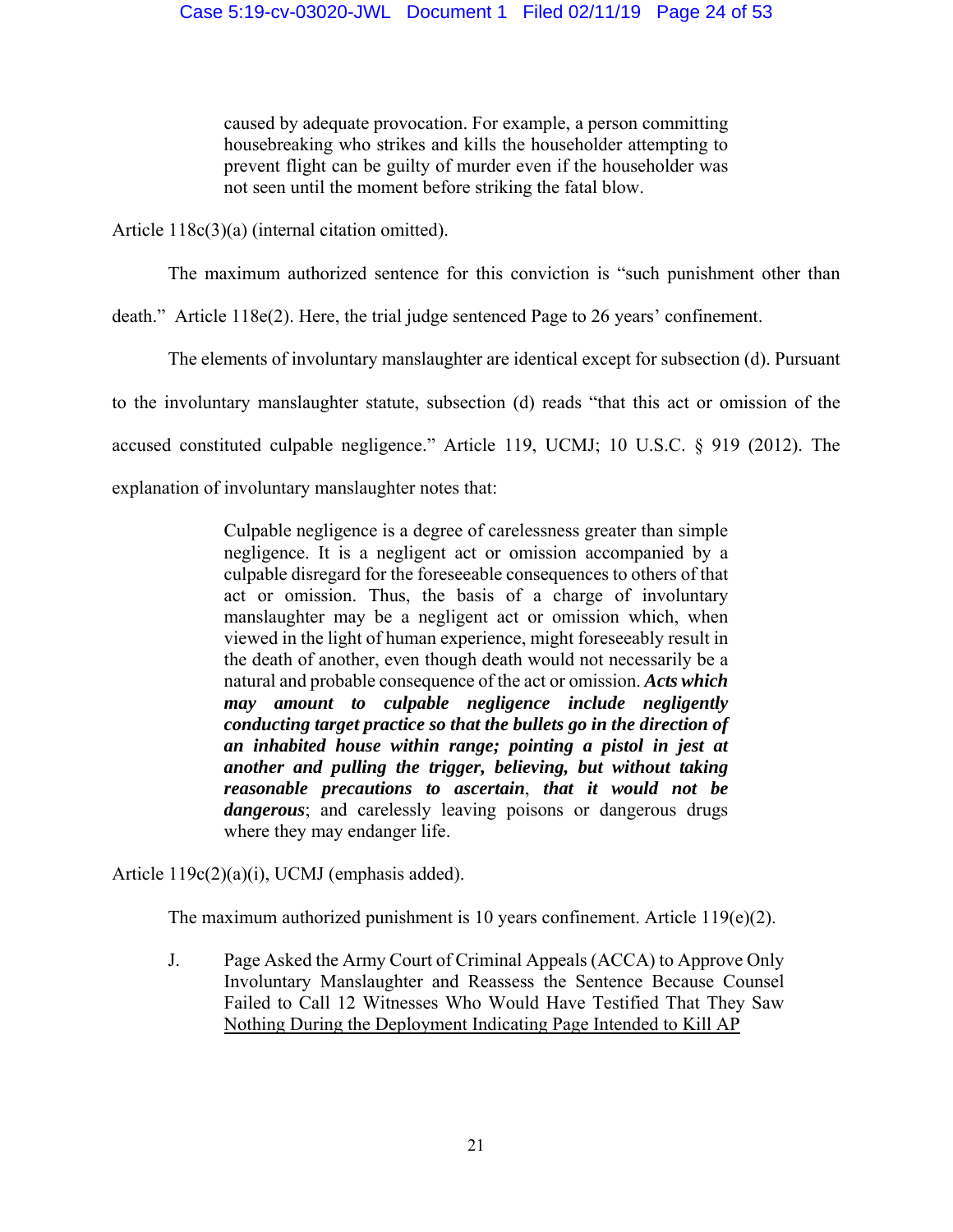#### Case 5:19-cv-03020-JWL Document 1 Filed 02/11/19 Page 25 of 53

 On appeal, Page highlighted the weakness of the prosecution's purely circumstantial evidence of his specific intent to kill and noted specifically that: a) not one witness testified that Page intended to kill AP; b) there was significant evidence of culpable negligence which largely remained unchallenged; c) the physical evidence corroborated Page's testimony during his guilty plea allocution, as did other witness testimony, of culpable negligence rather than specific intent to kill; d) the undisputed facts demonstrated that the murder conviction was and remains factually and legally insufficient; and e) factually similar caselaw informed that involuntary manslaughter was the appropriate conviction. The Army Court's decision discusses none of these salient and material points.

 The Army Court failed to address the undisputed fact that *not one soldier* testified that they thought Page intended to kill AP. Of the eleven witnesses -- nine lay persons and two experts the government offered in its case-in-chief -- none testified that Page had the intent to kill. That is, the entire record is void of *any* testimony from *any* witness that Page intended to kill AP.

 Page urged the Army Court to recognize the noticeable absence of witness testimony to murder, and focus on the abundant and compelling testimony to involuntary manslaughter. For example, three CID agents testified that the entire investigation, to include blanket and repeated interviews and a forensic search of Page's laptop computer, revealed no evidence of an intent to kill. (R. at 853; 874; 890; Art. 32(b)). Specifically, the lead investigator testified that every witness the CID interviewed universally believed there was no intent to kill:

> Q. And all the interviews that you carried out was there any evidence that Specialist Page had the motive to kill Specialist Perkins?

> A. There was nothing to indicate that he was in a state of mind to want Specialist [AP] dead.

(R. at 872, Art. 32(b)).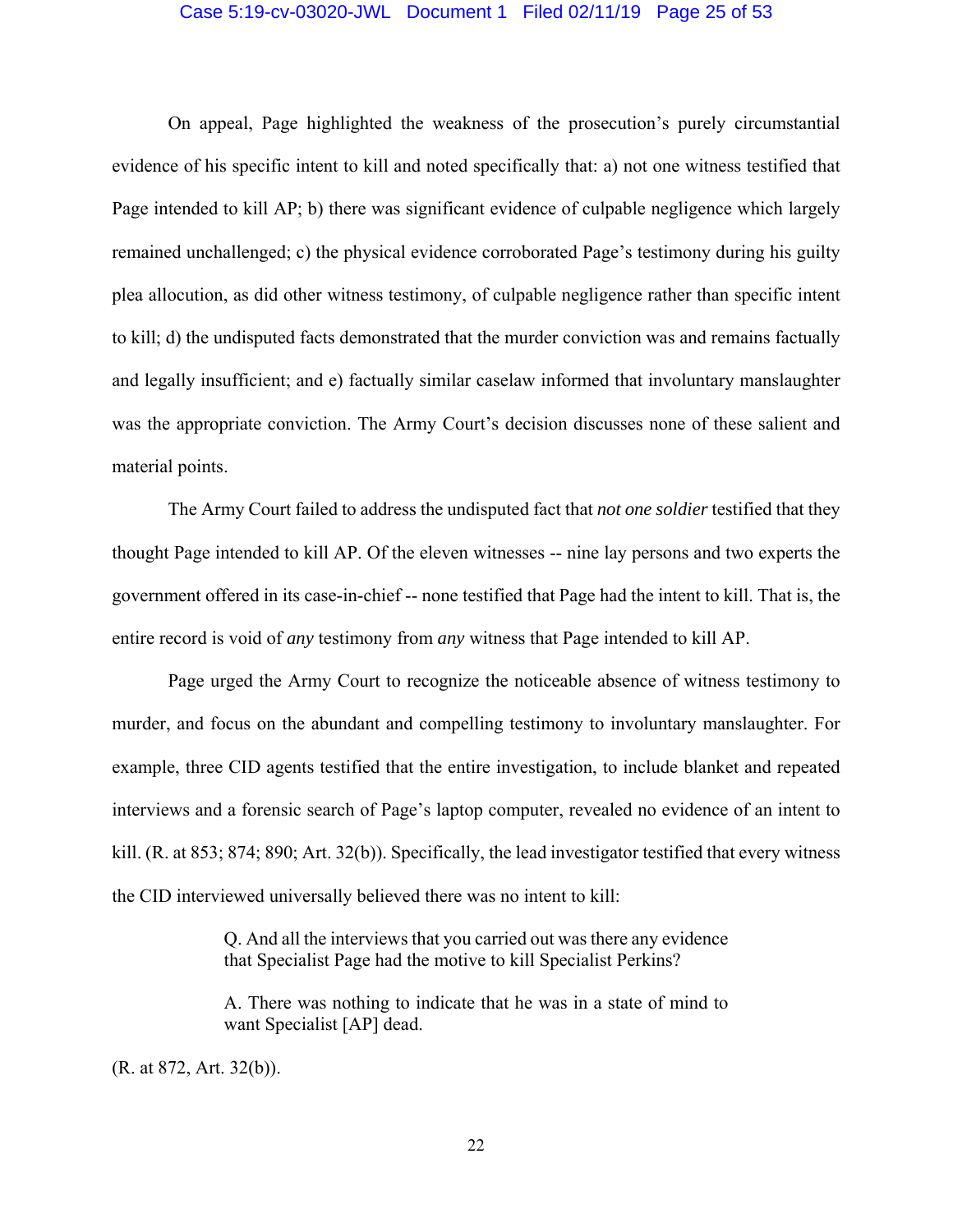Similarly, the CID agent who conducted blanket interviews testified that no witness thought SPC Page intended to kill:

> Q. Since you've had a copy of the reports, there are no reports by any witness that, when you did the blanket interviews that Specialist Page had expressed any intent or desire to kill or harm Specialist [AP]. Correct?

> A. That is correct, sir. To my knowledge that's what was related to me.

(R. at 890, Art. 32(b)).

 Likewise, the Air Force Office of Special Investigations (AFOSI) originally investigated this shooting. The AFOSI did not find murder rather, the conclusion was that the shot was the result of negligence. What is more, the 1088-page verbatim Article 32(b) hearing transcript contains sworn testimony from 12 witnesses that Page had no intent to kill. The Army Court, however, ruled that this type of witness testimony was not admissible.

 Page asked the Army Court to evaluate the physical evidence proving manslaughter rather than murder. For example, Page testified during the providence inquiry that he chambered one round about 3:00 p.m. the day before the shooting (May 14) during a vehicle borne improvised explosive device (VBIED) alert, and that he forgot the round was in the chamber. Sergeant Duty, who secured Page's rifle moments after the shot and confirmed 30 rounds remained in the magazine and one casing on the floor, swore that,

> The only way I could think [the shooting] is possible is maybe on a previous shift [SPC Page] had loaded the magazine and was unaware, charged his weapon and that he had a round in his weapon and didn't even know about it until the following shift later.

(R. at 675, Art. 32(b)). That 30 rounds remained in Page's magazine and the casing from the spent round was recovered reinforces Page's testimony that he chambered a round the day before and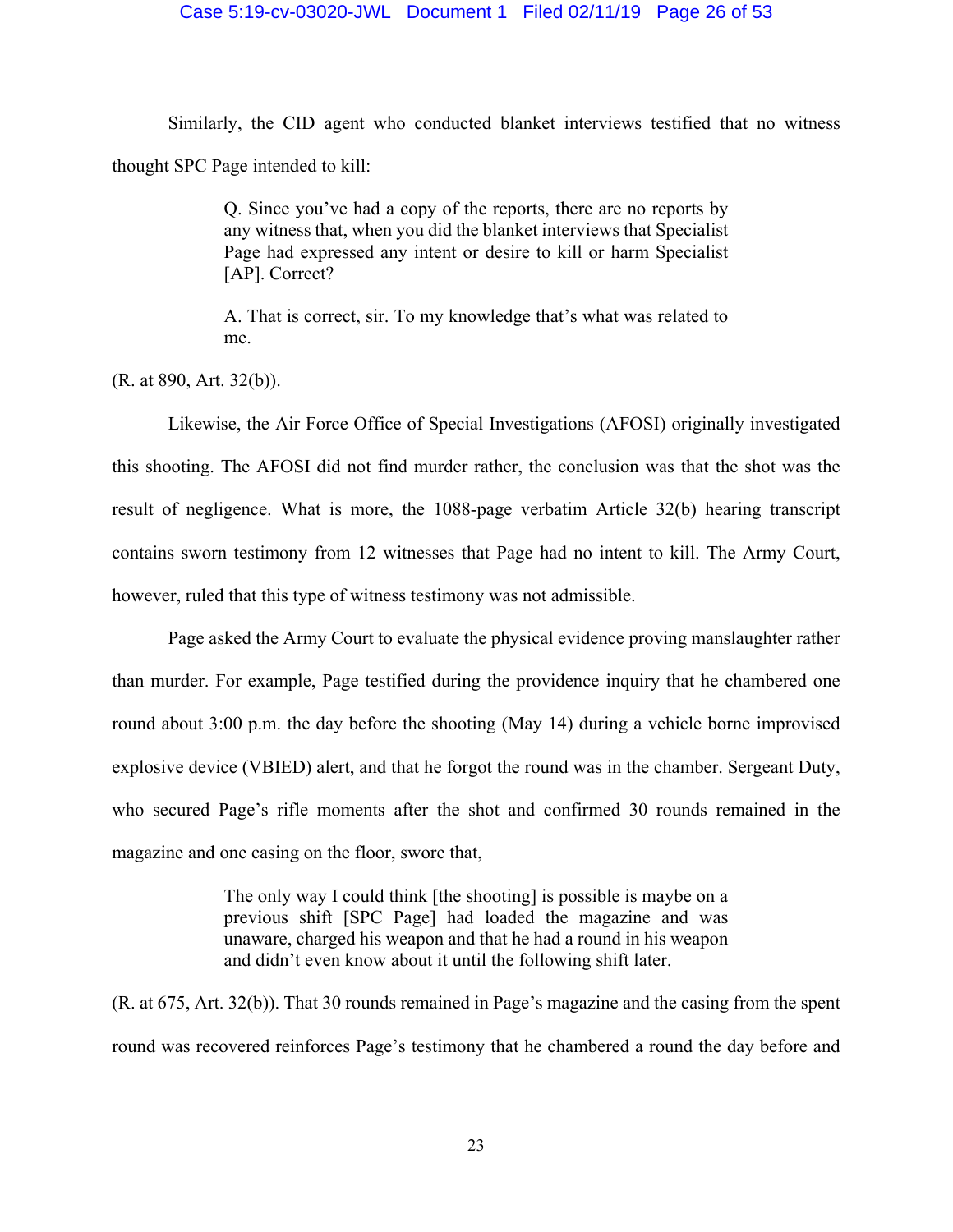#### Case 5:19-cv-03020-JWL Document 1 Filed 02/11/19 Page 27 of 53

placed a new 30-round magazine into his rifle upon shift change-over at the guard shack the morning of the shot.

 Directly after the shot, SGT Duty confirmed that one of the guard shack magazines contained 29 rounds, corroborating Page's testimony that he chambered a round the afternoon prior and SPC Mancha's testimony that a "push-test" revealed 29 rounds in one of the guard shack magazines during shift transfer with SPC Page, approximately three (3) hours prior to the shot. (R. at 442-43).

 That all 300 rounds were accounted for moments after the shot backs Page's testimony and supports SGT Duty's causation assessment, *supra*. The guard shack had ten 30-round M4 magazines, for a total round-count of 300. Page had one round in the chamber, which was fired and its casing recovered on the floor of the guard shack by SGT Duty. Page also had 30 rounds in his magazine.

 Three hours prior to the shot when Page and Macaskill came on duty, SPC Mancha counted the magazines and one, pursuant to a "push-test," had but 29 rounds. All other magazines had 30 rounds. Accordingly, that Page had one bullet unknowingly in the chamber from the day prior, 30 in his magazine, a different guard-shack magazine had 29, and the balance of the magazines had 30, accounts for all 300 rounds. That all rounds are accounted for validates Page's testimony, as well as the testimony of the other 12 witnesses, who found no intent to kill, but rather that the shooting was the result of a terrible accident, partially due to mis-allocation of live ammunition that resulted in one extra round in Page's weapon, and in the chamber of his weapon. But, nowhere in the Army Court's opinion is the physical evidence fully or fairly evaluated.

 Another example of the physical evidence corroborating Page's testimony that went unaddressed by the Army Court: his rifle "double-fed" after the fatal shot. The Army Field Manual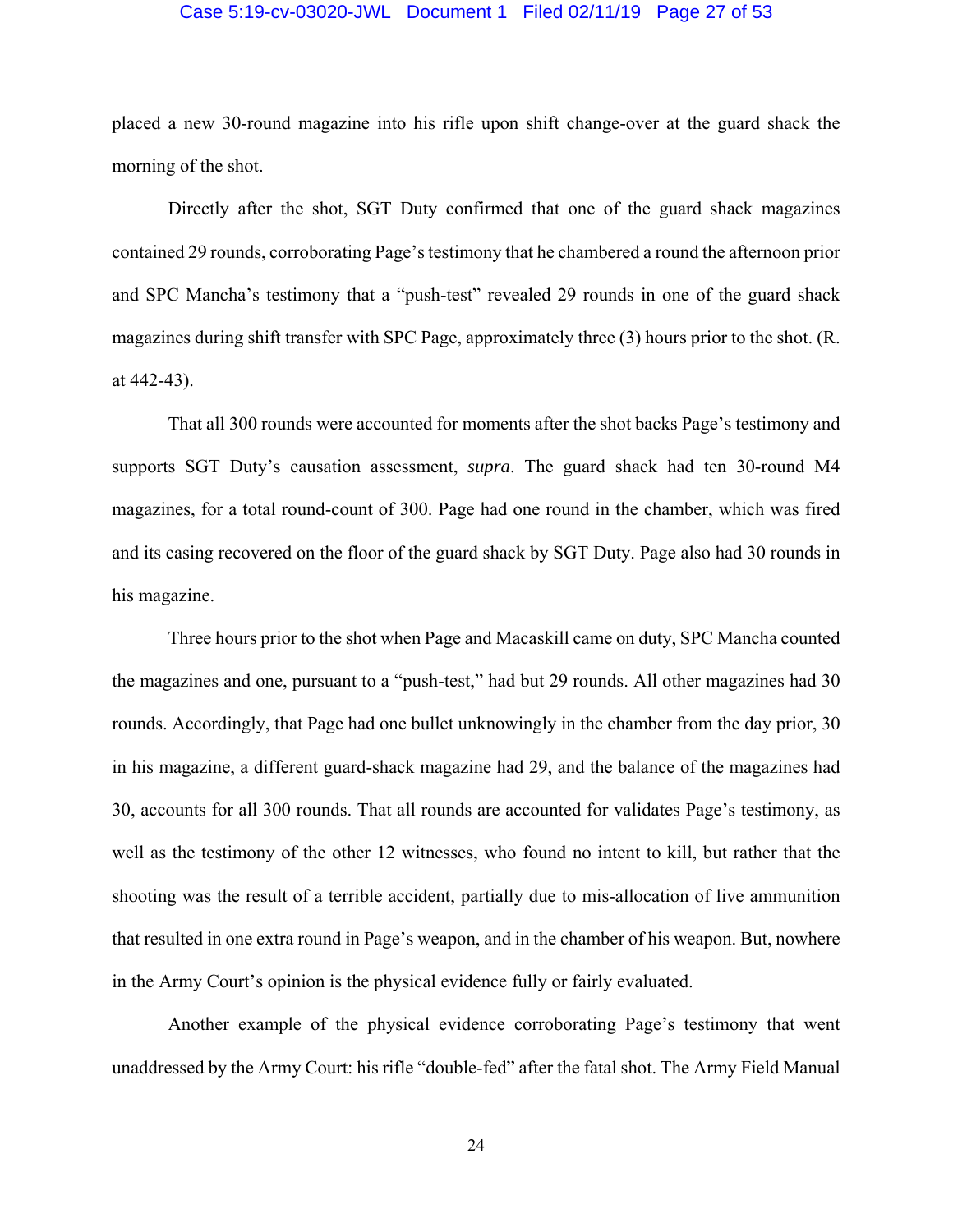## Case 5:19-cv-03020-JWL Document 1 Filed 02/11/19 Page 28 of 53

for the M4 rifle is part of the record. It explains that the standard load for an M4 rifle is 30 rounds. If a soldier attempts to load a 31-round magazine, it will not ordinarily "seat" in the well properly.

 However, if a round is already in the chamber, a soldier loads a 30-round magazine, does not pull the charging handle but fires the round already chambered, the force of the extraction and ejection coupled with the additional pressure of too many rounds being cycled can produce a double-feed – an occurrence whereby two rounds rather than one are stripped off the top of a loaded magazine causing the bolt to fail to close – which is also consistent with Page's testimony that he chambered a round the day before.

 That a round was already in the chamber tends to explain why Macaskill, standing a mere 6-8 inches away from Page in the guard shack, neither saw nor heard Page pull the charging handle – because a round was already chambered from the day prior.

 The mere fact that Page did not pull the charging handle is strong evidence of his intent not to fire an actual bullet, rather, to dry fire. The Army Court ignored this critical and potentially dispositive fact.

 Further, Page's immediate supervisors, his non-commissioned officers, SGT Nys and SGT Cullum, corroborate his testimony because each chambered a round during the afternoon of the VBIED incident (May 14), with SGT Cullum stating to Page, "watch and learn." (R. at 356-57).<sup>6</sup>

 The Army Court's opinion is totally silent on Page's actions and mindset directly before the shot and directly after the shot – critical evidence bearing on the assessment of the correct state of mind. Before the shot, Page talked with Macaskill about leave, buying a truck, and women. (R.

<sup>&</sup>lt;sup>6</sup> Page requested during pretrial discovery the paper vehicle entry logs from the guard shack as well as the computer vehicle entry records kept at the BDOC. None were forthcoming, even though the records existed. Page sought these records to reinforce his testimony that the VBIED incident where he chambered a round was 14 May, the shift before and the day before the fatal shot.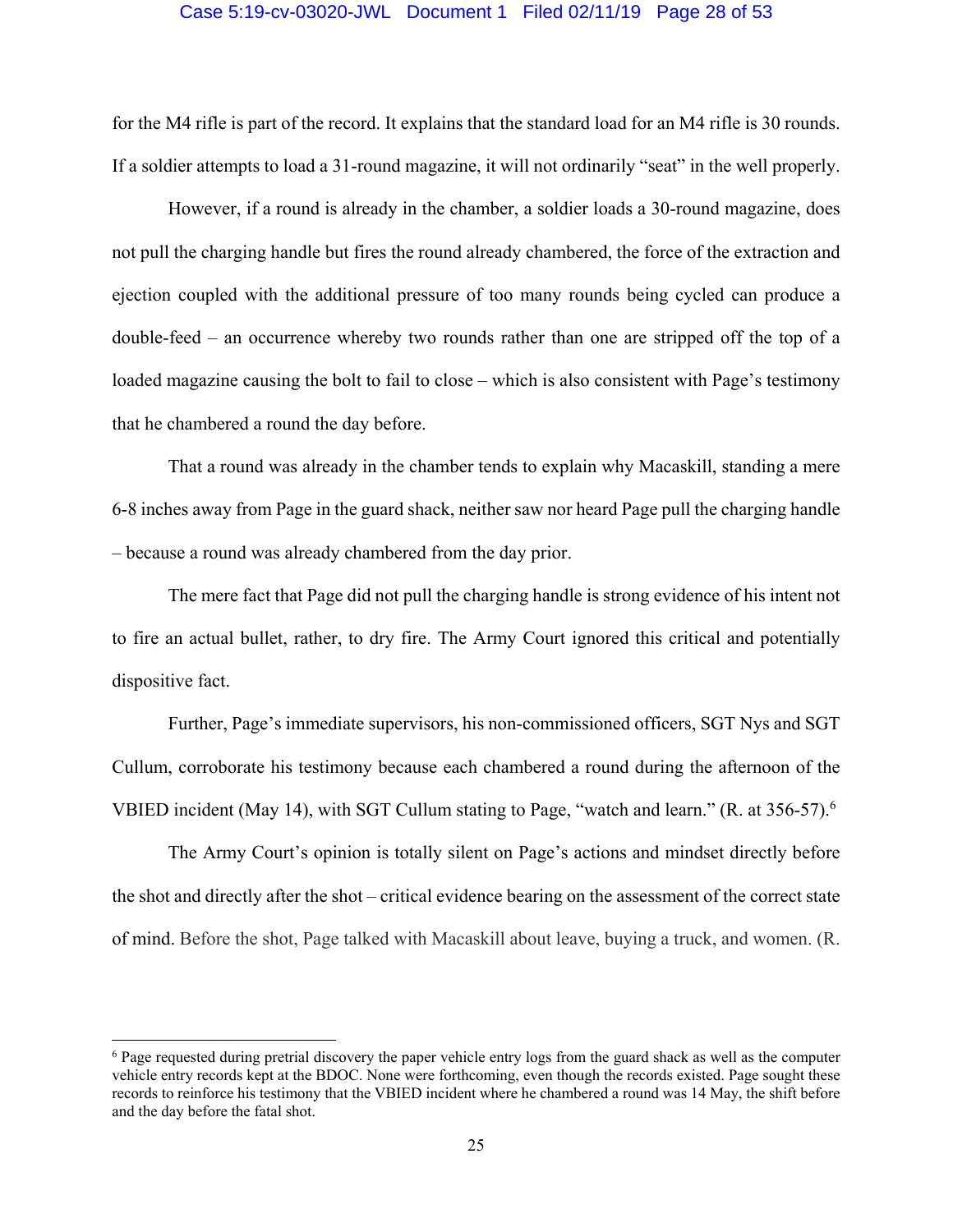# Case 5:19-cv-03020-JWL Document 1 Filed 02/11/19 Page 29 of 53

at 210-11, Art. 32(b)). Also before the shot, Page talked with SSG Wyvill about re-enlistment and career advancement opportunities in the Army. (R. at 109, Art. 32(b)).

 After the shot, Page radioed for help, ran to AP, assisted the medic, admitted he shot AP, and was in "psychogenic shock." (R. at 343).

 It stands to reason that a Soldier bent on killing his squad mate is not thinking about career advancement, going on leave, buying a truck, and dating. Nor does he run to the aid of his victim, call for help, assist the medic, admit what he did, go into psychogenic shock, and apologize for the shot. The Army Court refused to acknowledge these material facts in its affirmance.

# K. Page Urged the Court of Appeals for the Armed Forces (CAAF) That His Unpremeditated Murder Conviction and Sentence to 26 Years' Confinement is Unconstitutional

 Page timely sought a Grant of Review before the CAAF, noting that the Army Court erred to the material prejudice of his substantial rights by misapplying the Sixth Amendment, Supreme Court holdings concerning the Sixth Amendment, the rules of evidence, and deprived him of full and fair appellate review given the one-sided decision considering only inculpatory inferences while ignoring exculpatory inferences, direct lay opinion testimony, and physical evidence corroborating Page's plea to involuntary manslaughter.

 On February 12, 2018, the CAAF summarily denied Page's Petition for a Grant of Review. *United States v. Page*, 2017 CCA LEXIS 614 (A.C.C.A., Sept. 14, 2017), *review denied*, 2018 CAAF LEXIS 72, 77 M.J. 266 (Feb. 12, 2018).

\* \* \* \* \*

# VII. THE COURT IS AUTHORIZED TO DECIDE THE MERITS OF PAGE'S CLAIMS

This Court is authorized to reach and determine the merits of Page's constitutional claims and award the writ. Federal statutes, 28 U.S.C. § 2241 and 28 U.S.C. § 2243, empower this Court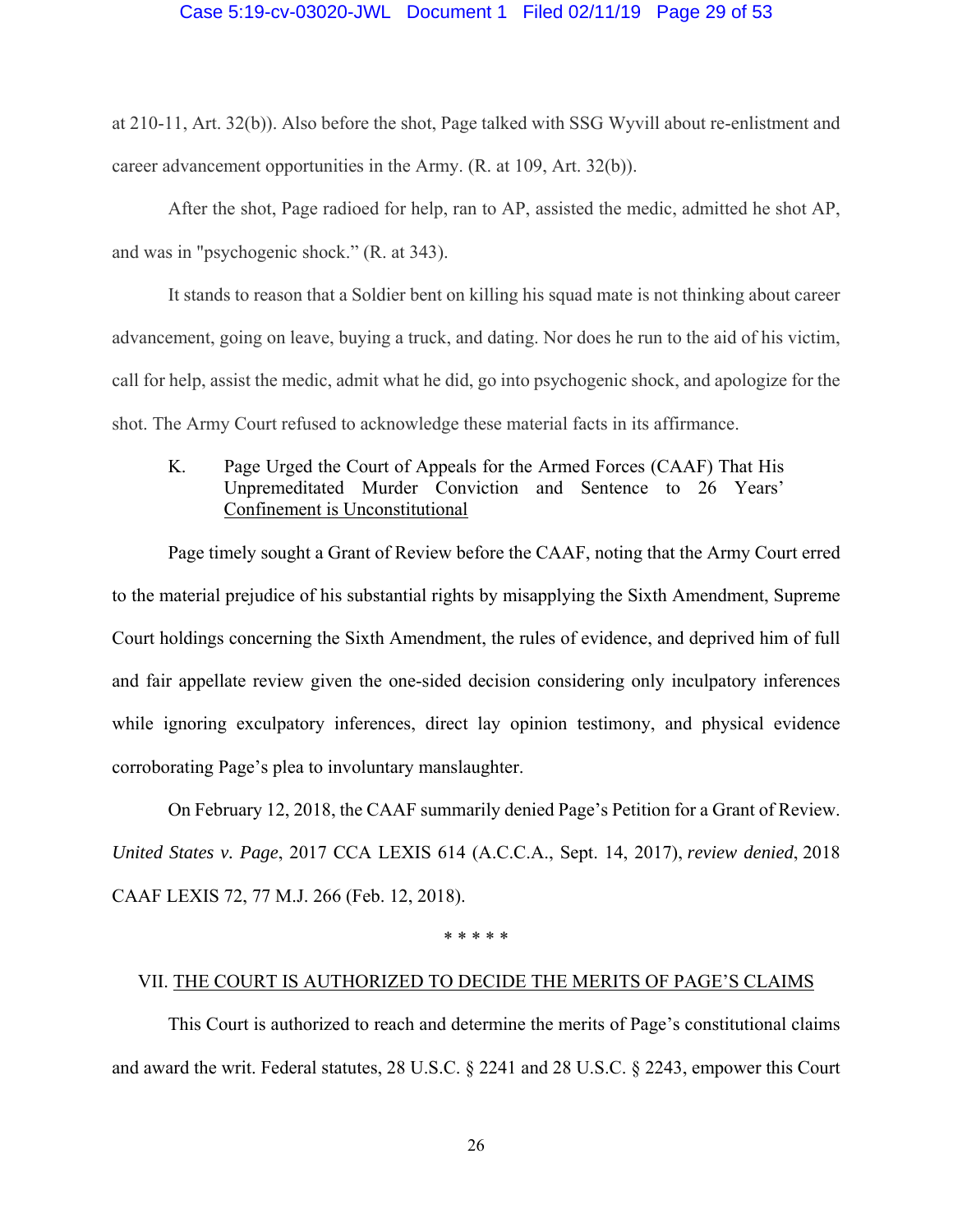## Case 5:19-cv-03020-JWL Document 1 Filed 02/11/19 Page 30 of 53

to entertain a military prisoner's habeas claims and to grant relief as law and justice require. In *Burns*, 346 U.S. at 137, the Supreme Court made clear that civilian habeas review of military decisions is altogether proper when constitutional deprivations resulted in unfair proceedings or unreliable results, and consequently unjust confinement. In *Burns*, the Supreme Court observed:

> The constitutional guarantee of due process is meaningful enough, and sufficiently adaptable, to protect soldiers – as well as civilians – from the crude injustices of a trial so conducted that it becomes bent on fixing guilt by dispending with rudimentary fairness rather than finding truth through adherence to those basic guarantees which have long been recognized and honored by the military courts as well as the civilian courts.

*Burns*, 346 U.S. at 142.

 Although determinations made in military proceedings are final and binding on all courts, 10 U.S.C. § 876, the district courts' jurisdiction over a petition for habeas from a military prisoner is not displaced. *Schlesinger v. Councilman*, 420 U.S. 738, 745 (1975) (taking note of the binding nature of court-martial decisions on civil courts, but also recognizing the civil courts' jurisdiction to review habeas petitions stemming from court-martial convictions); *Gusik v. Schilder,* 340 U.S. 128, 132 (1950) (describing the "terminal point" of court-martial proceedings where civil habeas corpus review may begin).

Where constitutional protections were not observed at the trial court level or during direct appeal, the Federal habeas court is empowered to address those claims. *Monk v. Zelez*, 901 F.2d 885, 893 (10th Cir. 1990) ("The writ of habeas corpus shall issue immediately."); *Burns*, 346 U.S. at 139 (explaining that Federal civil courts have jurisdiction over habeas petitions alleging the proceedings "denied them basic rights guaranteed by the Constitution"); *Dodson v. Zelez*, 917 F.2d 1250, 1252 (10th Cir. 1990) (federal jurisdiction to review court-martial proceedings requires "[t]he asserted error . . . be of substantial constitutional dimension."); *Dixon v. United States*, 237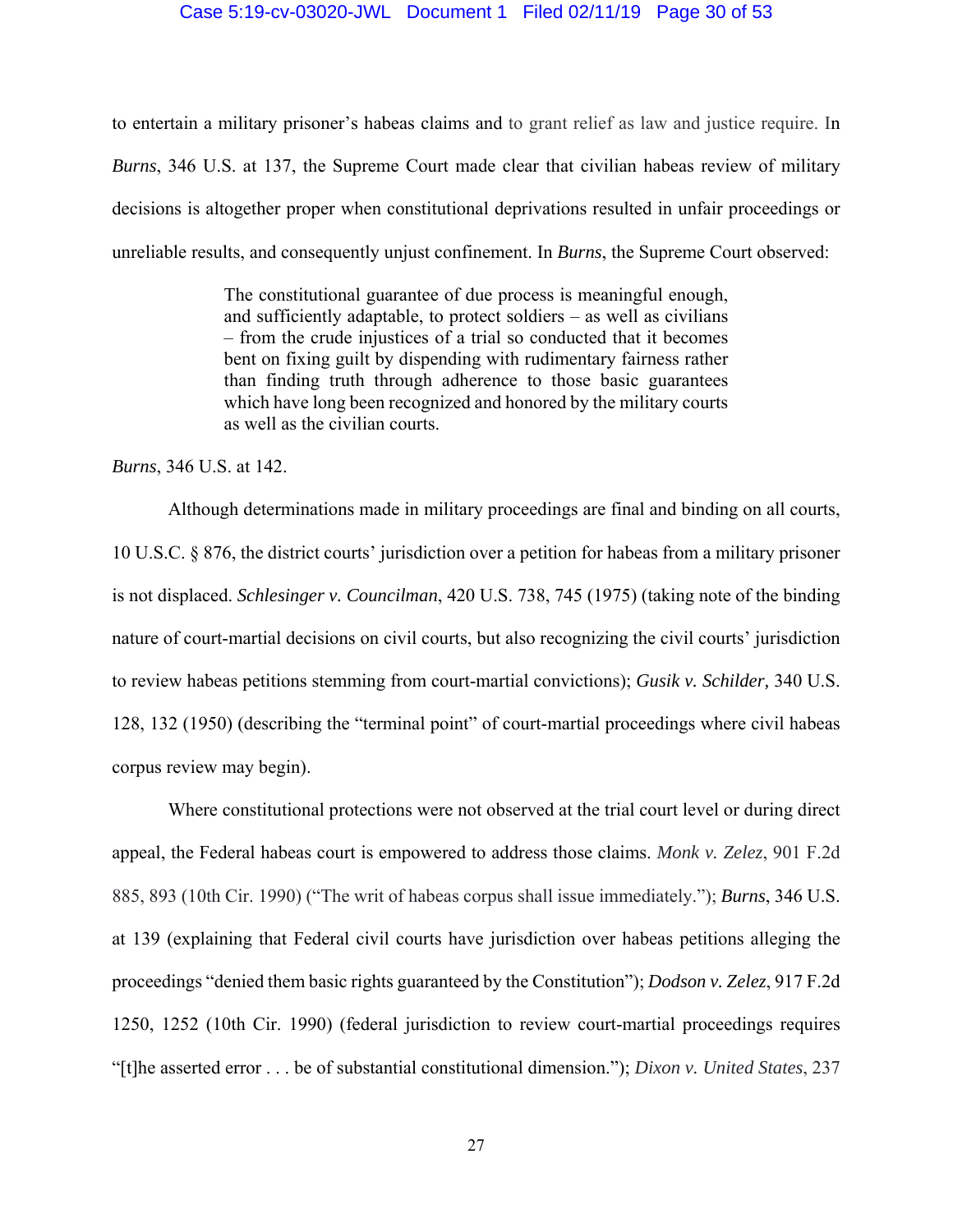#### Case 5:19-cv-03020-JWL Document 1 Filed 02/11/19 Page 31 of 53

F.2d 509, 510 (10th Cir. 1956) ("in military habeas corpus the civil courts have jurisdiction to determine whether the accused was denied any basic right guaranteed to him by the Constitution").

 The Tenth Circuit uses a four-part test to determine whether a Federal habeas court should reach the merits of a constitutional challenge to a court-martial conviction or sentence: (1) whether the asserted error is of substantial constitutional dimension; (2) whether the issue is one of law rather than one of disputed fact previously determined by a military tribunal; (3) whether military considerations warrant different treatment of the constitutional claim(s); and (4) whether the military courts gave adequate consideration to the issues involved and applied proper legal standards. *Mendrano v. Smith,* 797 F. 2d 1538, 1542 n.6 (10th Cir. 1986) ("our cases establish that we have the power to review constitutional issues in military cases where appropriate."); *Monk*, 901 F.2d at 888 (constitutional claim is subject to our further review because it is both "substantial and largely free of factual questions."). In *Monk*, the Tenth Circuit favorably cited *Calley v. Callaway*, 519 F.2d 184, 199-203 (5th Cir. 1975), *cert. denied*, 425 U.S. 911 (1976). *Id*. "Consideration by the military of such [an issue] will not preclude judicial review for the military must accord to its personnel the protections of basic constitutional rights essential to a fair trial and the guarantee of due process of law." *Calley*, 519 F.2d at 203.

 This Court has discretion to determine if Page's claims were fully and fairly considered by the military, reach the merits, and award the writ. In *Dodson,* 917 F.2d at 1252, the Court noted that a district judge has a "large amount of discretion" when determining whether a military habeas petitioner's claims were fully and fairly considered on direct appeal: "[w]e recognize that these factors still place a large amount of discretion in the hands of the federal courts." Turning to the definition of full and fair consideration, the Tenth Circuit in *Watson* explained that "full and fair"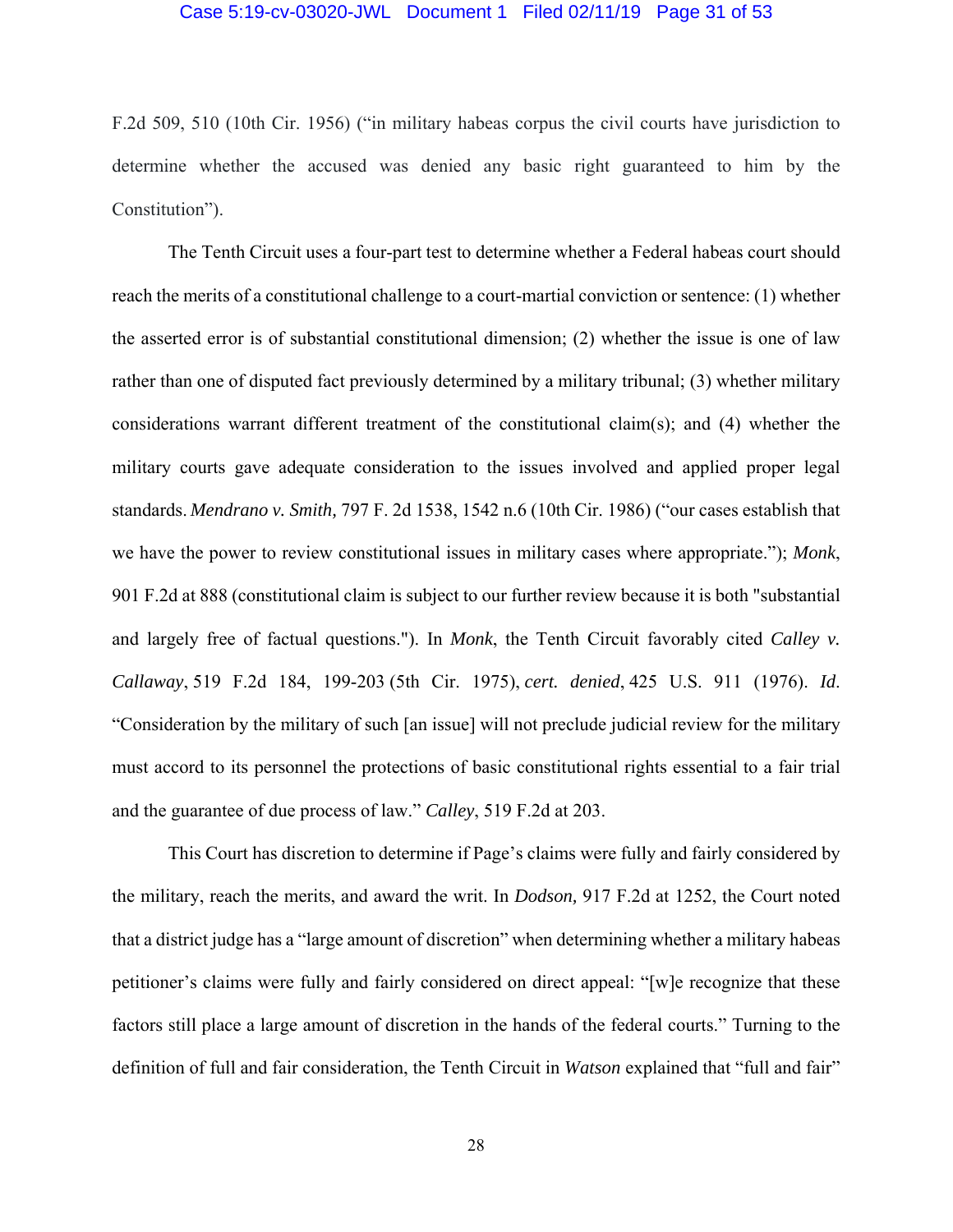consideration has not been defined precisely, but leaves the Article III trial judge with the discretion to reach the merits and determine if constitutional protections were correctly considered and applied:

> Although there has been inconsistency among the circuits on the proper amount of deference due the military courts and the interpretation and weight to be given the "full and fair consideration" standard of *Burns*, this circuit has consistently granted broad deference to the military in civilian collateral review of court-martial convictions. Although we have applied the "full and fair consideration" standard, we have never attempted to define it precisely. Rather, we have often recited the standard and then considered or refused to consider the merits of a given claim, with minimal discussion of what the military courts actually did.

*Watson v. McCotter*, 782 F.2d 143, 144 (10th Cir.), *cert. denied*, 476 U S. 1184 (1986) (internal citations omitted).

 Consequently, the applicable federal habeas statutes, 28 U.S.C. § 2241 and 28 U.S.C. § 2243, and the Supreme Court and Tenth Circuit precedents in *Burns*, *Watson, Mendrano*, *Monk*, and *Dodson*, *supra*, authorize this Article III court to reach the merits of constitutional habeas challenges arising from Article I courts-martial and issue the writ -- even when the issue was briefed and decided by the military before arriving in Federal court.

 Put another way, none of the applicable legal authorities requires the Federal civilian judiciary to follow an Article I court's constitutional determinations lock-step. To the contrary, *Burns*, (on which the Tenth Circuit's decision in *Watson* is based), specifically states that review is narrow, not foreclosed, and Article III review is appropriate where "military review was legally inadequate to resolve the claims which they have urged upon the civil courts." *Burns*, 346 U.S. at 146.

 The instant case falls within the permissible scope of review. This is especially so where, like here, the military's "full and fair consideration" is fatally flawed. Military review cannot be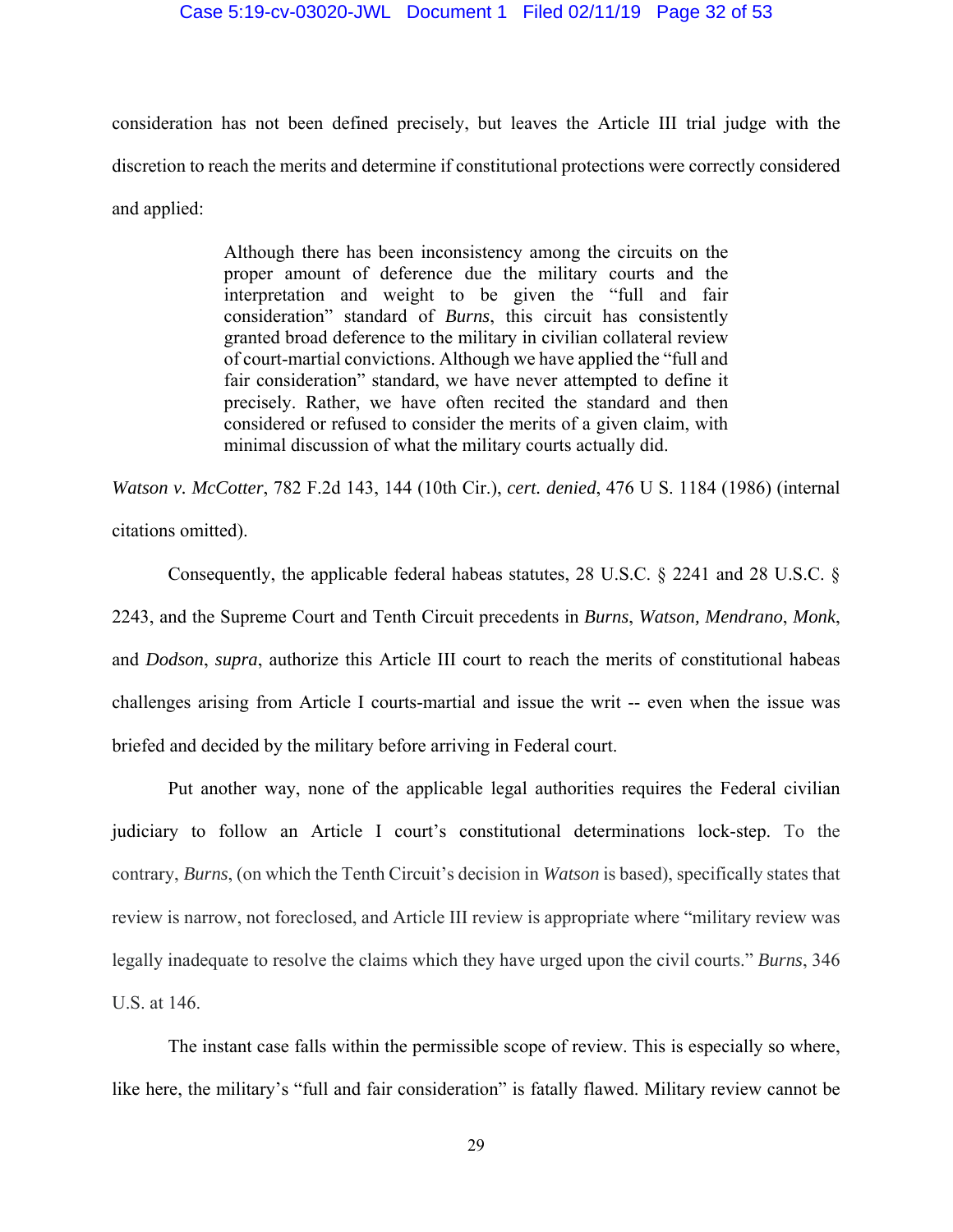#### Case 5:19-cv-03020-JWL Document 1 Filed 02/11/19 Page 33 of 53

"full" where pivotal evidence was not evaluated, material evidence was misstated, and the appellate court misapplied the law. Nor can review be "fair" where Supreme Court precedents interpreting the Sixth Amendment in a Federal criminal trial were misapplied. As the Tenth Circuit observed in *Lips v. Commandant*, 997 F.2d 808, 811 (10th Cir. 1993), "[o]nly when the military has not given a petitioner's claims full and fair consideration does the scope of review by the federal civil court expand."

 Examples where the court correctly determined that the military had not given a petitioner's claims full and fair consideration, and thus reviewed the merits of a military habeas petitioner's claims in the Tenth Circuit include: *Mendrano*, 797 F.2d at 1541-42 ("full review of petitioner's claim is especially appropriate here" in context of Due Process and Sixth Amendment right to jury trial); *Wallis v. O'Kier*, 491 F.2d 1323, 1325 (10th Cir.), *cert. denied*, 419 U.S. 901, (1974) ("Wallis asserted in his habeas corpus petition that he was being deprived of his liberty in violation of a right guaranteed to him by the United States Constitution. Where such a constitutional right is asserted and where it is claimed that the petitioner for the Great Writ is in custody by reason of such deprivation, the constitutional courts of the United States have the power and are under the duty to make inquiry."); *Kennedy v. Commandant, U.S. Disciplinary*, 377 F.2d 339, 342 (10th Cir. 1967) ("We believe it is the duty of this Court to determine if the military procedure for providing assistance to those brought before a special court-martial is violative of the fundamental rights secured to all by the United States Constitution."); and *Monk*, 901 F.2d at 888 (reviewing reasonable doubt instruction and granting petitioner's request for a writ).

 That this Court may determine the merits of Page's claims is further shown by looking to the purpose of the military justice system and the basis for Article III deference to Article I courtsmartial. To be sure, Article III courts ought to defer to the military courts insofar as "[t]he purpose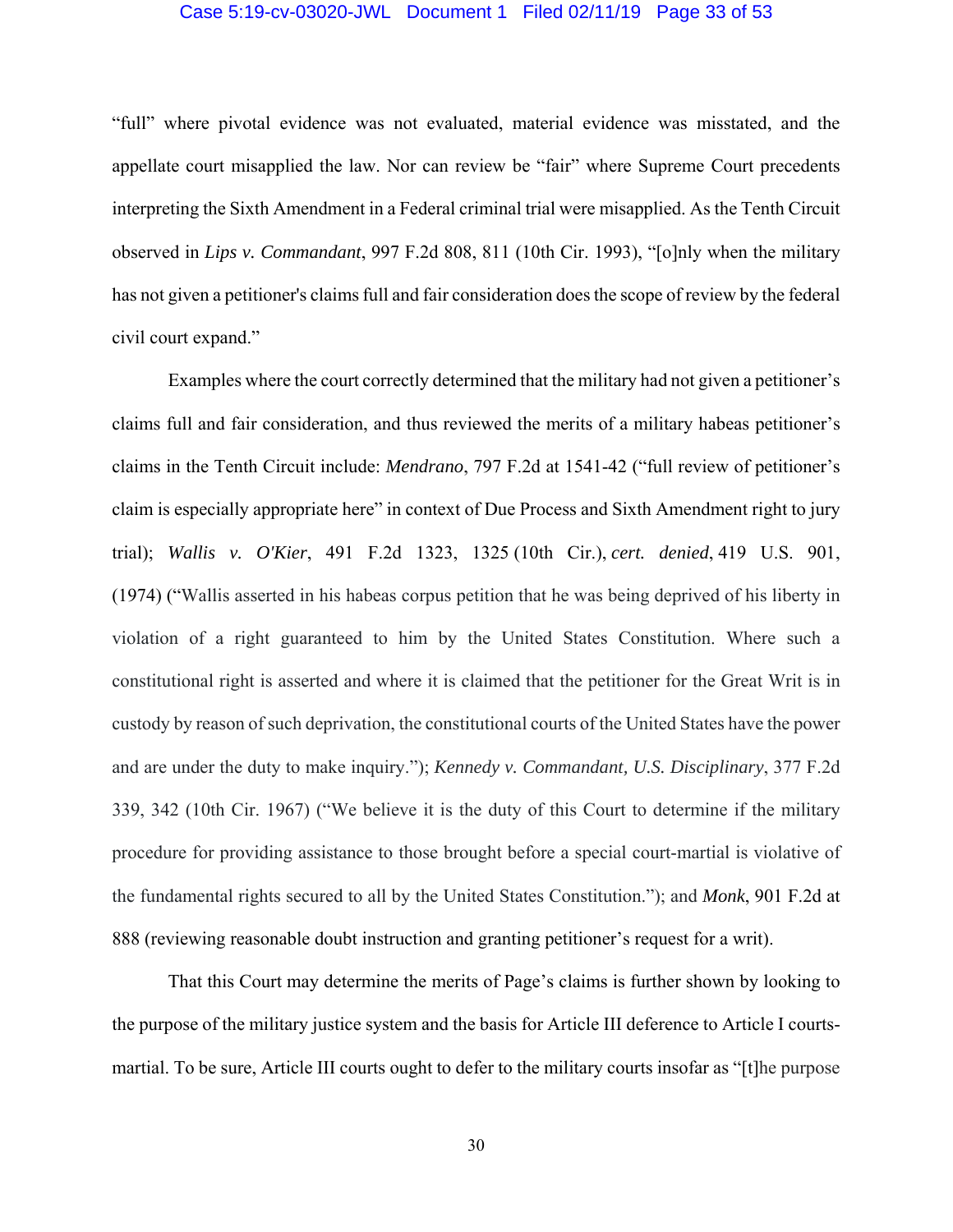#### Case 5:19-cv-03020-JWL Document 1 Filed 02/11/19 Page 34 of 53

of military law is to promote justice, to assist in maintaining good order and discipline in the armed forces, to promote efficiency and effectiveness in the military establishment, and, thereby, strengthen the national security of the United States." Part I-1, Manual for Courts-Martial, United States (2016 Ed.); *see also Burns*, 346 U.S. at 141 (noting that "the rights of men in the armed forces must perforce be conditioned to meet certain overriding demands of discipline and duty," and that federal courts have "had no role in [military law] development"). The military courts are surely better equipped than the civilian courts in their analysis of the Manual for Courts-Martial or matters impacting good order and discipline.

 But this is not the case where the habeas issues involve fundamental constitutional guarantees applicable to all citizens involving unpremeditated murder and potential life in prison. Whether counsel fulfilled his duties under the Sixth Amendment's standard for effective assistance of counsel at trial, or whether a military appellate court conducted a meaningful review to ensure constitutional safeguards were observed, has nothing to do with the unique nature of the military as a distinct society -- the basis for civilian judicial deference. The Sixth Amendment applies equally in both the military and civilian settings, unaffected by the military's unique position in American society. Indeed, it is incumbent upon the district court to examine whether the constitutional rulings of a military court conform to prevailing Supreme Court standards. *Kauffman v. Secretary of the Air Force*, 415 F.2d 991, 997 (9th Cir. 1969).

 Accordingly, there is no reason to defer to the military courts where, as here, the habeas claims involve application of the Constitution during trial and appeal. Congress and the Supreme Court have defined Article III review of military convictions to be appropriate in situations where military courts denied a servicemember "basic rights guaranteed by the Constitution." *Burns*, 346 U.S. at 139. Here, each of Page's habeas grounds involve constitutional rulings of a military court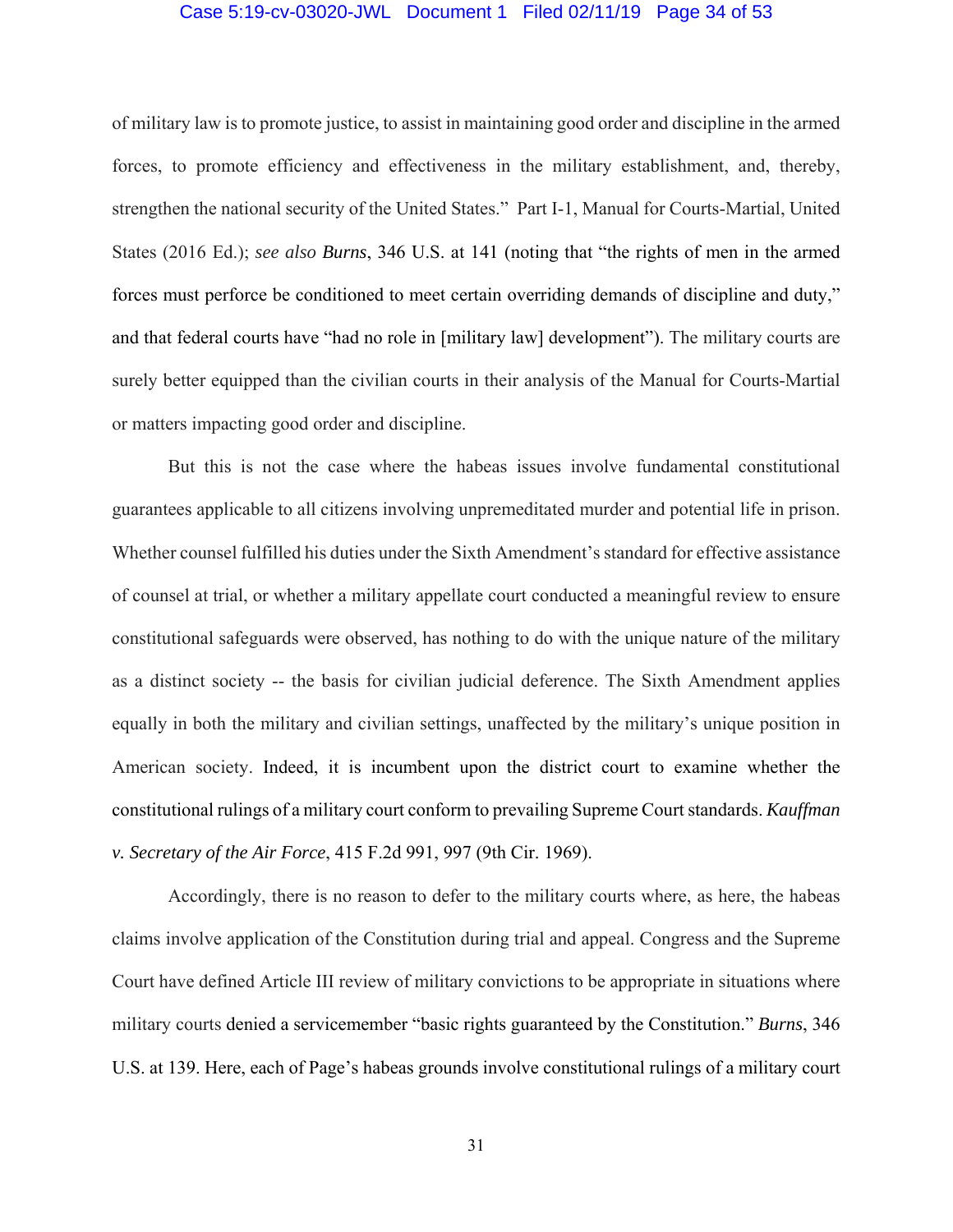which do not conform to prevailing Supreme Court standards and were thus neither fully nor fairly

reviewed. In this case, the Court may evaluate the merits and award the writ.

\* \* \* \* \*

# VIII. GROUNDS FOR WHICH PAGE SEEKS HABEAS CORPUS RELIEF

The Supreme Court held in *Burns*, which remains applicable in the Tenth Circuit today:

The constitutional guarantee of due process is meaningful enough, and sufficiently adaptable, to protect Soldiers – as well as civilians – from the crude injustices of a trial so conducted that it becomes bent on fixing guilt by dispending with rudimentary fairness rather than finding truth through adherence to those basic guarantees which have long been recognized and honored by the military courts as well as the civilian courts.

*Burns,* 346 U.S. at 142.

The Article I legislative courts, military courts in this case, failed to give adequate consideration to the issues involved, failed to apply proper legal standards to his claims, and neither fully nor fairly considered his constitutional claims such that this Article III Court may reach the merits and decide the issues to ensure constitutional guarantees and justice were properly observed. *Burns*, 346 U.S. at 137.

A. GROUND ONE - SIXTH AMENDMENT INEFFECTIVE ASSISTANCE OF COUNSEL

# LAW

In *Strickland v. Washington*, 466 U.S. 668, 687 (1984), the Supreme Court found that the Sixth Amendment entitles criminal defendants to the "effective assistance of counsel"— that is, representation that does not fall "below an objective standard of reasonableness" in light of "prevailing professional norms." To prevail on a claim of ineffective assistance of counsel, an appellant must demonstrate: (1) that his counsel's performance was deficient and (2) that this deficiency resulted in prejudice. *United States v. Green*, 68 M.J. 360, 361-62 (C.A.A.F. 2010).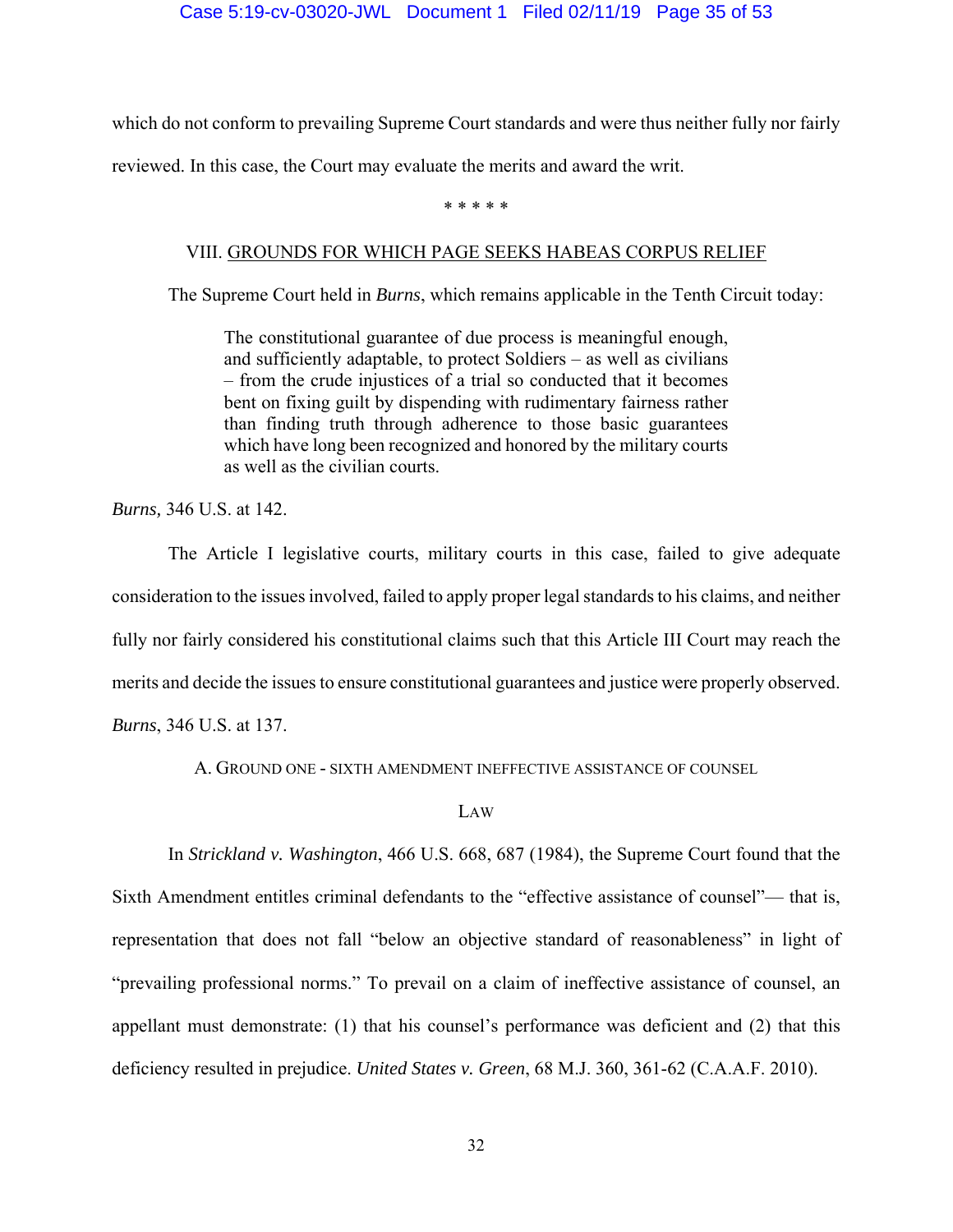#### Case 5:19-cv-03020-JWL Document 1 Filed 02/11/19 Page 36 of 53

This test requires two specific showings: that counsel (1) "made errors so serious that counsel was not functioning as the 'counsel' guaranteed the defendant by the Sixth Amendment;" and (2) "that the deficient performance prejudiced the Appellant." *Id.* at 687. The Court is charged with evaluating the claims of ineffectiveness as to their cumulative effect in light of the totality of the circumstances. *Strickland*, 466 U.S. at 695-96. In judging the reasonableness of counsel's challenged conduct, the judge will look to the facts of the particular case, viewed as of the time of counsel's conduct. *Id*. at 690.

Counsel's performance is objectively unreasonable only where "the identified acts or omissions were outside the wide range of professionally competent assistance," as determined by "prevailing professional norms." *Id*. In reviewing the adequacy of counsel's performance, "a court must indulge a strong presumption that counsel's conduct falls within the wide range of reasonable professional assistance." *Id*. at 689. Meanwhile, to establish prejudice, a defendant must show "a reasonable probability that, but for counsel's unprofessional errors, the result of the proceeding would have been different." *Id.* at 694. A reasonable probability "is a probability sufficient to undermine confidence in the outcome." *Ibid*. "When determining prejudice, [a court] must consider the errors of counsel in total, against the totality of the evidence in the case." *Stewart v. Wolfenbarger*, 468 F.3d 338, 361 (6th Cir. 2006).

# SPECIFIC GROUNDS

 Counsel's knowing and tactical decision, based on his misunderstanding of the applicable rules of evidence, not to call any of 12 witnesses who possessed exonerating and mitigating testimony relevant to the main legal question at issue, Page's mindset, was objectively unreasonable and caused actual prejudice in the conviction for murder instead of manslaughter and 26 years' confinement instead of a lesser term. *See, e.g., Smith v. Dretke*, 417 F.3d 438 (7th Cir.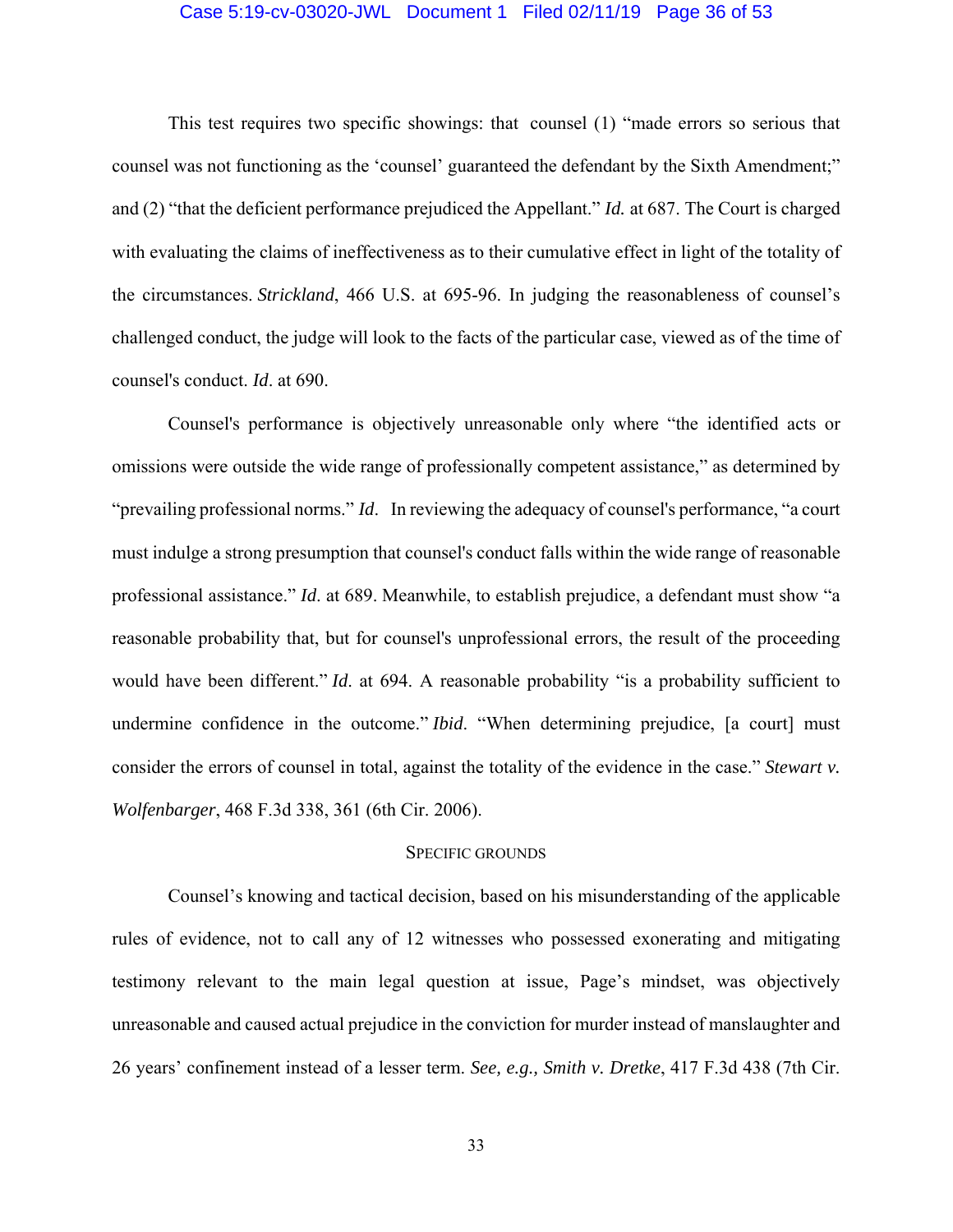## Case 5:19-cv-03020-JWL Document 1 Filed 02/11/19 Page 37 of 53

2005) (habeas granted for ineffective assistance of counsel for failure to call witness to corroborate accused's testimony); *White v. Roper*, 416 F.3d 728 (8th Cir. 2005) (habeas granted for ineffective assistance of counsel for failure to call two witnesses who would have directly supported 's theory).

 There is a 1088-page verbatim transcript of the pretrial hearing. Counsel was present for and participated in the lengthy hearing. Review of the transcript shows that no fewer than 12 witnesses testified that Page did not intend to kill AP. The witnesses not only possessed lay opinions based on personal knowledge (admissible per Mil. R. Evid. 602, 701, and 704) but also stood to describe events and activities they witnessed throughout the deployment from which the judge could infer culpable negligence rather than specific intent to kill.

 Nevertheless, counsel failed to call these witnesses, or otherwise even try to elicit their testimony, to provide the judge with substantial first-hand, inferential and opinion evidence favorable to Page and unfavorable to the prosecution. Examples of the type of testimony counsel could have elicited include:

1) Staff Sergeant Wyvill, Page's squad leader, testified that:

Q. Based upon your knowledge of Specialist Page up that point based upon your deployment with him, being his NCOIC, spending all that time doing the videos--do you believe Specialist Page, based upon your knowledge of him, intended kill [AP]?

A. I don't.

(R. at 196).

 2) Macaskill, standing 6-8 inches away from Page in the guard shack when the round went off stated under oath:

> Q. Did [SPC Page] say or do anything to you to give indication that he had any intent to harm anybody?

A. No, sir.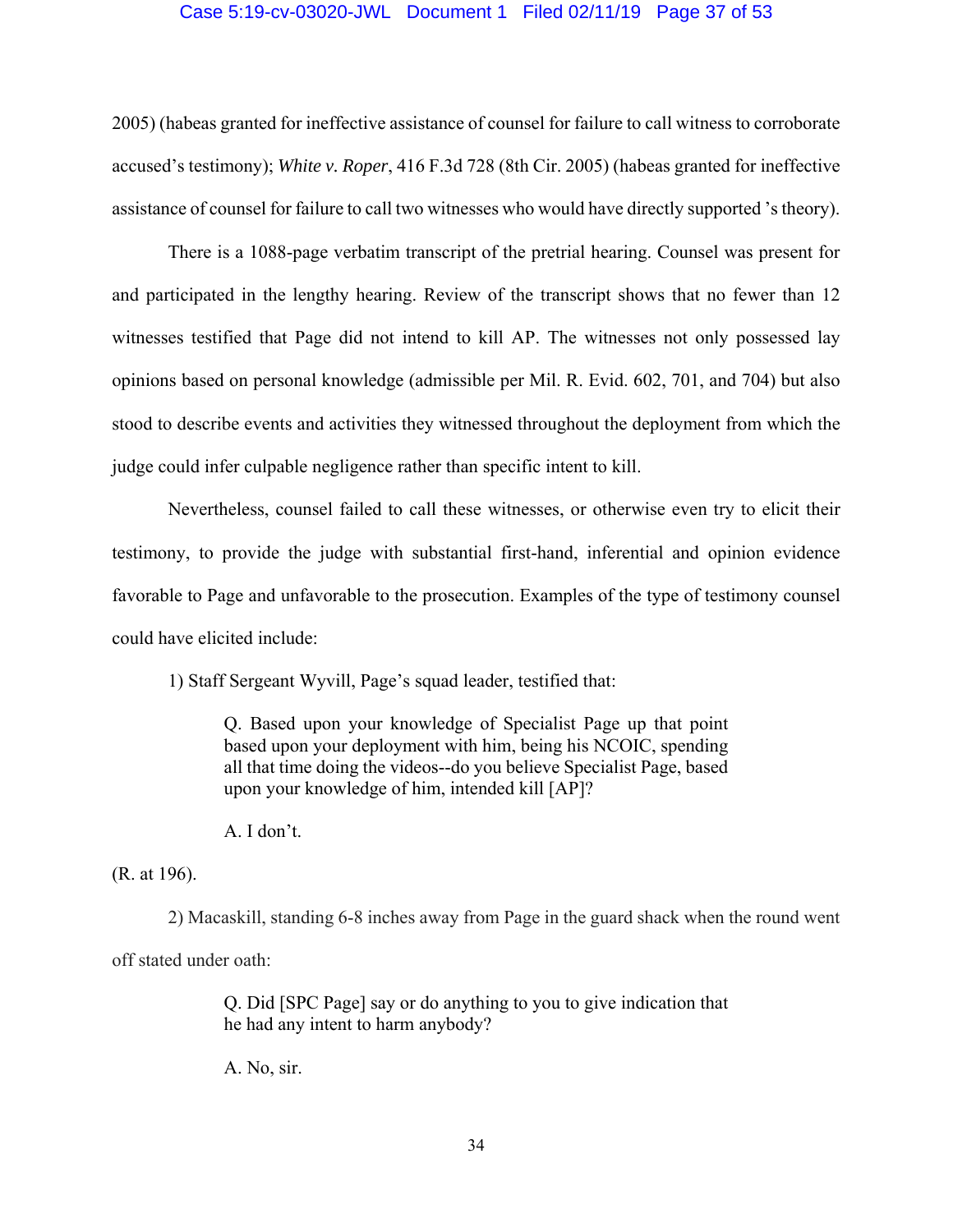(R. at 256). Private Macaskill continued:

Q. Specialist Page did not act in any way that he intended to harm SPC Page?

A. [AP?].

Q. [AP]. I apologize, correct?

A. No, sir.

(R. at 310).

3) Specialist Catlin, the unit's junior medic at the scene of the shooting related that:

Q. When you wrote, "He just kept saying he was sorry and kept asking was there anything he could do to help," same question, what was his demeanor when he said that?

A. I felt like he was genuinely sorry, like he didn't intentionally do it, like he was like really trying to cope with it and trying to offer his help in the situation.

(R. at 443). Specialist Catlin continued:

Q. Part of what is going into your conclusion is that at the time that you were looking at his demeanor, you didn't have any reason to believe that Specialist Page intentionally murdered [AP] correct?

A. Correct.

(R. at 453-53).

4) Sergeant Nys, one of SPC Page's NCOs, related:

Q. So Specialist Page up until May 15th was not giving you any indication that he had any intent to harm [AP] did he?

A. No.

Q. He didn't say anything to you that would indicate intent to harm [AP], right?

A. Correct.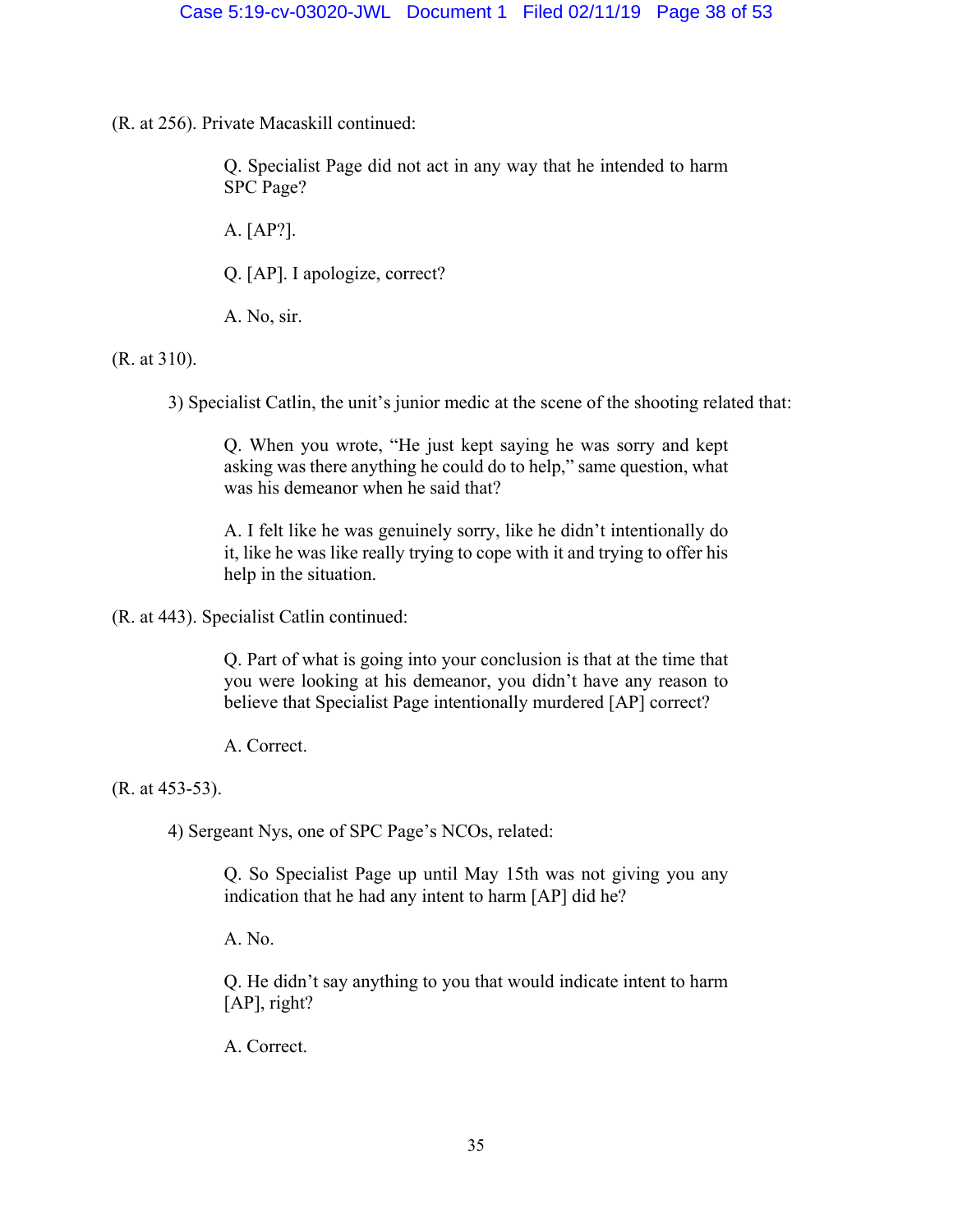Q. He didn't act in any manner towards [AP] that would indicate he intended to harm [AP]?

A. Correct.

(R. at 539). Sergeant Nys continued:

Q. Anywhere on your written CID statements that you made within days of the event, did you state that Specialist Page ever had the intent to harm [AP]?

A. I can't remember. I don't think so.

Q. Why don't you to flip through those statements right there, I want to make sure, this is important.

A. No.

Q. Did you have an opportunity to review your statements?

A. Yes.

(R. at 583-84).

5) Specialist Curley, standing next to [AP] when the round went off, testified that,

SPC Page looked pretty freaked out . . . kept saying 'misfire,'. . . and that the NCOs did not clear weapons on 15 May [the morning of the shot].

(R. at 624; 640; and 630-31).

6) Special Agent Nichols, a CID investigator, stated:

Q. So going back to then--is it fair to say, based upon your role as a supervisor, you didn't see any evidence that Specialist Page had a motive to kill [AP]?

A. Based on the information we collected during the investigation, I don't believe we ever determined a clear cut, what would be considered, a clear-cut motive.

(R. at 853-54).

7) Special Agent Wimberly, a CID investigator testified: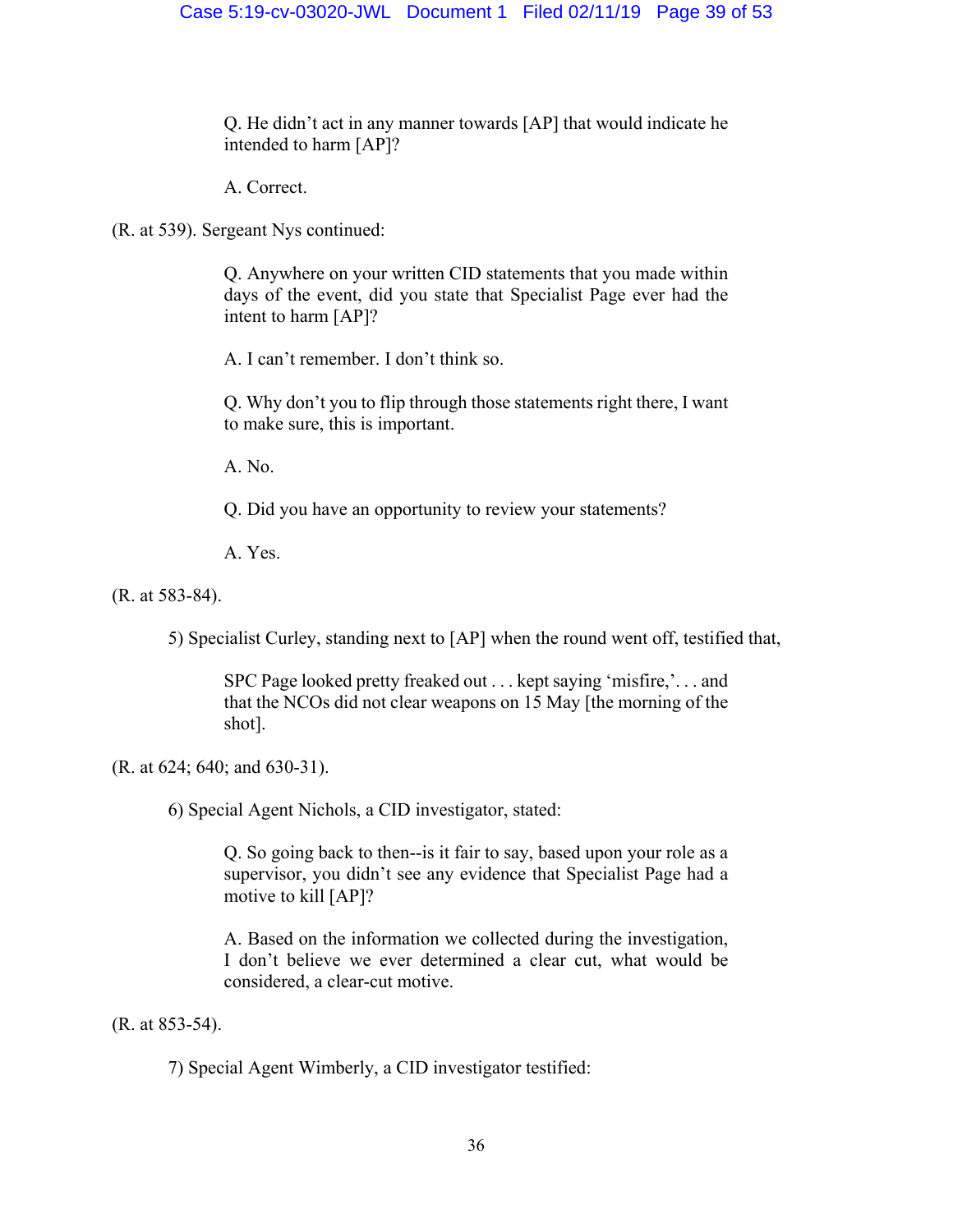Q. And all the interviews that you carried out was there any evidence that Specialist Page had the motive to kill [AP]?

A. There was nothing to indicate that he was in a state of mind to want [AP] dead.

(R. at 872).

8) Special Agent Wood, a CID investigator stated:

Q. Since you've had a copy of the reports, there are no reports by any witness that, when you did the blanket interviews that Specialist Page had express any intent or desire to kill or harm [AP]. Correct?

A. That is correct, sir.

(R. at 890).

9) Major Thibodeau, an AR 15-6 investigator stated,

Q. Any evidence regarding anybody told you that Specialist Page had any intent to kill [AP]?

A. No.

(R. at 1047).

10) Lieutenant Wilson:

Q. I noticed in one of the emails that you sent out that you had identified the initial assessment by OSI remains that this was due to negligence not intentional. Do you recall that?

A. hm-hmm [positive response]

(R. at 1062). Lieutenant Wilson continued:

Q. What did you write?

A. That the initial assessment by Air Force OSI remains that this is due to negligence and not intentional.

(R. at 1066).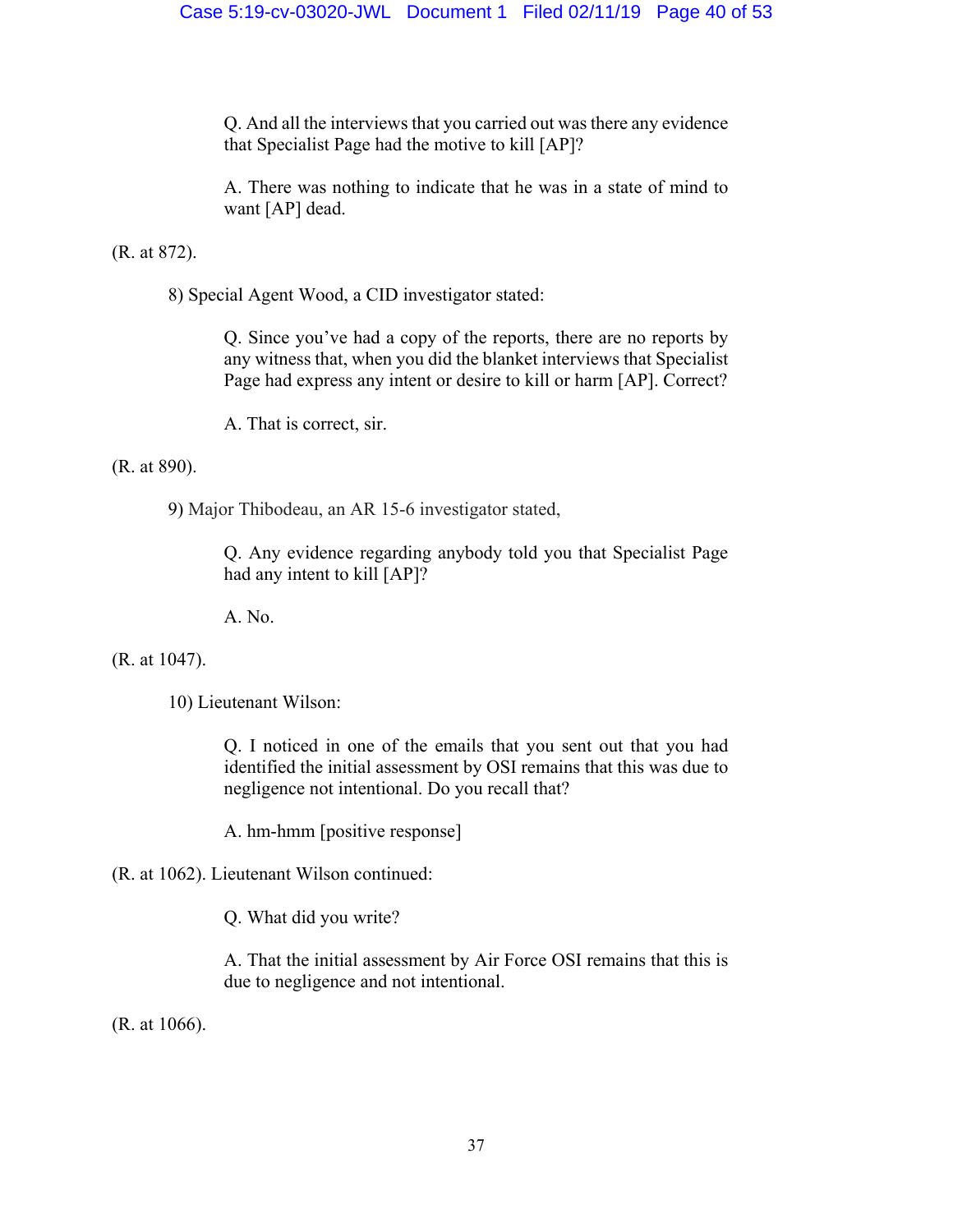## Case 5:19-cv-03020-JWL Document 1 Filed 02/11/19 Page 41 of 53

 These witnesses included the line-of-duty investigating officer, the company commander who brought the Charges, and various enlisted leaders and soldiers who knew both Page and AP during the five and one-half months of the deployment to Jordan. Three CID agents, who conducted blanket interviews and led the entire criminal investigation, testified that there was nothing in the investigation to show that Page intended to kill AP. The AFOSI, which initially investigated the shot before the Army CID took over, concluded that the shot was a negligent discharge.

 When viewed in the table displayed below, it becomes clearer that counsel was on notice of at least 14 sources of materially exculpatory and mitigating evidence, but either failed to call the witnesses and/or failed to ask them the right questions to elicit the exonerating and mitigating testimony. Nor did counsel seek to introduce the AFOSI finding of negligence and/or the results of the CID forensic laptop test finding no intent to kill.

|                | <b>WITNESS</b>     | <b>Hearing Verbatim Transcript</b> | Court-Martial Transcript |
|----------------|--------------------|------------------------------------|--------------------------|
|                | Catlin             | No intent to kill (442)            | Not called to testify    |
| 2              | <b>SA Nichols</b>  | No intent to kill (853)            | Not called to testify    |
| 3              | <b>SA Wimberly</b> | No intent to kill (874)            | Not called to testify    |
| $\overline{4}$ | SA Wood            | No intent to kill (890)            | Not called to testify    |
| 5              | <b>Brenzika</b>    | No intent to kill (921)            | Not called to testify    |
| 6              | Thibodeau          | No intent to kill (1047)           | Not called to testify    |
|                | Wilson             | No intent to kill (1062)           | Not called to testify    |
| 8              | Macaskill          | No intent to kill $(310)$          | Not asked about intent   |
| 9              | Wyvill             | No intent to kill (181)            | Not asked about intent   |
| 10             | <b>Nys</b>         | No intent to kill $(539)$          | Not asked about intent   |
| 11             | Curley             | No intent to kill (644)            | Not asked about intent   |
| 12             | Adams              | No intent to kill (364)            | Not asked about intent   |

 Counsel's failure to call these witnesses or ask questions leading to exonerating testimony cannot reasonably be classified as a mere matter of trial strategy within the range of objectively reasonable professional judgments. *See Jones v. Calloway*, 842 F.3d 454 (7th Cir. 2016) (counsel ineffective for failing to call witness possessing exculpatory testimony in murder trial). Had the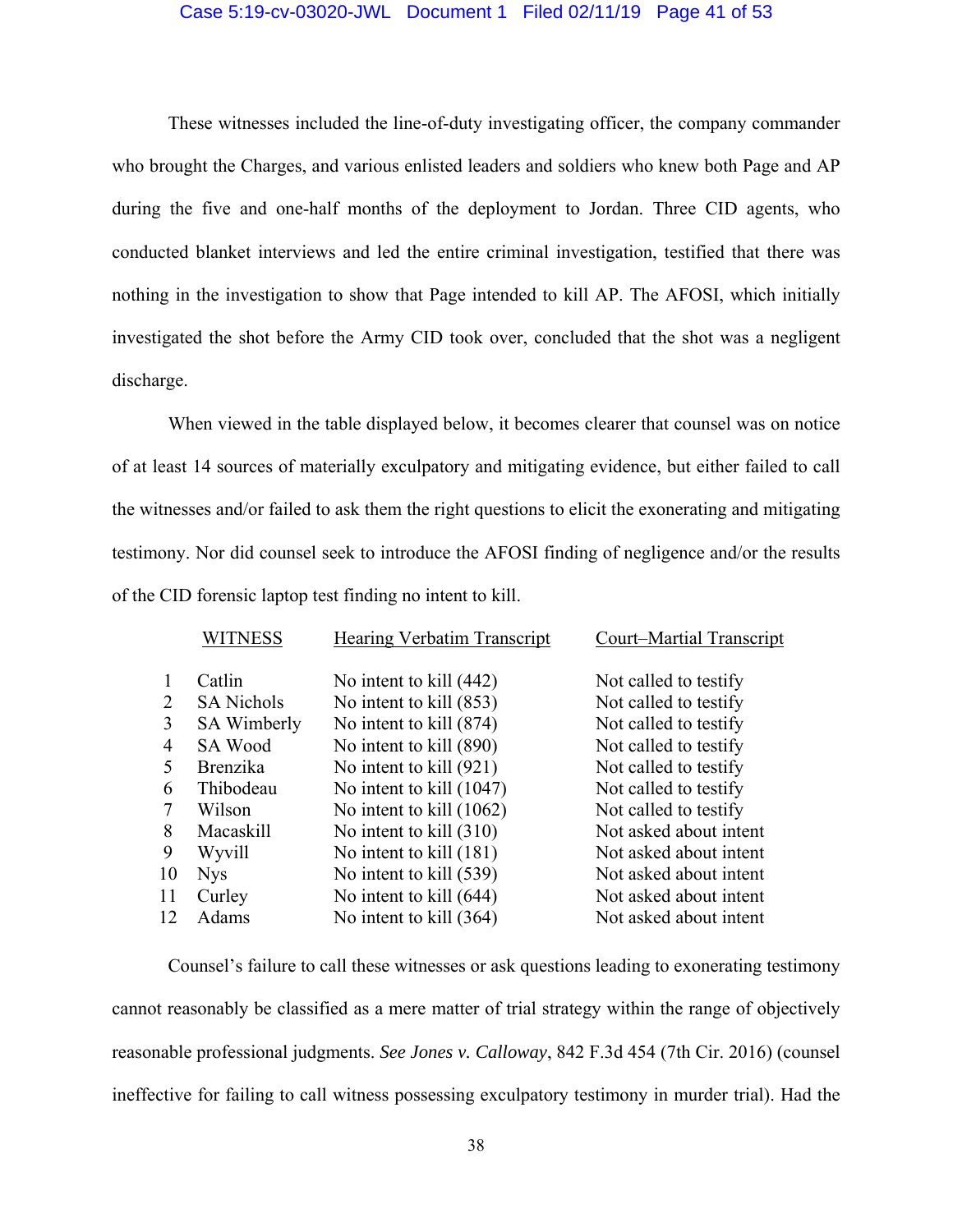# Case 5:19-cv-03020-JWL Document 1 Filed 02/11/19 Page 42 of 53

judge been presented with this compelling evidence against intent and in favor of culpable negligence, he would have had at least 12 additional bases upon which to find Page not guilty of unpremeditated murder, a thirteenth basis in the form of the AFOSI report, and a fourteenth basis by introducing CID's forensic report revealing zero evidence of intent on Page's laptop.

 Effective counsel would have reviewed the rules of evidence, sought guidance to resolve questions, planned his foundations, and sought to admit the testimony into evidence. Prudent counsel would have developed various lines of questioning using various rules of evidence to press the necessary effort to admit the evidence. If counsel drew an objection, he would have been prepared to address it or offer an alternative theory of admissibility. Counsel unreasonably failed to tactically develop this evidence for admission, but instead, determined not to even try based on his incorrect understanding of Mil. R. Evid. 602, 701, and 704, all of which provided theories of admissibility that effective counsel would have pursued under the circumstances of this case.

 The same is true concerning sentencing: these witnesses were known to counsel, available, and could have provided extenuation and mitigation evidence explaining the circumstances surrounding the shot. Counsel neither called them for that purpose, nor elicited the lack of intent evidence during sentencing. *United States v. Boone*, 49 M.J. 187, 196 (C.A.A.F. 1998) (ineffective assistance of counsel can occur during sentencing when counsel fail to introduce evidence that would be of value to the accused in extenuation and mitigation).

 The prejudice to Page is the unpremeditated murder conviction as opposed to involuntary manslaughter and a 26-year sentence to confinement as opposed to a confinement sentence capped at 10 years. This evidence, from the soldiers who spent the five-and-one-half-month deployment working twelve hour shifts in the Jordanian heat with Page, his NCOs who supervised him, an AR 15-6 investigating officer, and the three CID agents who investigated the shot, all swore that Page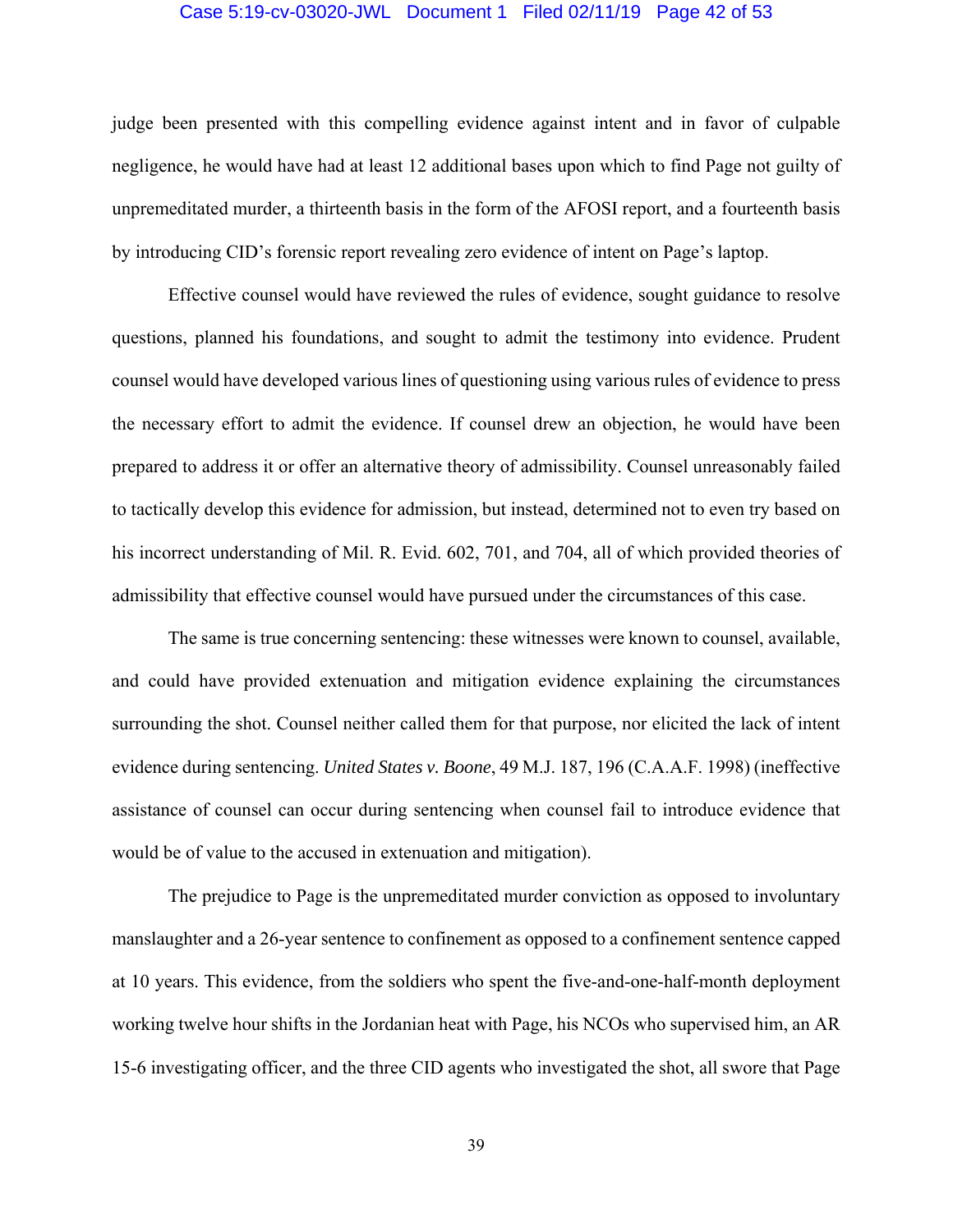#### Case 5:19-cv-03020-JWL Document 1 Filed 02/11/19 Page 43 of 53

did not intend to kill. It was incumbent upon counsel to bring these matters to the trial judge and zealously argue the evidence during closing. That did not happen because counsel knowingly decided not to try, which is an unacceptable error in professional judgment.

 Absent from the Army Court's opinion is an application of the Sixth Amendment, *Strickland*, and its progeny to the cumulative effects of these deficiencies. *Strickland*, 466 U.S. at 687. This absence suggests that Page's Sixth Amendment ineffective assistance of counsel claim was neither fully nor fairly reviewed, as case law evaluating similar facts demonstrates that Page was deprived of this constitutional right to effective assistance of counsel during findings and sentencing. *See, e.g., Holmes v. McKune*, 59 Fed. Appx. 239, 2003 U.S. App. LEXIS 1769 (10th Cir. Jan. 31, 2003) (counsel's failure to investigate and present ineffective); *Cargle v. Mullin*, 317 F.3d 1196 (10th Cr. 2003) (counsel failed to interview or call at least six witnesses who could have provide testimony undermining prosecution's witnesses); *Dixon v. Snyder*, 266 F.3d 693 (7th Cir. 2001) (counsel ineffective for errant assumption of the law); *Pavel v. Hollins*, 2001 U.S. App. LEXIS 16809 (2d Cir. July 25, 2001) (counsel ineffective based on assumption of prosecution's evidence and failure to call witnesses who would have supported accused's account); *Horton v. Massie*, 2000 U.S. App. LEXIS 1232 (10th Cir. Jan. 31, 2000) (counsel failed to call witnesses who could have corroborated petitioner's account); *Chambers v. Armontrout*, 907 F.2d 825 (8th Cir.), *cert. denied* 498 U.S. 950 (1990) (counsel failed to call witness who would have supported petitioner's claim).

 The unreasonable failure to call these 12 witnesses and examine them must fall below the standard of care required of counsel defending against a murder Charge, especially when counsel was on specific notice of the witnesses' verbatim testimony under oath, which stood to exonerate Page of murder, conclusively establish that the shot was a regrettable accident, corroborate Page's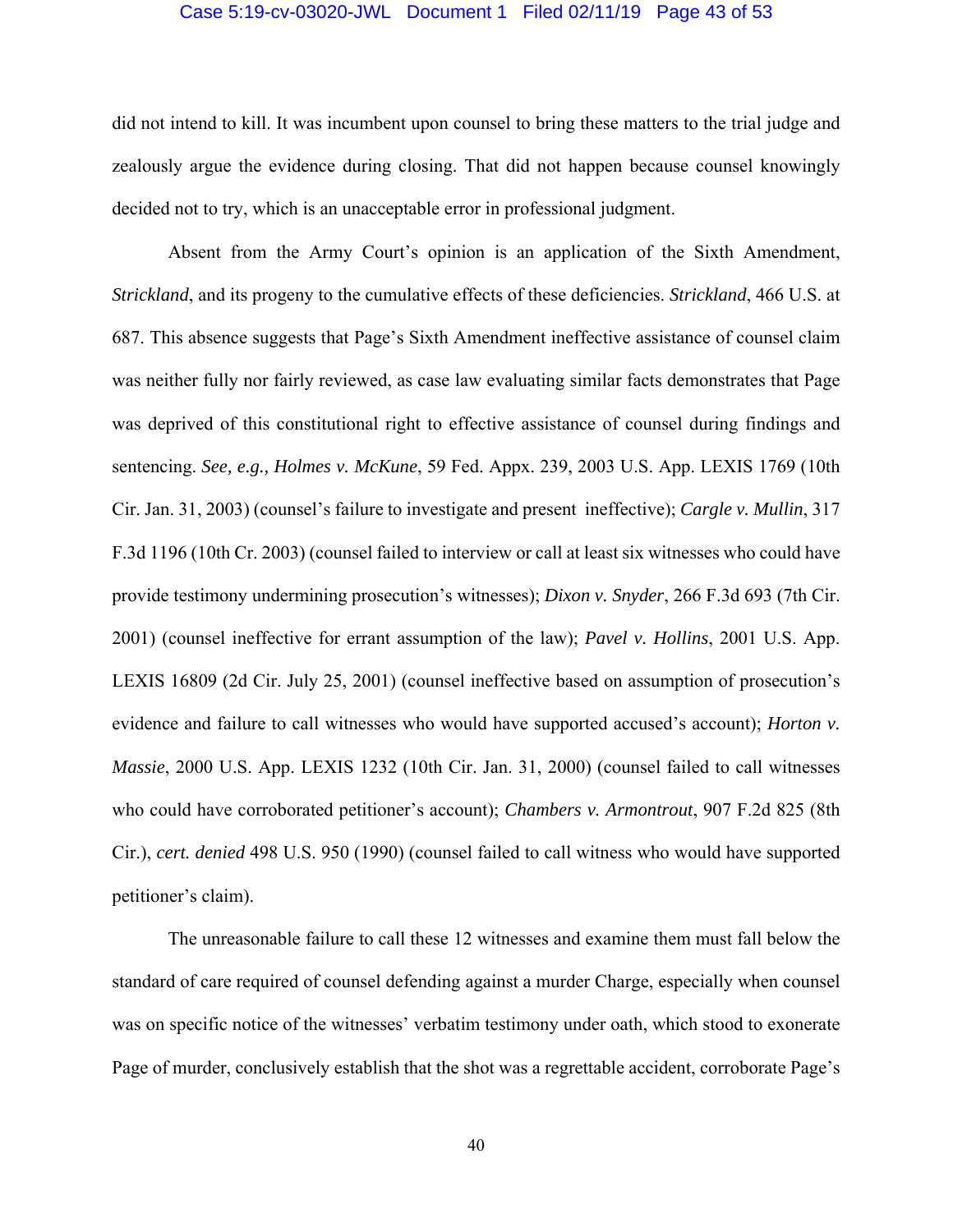#### Case 5:19-cv-03020-JWL Document 1 Filed 02/11/19 Page 44 of 53

plea to involuntary manslaughter, and provide bases for a mitigated sentence far below that which was entered. *See generally Williams v. Taylor*, 529 U.S. 362 (2000) (Federal habeas corpus action, the Supreme Court determined that petitioner's constitutional right to effective assistance of counsel was violated and that a state supreme court analyzed the ineffective-assistance claim under the wrong standard).

 For these reasons, the Army Court's decision is contrary to, and, an unreasonable application of clearly established Federal law as determined by the Supreme Court. The Army Court failed to fully and fairly apply not only Sixth Amendment binding precedent, but went lockstep with counsel's misunderstanding of the rules of evidence, all of which is objectively unreasonable and deprived Page of his constitutional right to effective counsel and due process.

\* \* \* \* \*

#### GROUND TWO – UNCONSTITUTIONAL CONVICTION AND SENTENCE

#### LAW

 The Army Court is empowered to affirm only those findings of guilty that it finds, upon appellate review of the entire record, to be correct in law and fact. Article 66(c), UCMJ; 10 U.S.C. § 866. The standard of review pursuant to Article 66, UCMJ is *de novo*. *United States v. Walters,*  58 M.J. 391, 395 (C.A.A.F. 2003). The Army Court is not authorized to approve any finding or sentence that is the result of legal error that materially prejudiced an Appellant's substantial trial rights. Article 59, UCMJ; 10 U.S.C. § 859 (2012).

 The applicable test for legal sufficiency is whether, considering the evidence in the light most favorable to the government, a rational fact finder could have found all the essential elements of the offense beyond a reasonable doubt. *Jackson v. Virginia,* 443 U.S. 307, 318-19 (1979). The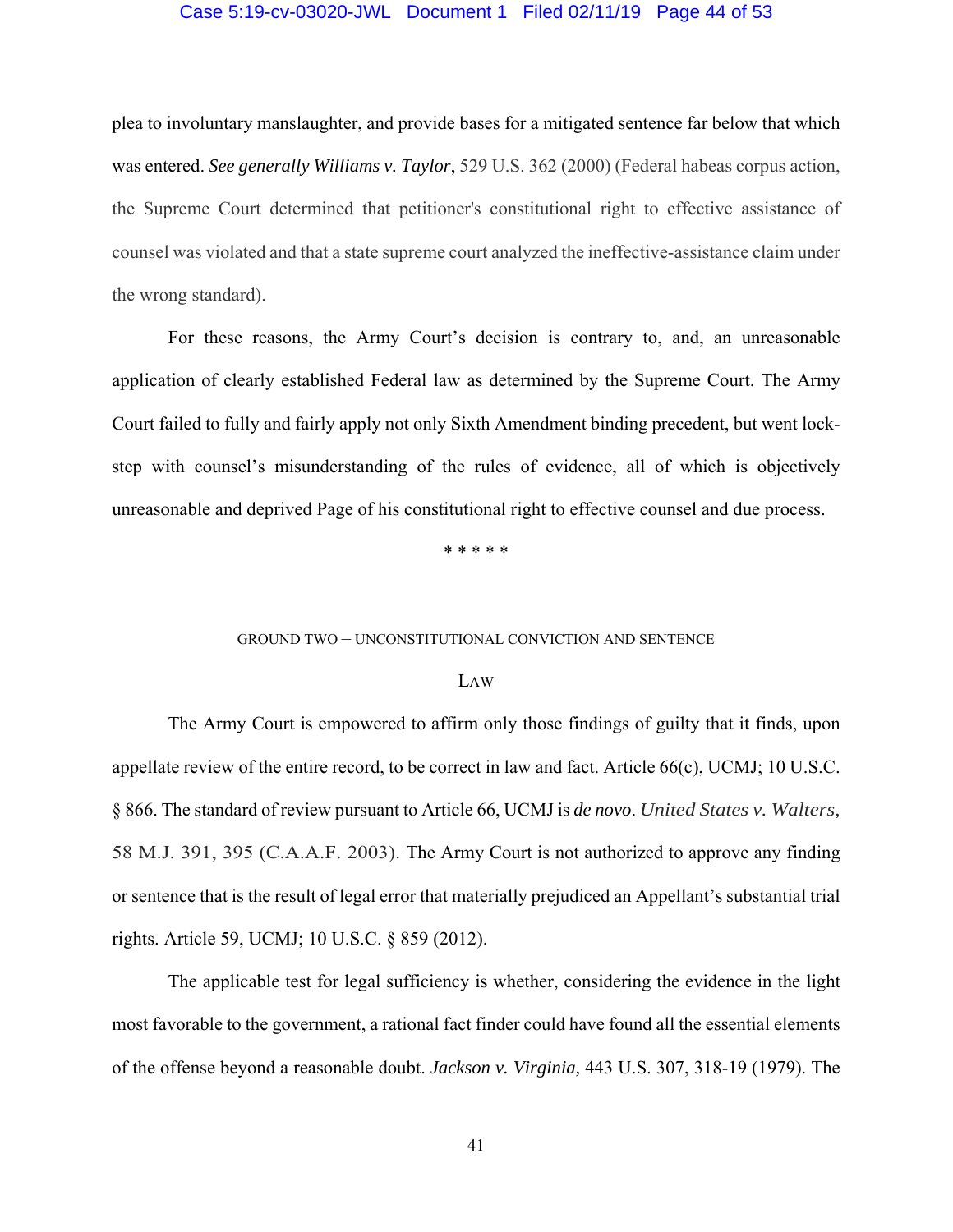## Case 5:19-cv-03020-JWL Document 1 Filed 02/11/19 Page 45 of 53

applicable test for factual sufficiency is whether, after weighing the evidence of record and making allowances for not having personally observed the witnesses, the court is convinced of appellant's guilt beyond a reasonable doubt. *United States v. Turner*, 25 M.J. 324, 325 (C.M.A. 1987). The court is required to take a "fresh, impartial look at the evidence," applying "neither a presumption of innocence nor a presumption of guilt." *United States v. Washington*, 57 M.J. 394, 399 (C.A.A.F. 2002). The evidence must leave "no fair and reasonable hypothesis other than appellant's guilt." *United States v. Billings*, 58 M.J. 861, 869 (Army. Ct. Crim. App. 2003) (citation omitted).

# SPECIFIC GROUNDS

 On direct appeal, Page urged the Army Court to consider the following undisputed evidence, which it was obligated to do *de novo*, which weighed against specific intent to kill and in favor of his plea to involuntary manslaughter by culpable negligence. The Army Court declined to evaluate any of these 51 points in its decision, which must be a deprivation of meaningful appellate review and fundamental due process.

1) Page, a high school graduate, was 22 years-old;

2) He had been in the Army for about two years;

3) This was his first deployment;

 4) The Patriot Missile Battery the unit was assigned to guard was a separate post within the larger, secured Jordanian air base;

 5) Page worked two (2), 12-hour *night* shifts followed by two (2), 12-hour *day* shifts – an alternating schedule;

6) The temperature in Jordan was consistently over 100 degrees Fahrenheit;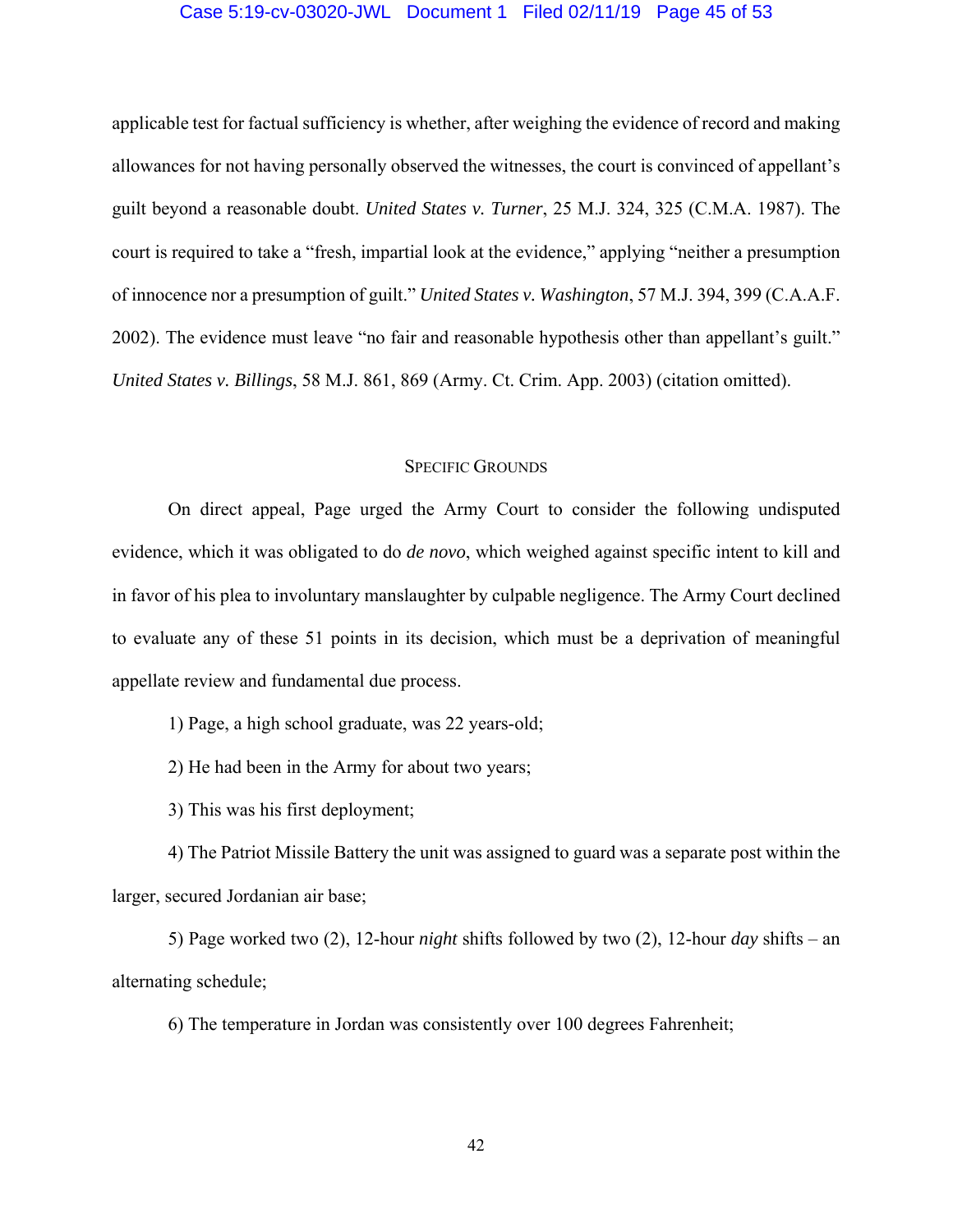## Case 5:19-cv-03020-JWL Document 1 Filed 02/11/19 Page 46 of 53

 7) The 12-hour shifts on a "post-within-a-post" (the US Patriot Missile Battery within the larger and secured Jordanian Air Base) were monotonous;

8) Soldiers were found sleeping at their post;

9) Soldiers veered off the road while driving around the airfield;

10) Soldiers were found playing video games on their cell phones while at their post;

11) An expert in psychiatry testified that Page's unit was suffering from "operational

stress" due to "chronic sleep deprivation" which is correlated with an increase in accidents;

12) Page had no previous history of discipline;

13) Page had never previously zeroed his M4 rifle;

14) Page never previously fired his weapon;

15) Page's M4 rifle optic was broken;

16) There were no clearing-warning signs;

17) There were no clearing barrels;

18) Clearing barrels appeared the day after the shot;

19) NCOs did not visually inspect rifles in violation of the Brigade Commander's directive;

20) Soldiers returned their own rifle to the CONEX;

 21) Soldiers often returned other soldiers' rifles to the CONEX, to include the Team Leader and/or Squad Leaders' rifles;

22) There were no "amnesty" boxes;

 23) Weapons status was amber, meaning a 30-round magazine loaded but no round in the chamber;

 24) The platoon leader never directed NCOs to conduct spot-checks to ensure soldiers had not chambered rounds;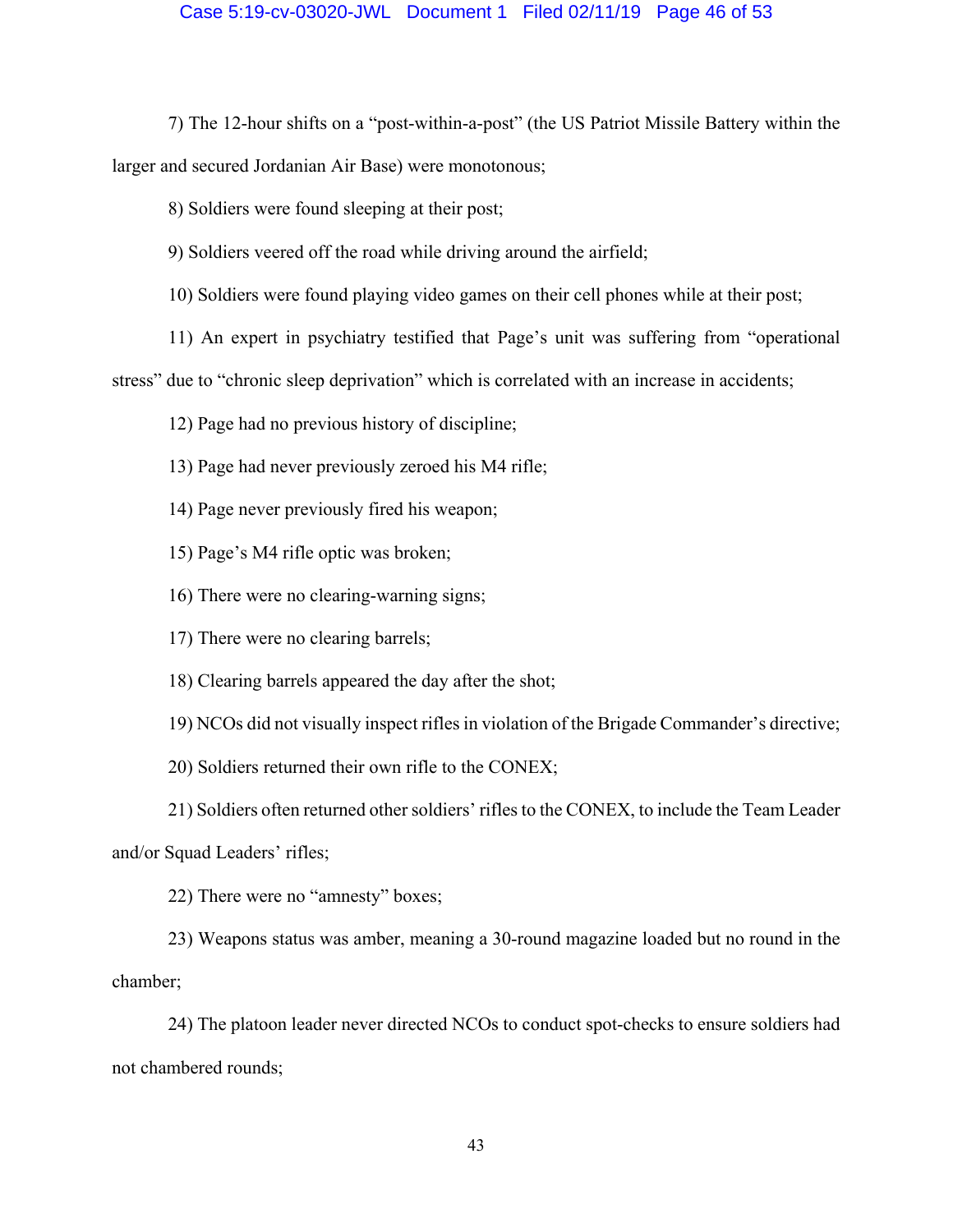25) Soldiers wore full "battle-rattle" in the triple digit heat;

26) Heat exhaustion and dehydration were significant concerns;

 27) Nearly every soldier and NCO in the platoon, not just Page, thought AP a sub-standard soldier and an "oddity;"

 28) Macaskill was standing 6-8 inches from Page in the guard shack when the shot occurred;

 29) Macaskill testified that before the shot, Page appeared "normal," and that the two talked about "leave," "buying a truck," and "women;"

 30) Page did not know for certain whether AP would be bringing lunch to the guard shack (SPC Curley was assigned to bring lunch to the guard shack, and SPC Perkins asked SPC Curley if he could go with);

 31) SSG Wyvill, the squad leader, testified that he saw no unusual tension between Page and SPC Perkins;

 32) SSG Wyvill testified that minutes before the shooting, he and Page were having a cigarette and talking about re-enlistment and career progression in the Army;

33) NCOs encouraged soldiers to "dry-fire;"

34) NCOs regularly conducted "dry-fires" with their soldiers;

 35) The fatal shot occurred in broad daylight around lunchtime with several soldiers in the area;

36) After the shot, SGT Duty thought Page was going to shoot himself;

37) After the shot, Page's M4 rifle "double-fed;"

38) After the shot, Page's rifle was visibly dirty and sandy;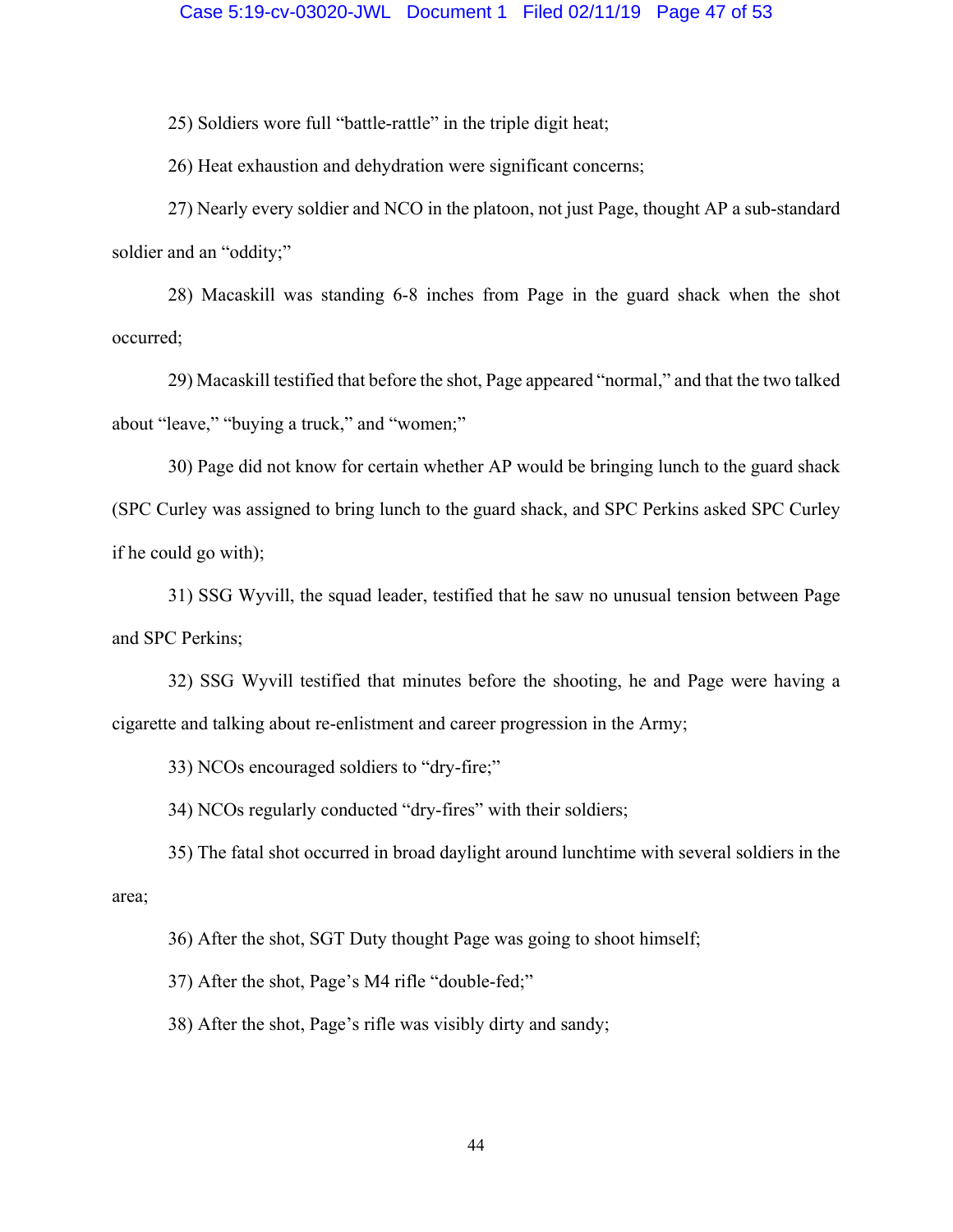### Case 5:19-cv-03020-JWL Document 1 Filed 02/11/19 Page 48 of 53

 39) After the shot, a separate M4 rifle magazine was recovered from the guard shack with 29 rounds in it;

 40) Macaskill, standing next to Page when the shot rang out, did not observe SPC Page pull the charging-handle;

 41) Macaskill, standing next to Page, never heard Page utter words consistent with intent to kill before the shot rang out;

42) After the shot, Page radioed for help;

43) He ran to AP's aid;

44) He helped the medic attend to AP;

 45) The unit medic testified that Page's hands were shaking and Page was in psychogenic shock;

 46) While helping treat AP, Page freely admitted that he shot AP while dry-firing and "being stupid;"

47) SGT Nys chambered a round on the afternoon of the VBIED threat;

48) SGT Cullum chambered a round on the afternoon of the VBIED threat;

49) Page chambered a round during the VBIED threat the day before the shooting;

 50) The prosecution neither disclosed nor produced the paper logs of vehicle entry from the guard shack or the computer records of vehicle entry from the BDOC as evidence that the VBIED incident did not occur on May 14, the day before the shooting; and

51) Not one witness testified that Page intended to kill AP.

 Revealing with a strong measure of certitude that the Army Court neither fully nor fairly evaluated Page's appeal, none of these points appear in the decision, even upon *de novo* review. Having overlooked these dozens of relevant points altogether, the Army Court instead focused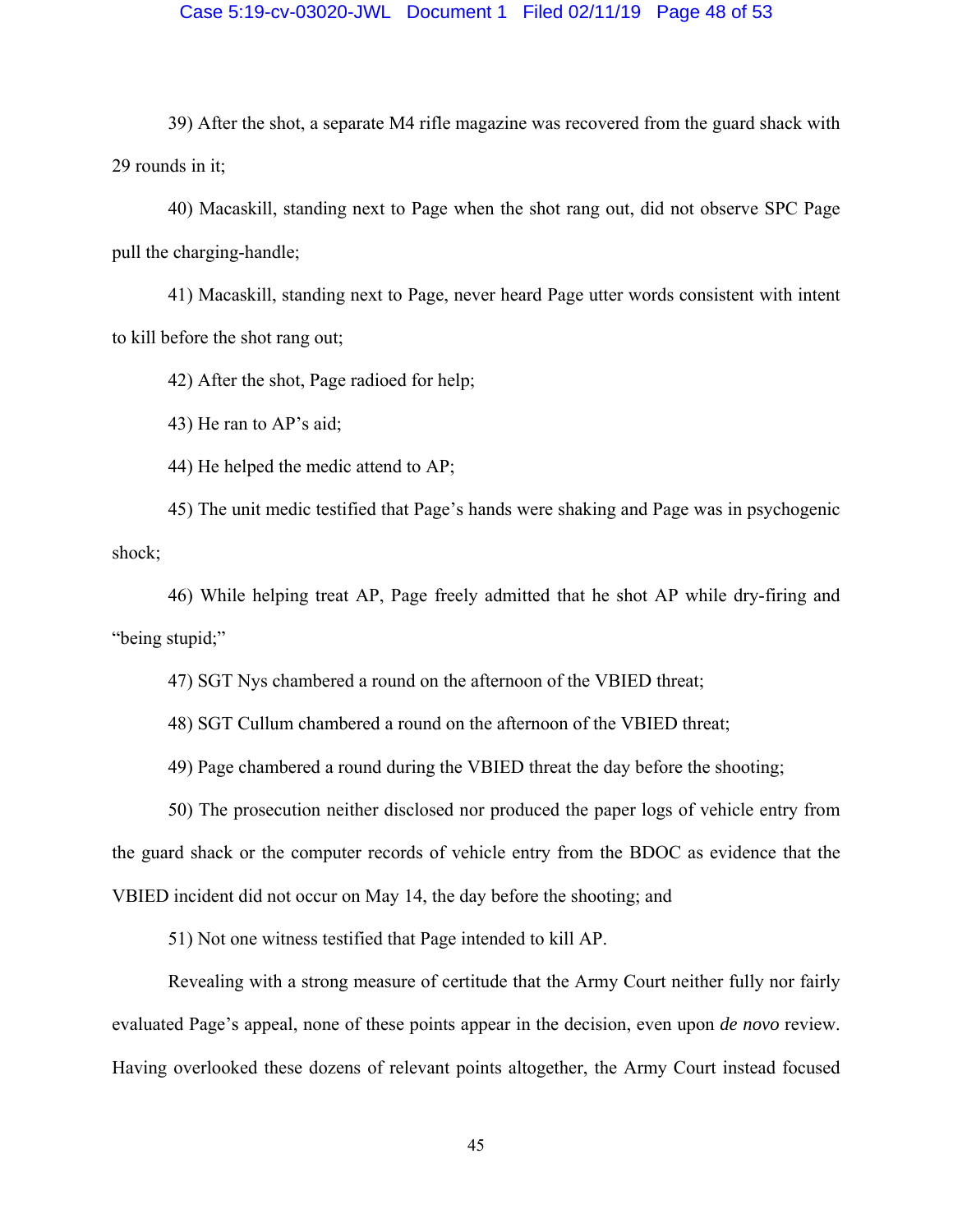#### Case 5:19-cv-03020-JWL Document 1 Filed 02/11/19 Page 49 of 53

exclusively on the prosecution and found that "favorable government evidence was …voluminous." (Army Opinion Fn 4). The Army Court's opinion is accordingly so lob-sided in favor of the prosecution that it can be reasonably seen as a subjective advocate's brief defending a position and result rather than an objective application of the Constitution and the law to the evidence presented by both adversaries.

 Further revealing that the Army Court's review was neither full, fair, not compliant with due process, its decision does not embrace, evaluate, or distinguish the caselaw Page presented in support of his claim that involuntary manslaughter was the appropriate conviction. For example, in *United States v. Markert*, 65 M.J. 677 (N-M. Ct. Crim. App. 2007), two Marines riding in the back of a vehicle on their way to guard duty on Okinawa drew their loaded pistols, cocked the hammers back without the safeties on, pointed the weapons at each other, and the appellant shot his buddy in the head leading to his death. *Markert*, 65 M.J. at 678. The court accepted the accused's plea to involuntary manslaughter and sentenced him to three (3) years confinement. *Id*. Nowhere in the Army Court's decision is *Markert* mentioned notwithstanding the apparent relevance.

 Page also cited *United States v. Jacobs*, 9 M.J. 794 (N-M. Ct. Crim. App. 1980), to inform that involuntary manslaughter is appropriate in his case. In *Jacobs*, an unpremeditated murder conviction was set aside on appeal, the court finding instead an involuntary manslaughter. There, the appellant removed a pistol from a gun case sitting on the dining room table at which he was seated, inserted a loaded magazine, let the slide go forward, and the pistol discharged a round into the victim's head, who was returning to the dining room from the kitchen, resulting in his death. *Jacobs*, 9 M.J. at 796. After the shooting, the appellant made the statements, "I shot Chuck" and "I should have never touched the gun. I'm a stupid ass." *Id*. Other evidence was introduced tending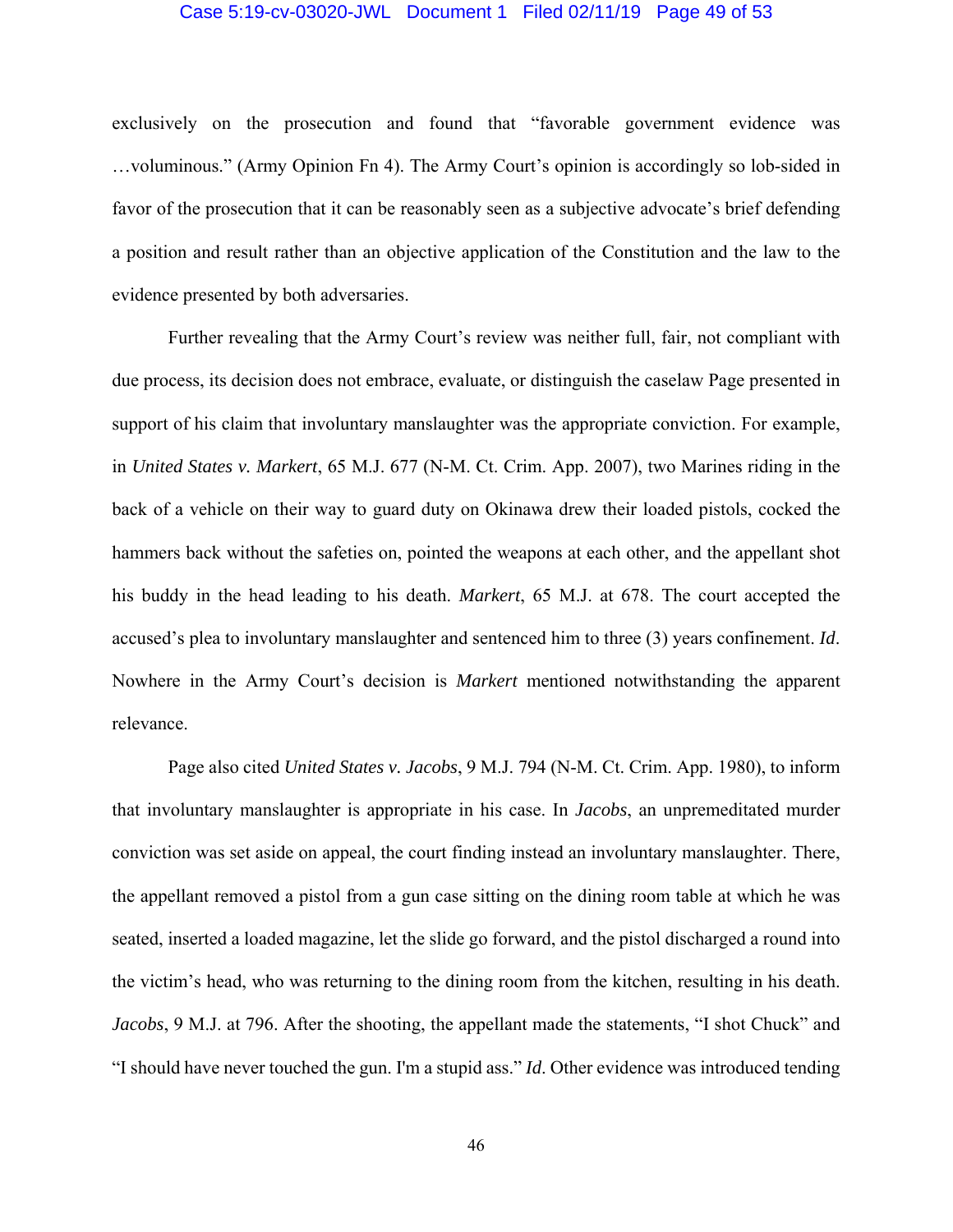#### Case 5:19-cv-03020-JWL Document 1 Filed 02/11/19 Page 50 of 53

to show that the victim and appellant's wife were "lovers" and that appellant had ample opportunity to know of this. *Id*.

 The court in *Jacobs* reasoned, "that appellant by his acts of loading the pistol, having it in a ready to fire position, and having it pointing in the general direction of the victim while intending to scare the victim is sufficient to sustain a conviction under Article 119…" *Id*. at 797. The court approved only so much of the finding which extended to involuntary manslaughter and authorized a new sentencing hearing. *Id*. at 798. Yet, the Army Court did not include this case in its decision.

 Page further cited *United States v. Peterson,* 17 U.S.C.M.A. 548 (1968), as it counsels that manslaughter is the correct conviction in this court-martial. In *Peterson*, the appellate court upheld a guilty plea to involuntary manslaughter where the accused, engaged in horseplay, tossed a grenade toward a shower point in Vietnam, killing one and wounding five. The trial court adjudged a sentence which included five years confinement, the convening authority approved two years confinement by agreement, which the appellate court upheld. *Peterson*, 17 U.S.C.M.A. at 548. Although Peterson is binding precedent from the Army's superior court, it is not mentioned in Page's case.

 Still further, Page cited *United States v. Oxendine*, 55 M.J. 323 (C.A.A.F. 2001) (involuntary manslaughter where accused helped hang drunk Marine out of a third-story window during thrill-seeking game with other Marines; drunk Marine fell to his death).

 The Army Court declined to apply any of these holdings or rationales to Page's case. And, Page concluded his testimony to the trial judge: "[a]nd, I'm very, very sorry for what happened, Your Honor. I never wanted to hurt [AP], ever." (R. at 160). The lead CID agent summed the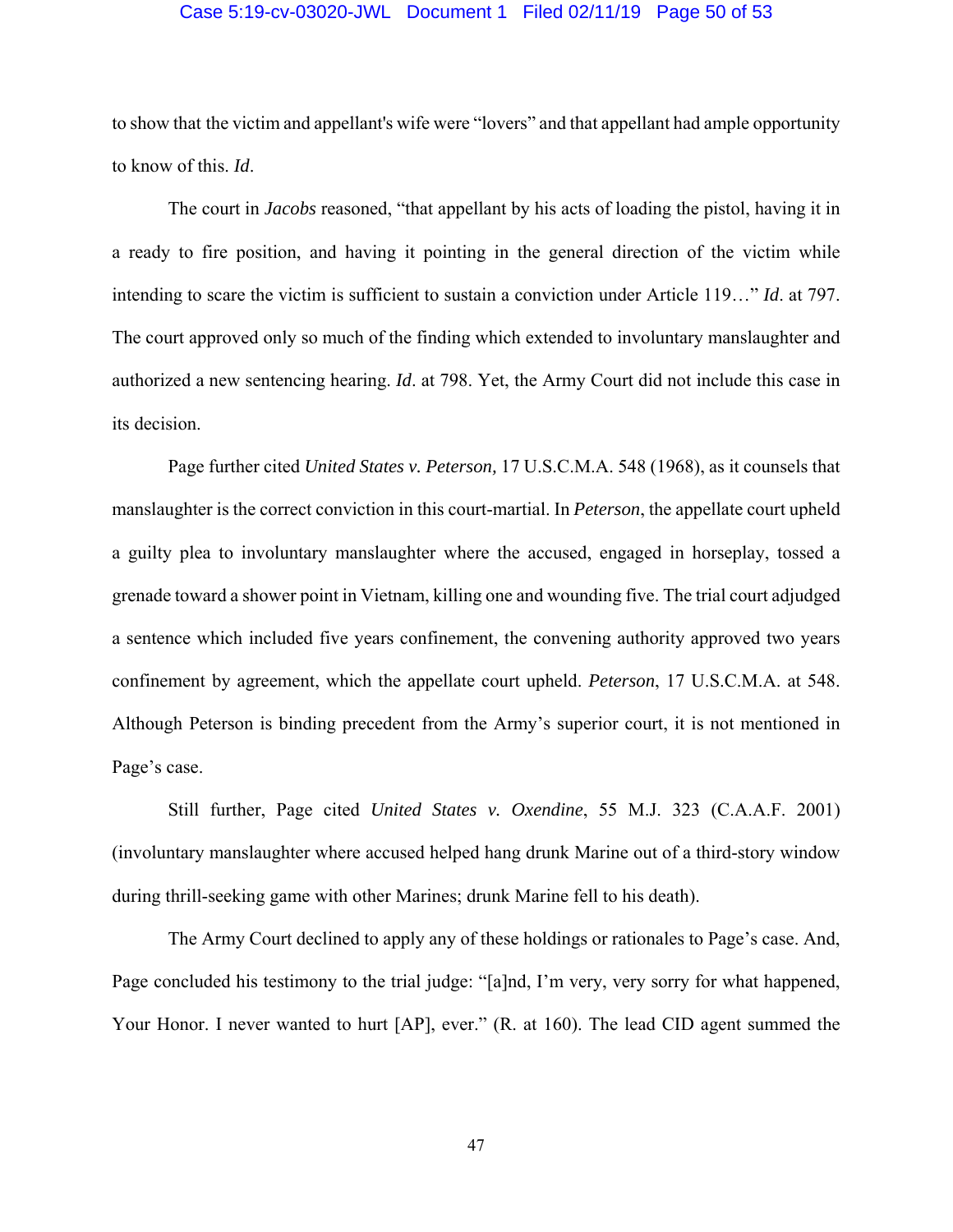#### Case 5:19-cv-03020-JWL Document 1 Filed 02/11/19 Page 51 of 53

results of the investigation up when he concluded, "[t]here was nothing to indicate that [Page] was in a state of mind to want [AP] dead." (R. at 872, Art. 32(b)).

 Federal law obligated the Army Court to approve only the finding and sentence that were correct in law and fact, 10 U.S.C. §§ 866, and those unaffected by material prejudice to Page's substantial trial rights, 10 U.S.C. § 859. These mandates encompass *de novo* probing measures to ensure that constitutional guarantees were observed. Because the Army Court's decision overlooked at least 51 points of evidence in favor of the lesser conviction, spent considerable effort discussing prosecutorial evidence to the wholesale exclusion of evidence in favor of Page, and refused to address the involuntary manslaughter precedents Page presented in his papers, his trial and appeal were so fundamentally unfair as to be denial of constitutional due process.

# IX. PRAYER FOR RELIEF

WHEREFORE, Petitioner Jeffery T. Page respectfully prays that the Court:

 1) Award the writ, reverse, overturn, and vacate his unpremeditated murder conviction, approve only so much of the finding that extends to involuntary manslaughter, and release Page directly for time already service in confinement, which is within the range of terms for involuntary manslaughter;

 2) Order Respondents to immediately, completely, and expeditiously make all such changes to all of Pages's official and unofficial records in Respondents' care, custody, and/or control in order to fully effectuate, enable, and carry out the Order of this Court;

3) Award Page costs and attorneys' fees; and

 4) Grant such other relief as may be appropriate and to dispose of this matter as law and justice require, 28 U.S.C. § 2243; or alternatively,

5) Pursuant to Rule 5 of the Rules Governing Section 2254 Cases in the United States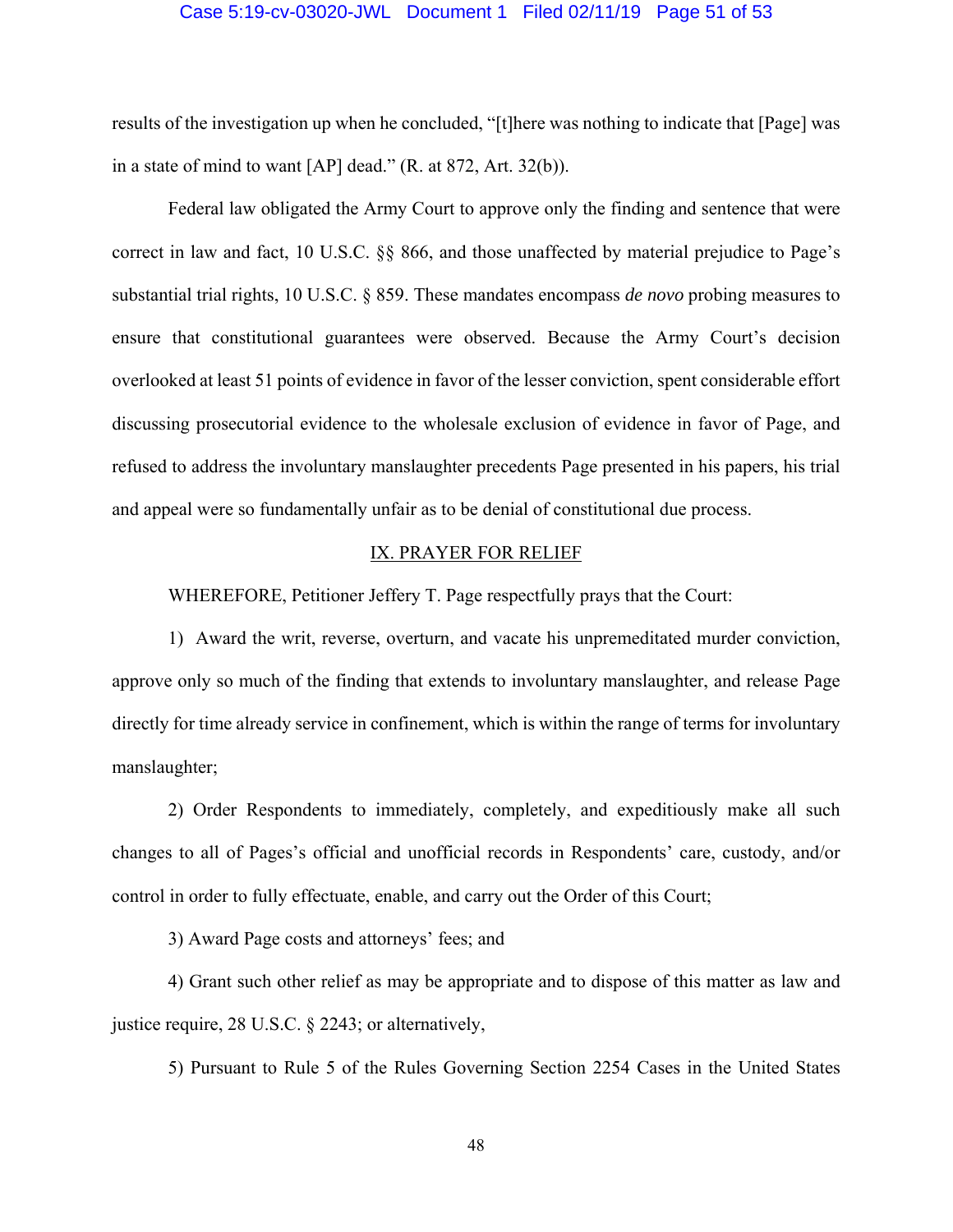# Case 5:19-cv-03020-JWL Document 1 Filed 02/11/19 Page 52 of 53

District Courts (Habeas Rules), order the Respondents to show cause why Page's Petition should not be granted, produce the transcript of trial, the transcript of all post-conviction hearings (before the Army Court and the CAAF), other relevant records in the case, file its answer, motion, or other response, and afford Petitioner the opportunity to reply to the Respondents' answer;

6) Order discovery on behalf of Petitioner pursuant to Habeas Rule 6;

7) Order expansion of the record pursuant to Habeas Rule 7;

8) Conduct a hearing at which evidence may be offered concerning the factual allegations

of the Petition; and

 9) Grant such other relief as may be appropriate and to dispose of this matter as law and justice require. 28 U.S.C. § 2243.

Respectfully submitted,

Jeffery T. Page

 By: /s/ Christopher Joseph *Attorneys for Petitioner* 

John N. Maher *pro hac vice* Christopher Joseph, #19778 Kevin J. Mikolashek Carrie Parker, #24988 David Bolgiano Diane Bellquist, #20969 Don Brown JOSEPH, HOLLANDER & CRAFT LLC MAHER LEGAL SERVICES PC 1508 SW Topeka Blvd. 7 East Main Street, Number 1053 Topeka, KS 66612-1887 ST. CHARLES, ILLINOIS 60174 (785) 234-3272 Main Tel: (708) 468-8155 (785) 234-3610 Fax johnmaher@maherlegalservices.com cjoseph@josephhollander.com

# VERIFICATION

Pursuant to 28 U.S.C. § 2242, Petitioner Jeffery T. Page's application for a Writ of Habeas

Corpus is in writing and signed and verified by his attorneys acting on his behalf.